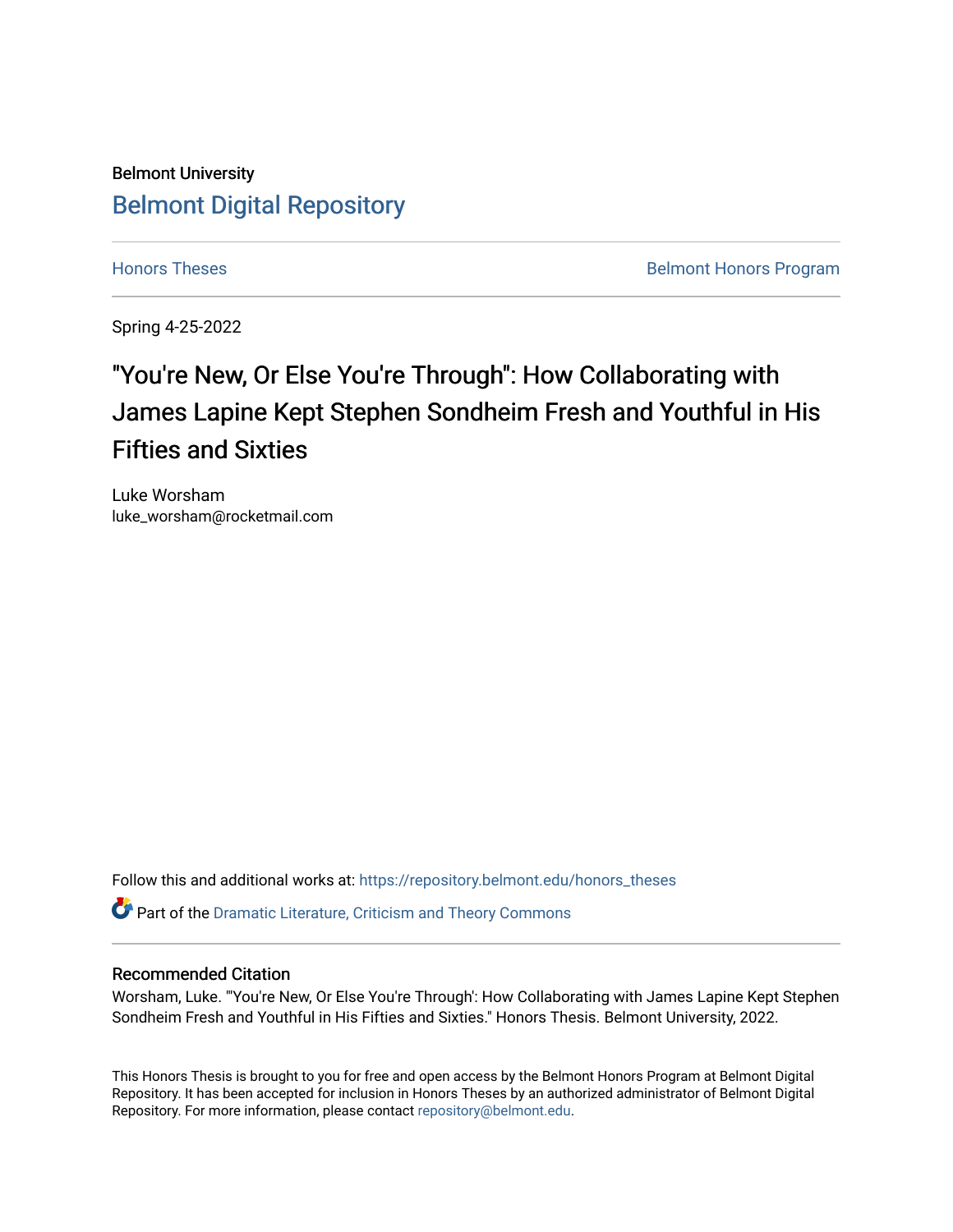### "YOU'RE NEW OR ELSE YOU'RE THROUGH"

# HOW COLLABORATING WITH JAMES LAPINE KEPT STEPHEN SONDHEIM FRESH AND YOUTHFUL IN HIS FIFTIES AND SIXTIES

Luke Worsham

A Senior Honors Thesis project submitted to the Honors Program

in partial fulfillment of the requirements for the degree

**Bachelor of Arts** 

Belmont University Honors Program

April 25, 2022

Date  $\frac{4}{25/22}$ 

Shawn Knight, Thesis Director

uu Date

Nancy Allen, Committee Member

Date

Dr. Jimmy Davis, Committee Member

Accepted for the Honors Council and Honors Program:

22

Dr. Bonnie Smith Whitehouse, Director

The Honors Program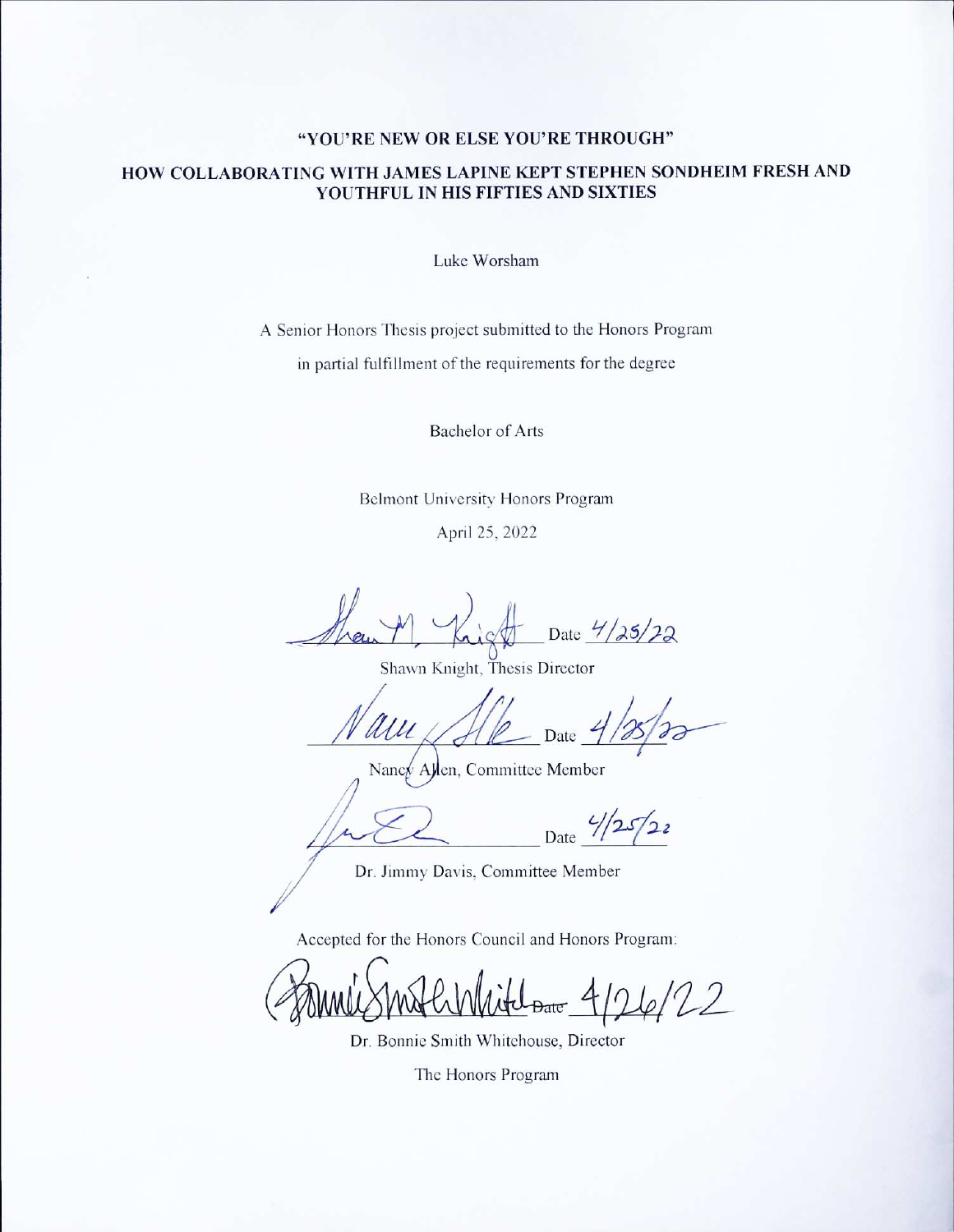# **"YOU'RE NEW OR ELSE YOU'RE THROUGH" HOW COLLABORATING WITH JAMES LAPINE KEPT STEPHEN SONDHEIM FRESH AND YOUTHFUL IN HIS FIFTIES AND SIXTIES**

Within the world of sports, it's a universally accepted truth that athletes' careers have an often severely limited life expectancy. While the average career length differs from sport to sport, athletes in every professional sport become less effective as they begin to age. It's why you'll never tune into a Major League Baseball game and see a 50-year-old pitcher on the mound. Similarly, you won't find a 45-year-old catching the ball in the Super Bowl. It doesn't take a scientist to understand why this phenomenon occurs—as athletes age, their bodies naturally lose strength. The peak physical condition that propelled them to the top of their sport dissipates, and they become slower and weaker.

 A similar phenomenon, interestingly, has consistently manifested in a radically different discipline: musical theatre composition. While it has certainly had nothing to do with losing strength or speed, since the only physical requirements of writing music are the abilities to pluck away at a piano and hold a pencil, the most accomplished songsmiths of the theatre have historically failed to produce noteworthy, successful work in their senior years. Stephen Sondheim, the writer who *The New York Times* called "the theater's most revered and influential composer-lyricist of the last half of the 20th century,"<sup>1</sup> pointed this out in a 2011 interview with fellow composer-lyricist Adam Guettel. "I really don't know any composer from the theatre, I think, who's written really good stuff after the age of fifty, which is a very young age," Sondheim said.<sup>2</sup> He's mostly correct. The age of fifty isn't a hard expiration date for

<sup>1</sup> Bruce Weber, "Stephen Sondheim, Titan of the American Musical, Is Dead at 91," *The New York Times*, November 26, 2021, https://www.nytimes.com/2021/11/26/theater/stephen-sondheim-dead.html.

<sup>&</sup>lt;sup>2</sup> Stephen Sondheim, "The Art of Songwriting with Stephen Sondheim and Adam Guettel," interview by Adam Guettel, Dramatists Guild Foundation, 2011, video, 1:04:46, https://www.youtube.com/watch?v=TofC3KD-h8M.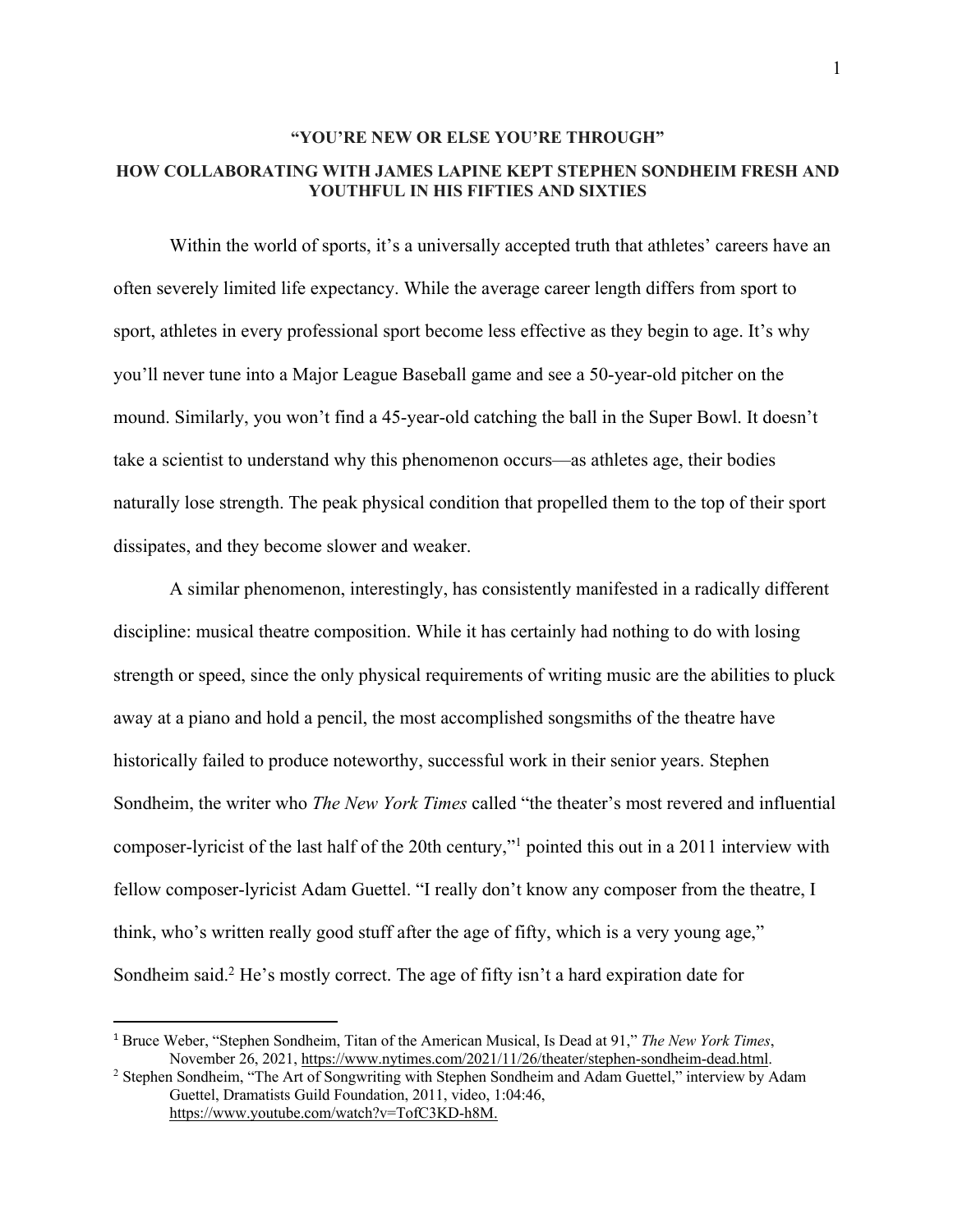composers—Cole Porter was fifty-three when *Kiss Me Kate* premiered on Broadway—but it's close. And while most of the theatre's top composers—Porter, Richard Rodgers, Irving Berlin, and Andrew Lloyd Webber, to name a few—continued writing beyond their golden jubilee, they didn't continue writing hits. Most of those composers' outputs after turning fifty were shows that, though not outright flops, were merely politely received by audiences and critics, at best, and made no lasting mark on the theatre canon in the manner of their earlier work.

 Why has that been the case? Sondheim, on whom U.S. President Barack Obama bestowed a Presidential Medal of Freedom in 2015, offered an explanation. "I think that, because of the nature of theatre music—meaning popular theatre music, commercial theatre music as opposed to opera—we all become superannuated," he said. "Because music changes every twenty-five years, I think every generation, everybody becomes old-fashioned." Sondheim, however, was one of the few stalwart composers who avoided that fate. While Rodgers spent his later years writing barely remembered shows like *Two By Two*, and Porter spent his on shows like *Out of this World*, which closed after 156 performances, Sondheim's fifties and sixties yielded some of his most revered work. How did Sondheim manage it? He had an explanation for that, too: working with James Lapine.

 Sondheim wrote three shows with Lapine, a playwright and director, that premiered on Broadway during Sondheim's fifties and sixties, all of which have become staples of the musical theater canon. *Sunday in the Park with George* (1984) follows French impressionist Georges Seurat as he completes his monumental painting, *A Sunday Afternoon on the Island of La Grande Jatte*. *Into the Woods* (1987) follows a collection of fairytale characters—some traditional, like Cinderella and Rapunzel, others invented by Lapine, like the Baker and his wife—as they embark on various quests. *Passion* (1994) explores the intense efforts of Fosca, a terribly ill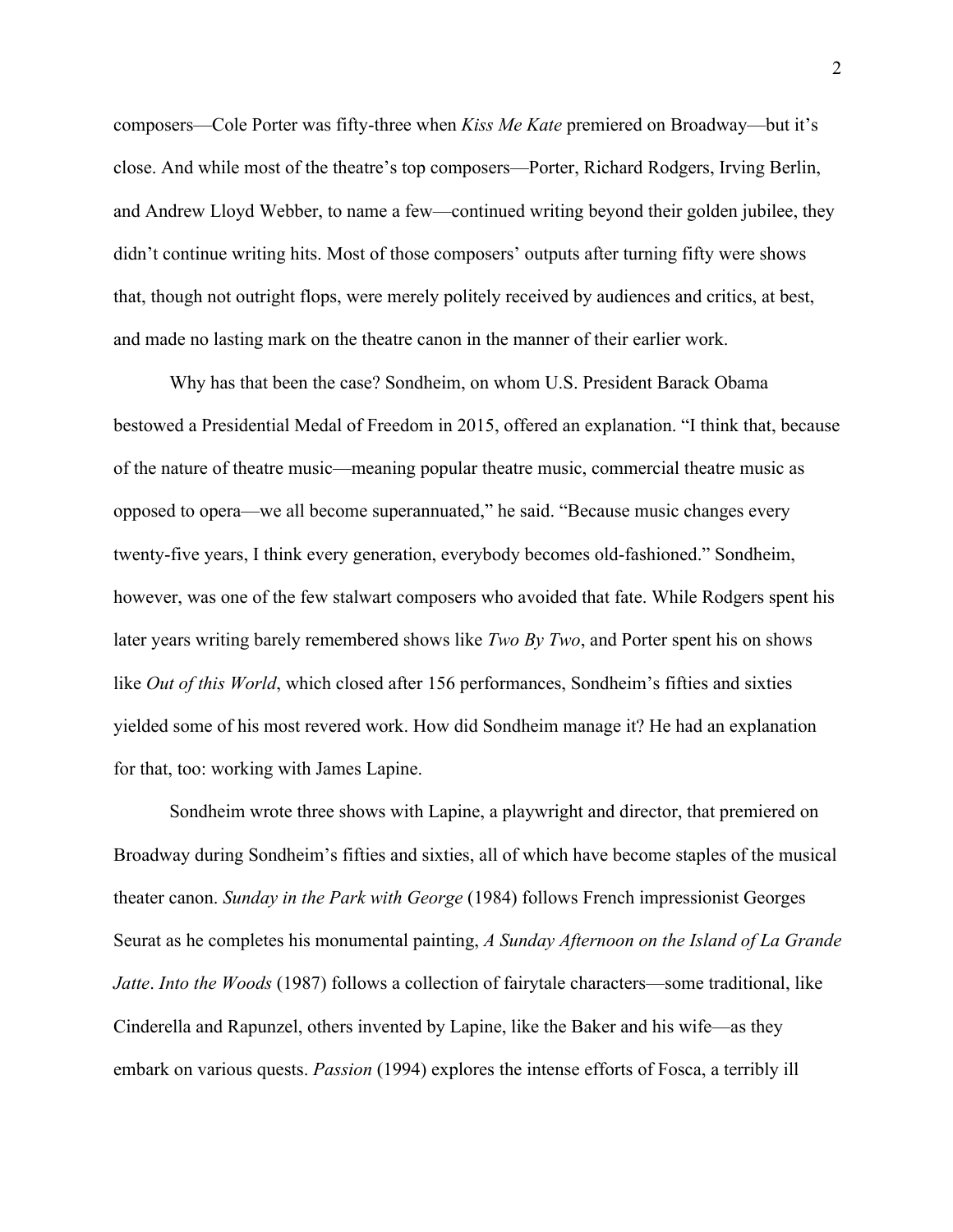loner, to seduce Giorgio, a soldier, at a military outpost in Italy. All three shows have received major revivals, both in New York and London. The former two are almost universally considered classics; *Into the Woods* is among the most-performed titles in the Music Theatre International catalog,<sup>3</sup> and the Pulitzer Prize-winning *Sunday in the Park with George*'s rise to classic status was the subject of a CBS Sunday Morning feature in March of 2022. Sondheim believed the shows were successful because Lapine, nearly twenty years his junior, helped him avoid losing touch with generational changes in popular, commercial music.

 "I've been able to avoid that somewhat, but that's because I don't really have a style of my own—my style is so geared to different people—but that's what happened when I worked with [James] Lapine," Sondheim said. "Lapine infused me with something.

 "My life changed when I started working with Lapine because, for the first time, I was working with a whole other generation. James represented a whole new way of looking at the theatre, a new way of playwrighting that was nowhere near as conservative as what I'd come from."<sup>4</sup>

While the success of those shows had a lot to do with Sondheim being the same

rigorously detail-attentive and profound writer he'd been in his thirties and forties when he wrote landmark shows like *Sweeney Todd: The Demon Barber of Fleet Street* and *Company*, his assertion that collaborating with Lapine allowed him to remain successful in his senior years is accurate. It was not, however, for the reason he articulated. It's difficult to make a connection between Lapine and generational taste in the 1980s American musical theatre since, when Sondheim and Lapine premiered their trio of shows on Broadway, the industry was dominated by high-dollar, melodramatic West End transfers like *The Phantom of the Opera* and *Les Misérables*, a phenomenon often colloquially known as the "British Invasion" of Broadway. On

<sup>3</sup> Patty Craft, "2021 Annual Play Survey: The Most Popular High School Plays Revealed," Dramatics, published 2021, https://dramatics.org/2021-annual-play-survey/; Stephen Sondheim, *Look, I Made a Hat: Collected Lyrics (1981-2011) with Attendant Comments, Amplifications, Dogmas, Harangues, Digressions, Anecdotes, and Miscellany* (New York: Random House, 2011), 58.

<sup>4</sup> Sondheim, "The Art of Songwriting with Stephen Sondheim and Adam Guettel."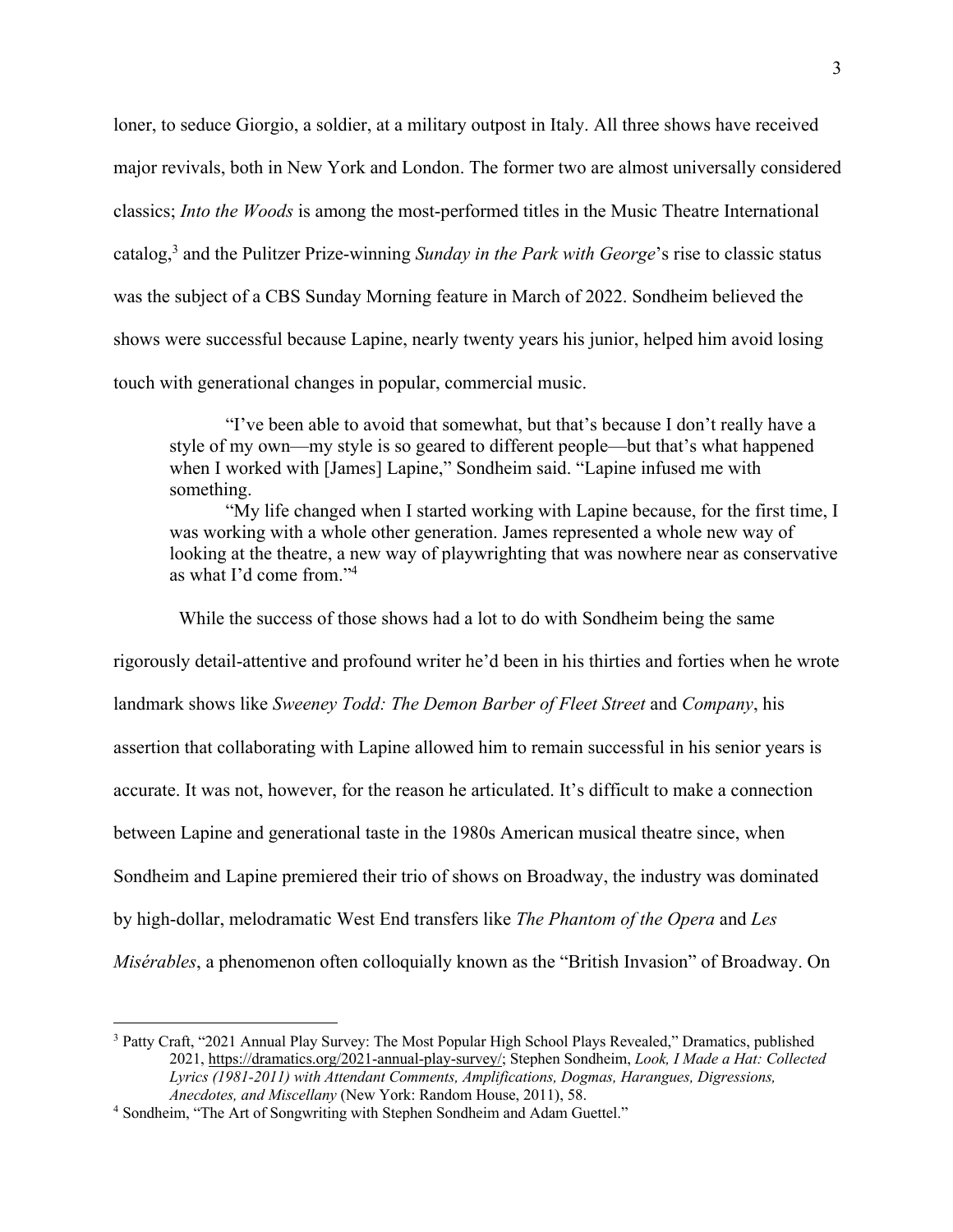the surface, Sondheim and Lapine's shows have nothing in common with the Cameron Mackintosh British mega-musicals that defined a decade-and-a-half of Broadway history; Frank Rich, *The New York Times*'s chief theatre critic for most of that decade-and-a-half, even called it "absolutely coincidence" that shows by Sondheim and Lloyd Webber—who composed the 1980s hits *Evita, Cats*, and *Phantom*—coexisted during the same era.<sup>5</sup> Thus, it's nearly impossible to argue that Sondheim's success with Lapine was the result of the youthful librettist helping him become, to use a Bert Shevelove phrase Sondheim often quoted, "Rip Van With-It."

Additionally, Sondheim and Lapine's trio of shows weren't runaway hits with audiences or most critics in their initial runs, mostly due to their complex subject matters and innovative but unfamiliar storytelling methods—hallmarks of the entire Sondheim canon. Only these days now that Sondheim is almost universally considered an infinitely venerable legend rather than an unfeeling academic—are *Sunday*, *Into the Woods*, and *Passion* seen as crown jewels of musical theatre composition. The shows premiered during an era when the reactions to Sondheim's musicals were, from those outside his cult following, often negative. As Rich wrote in 1984, Sondheim was often "dismissed by serious music audiences, reviled by conservative Broadway theater audiences for failing to write 'hummable' songs, and unknown to most hip young audiences."<sup>6</sup> That makes it unfair to define the success of *Sunday*, *Into the Woods*, and *Passion* based on the initial reactions they garnered.

 While Lapine didn't explicitly make Sondheim more generationally relevant, he did infuse the composer with a sense of youth—specifically, freshness and originality—that the theatre composers who wilted out of relevance around their fiftieth birthday lacked. That

<sup>5</sup> Frank Rich, interview with author, March 7, 2022.

<sup>6</sup> Frank Rich, "A Musical Theater Breakthrough," *The New York Times Magazine*, Oct. 21, 1984, https://www.nytimes.com/1984/10/21/magazine/a-musical-theater-breakthrough.html.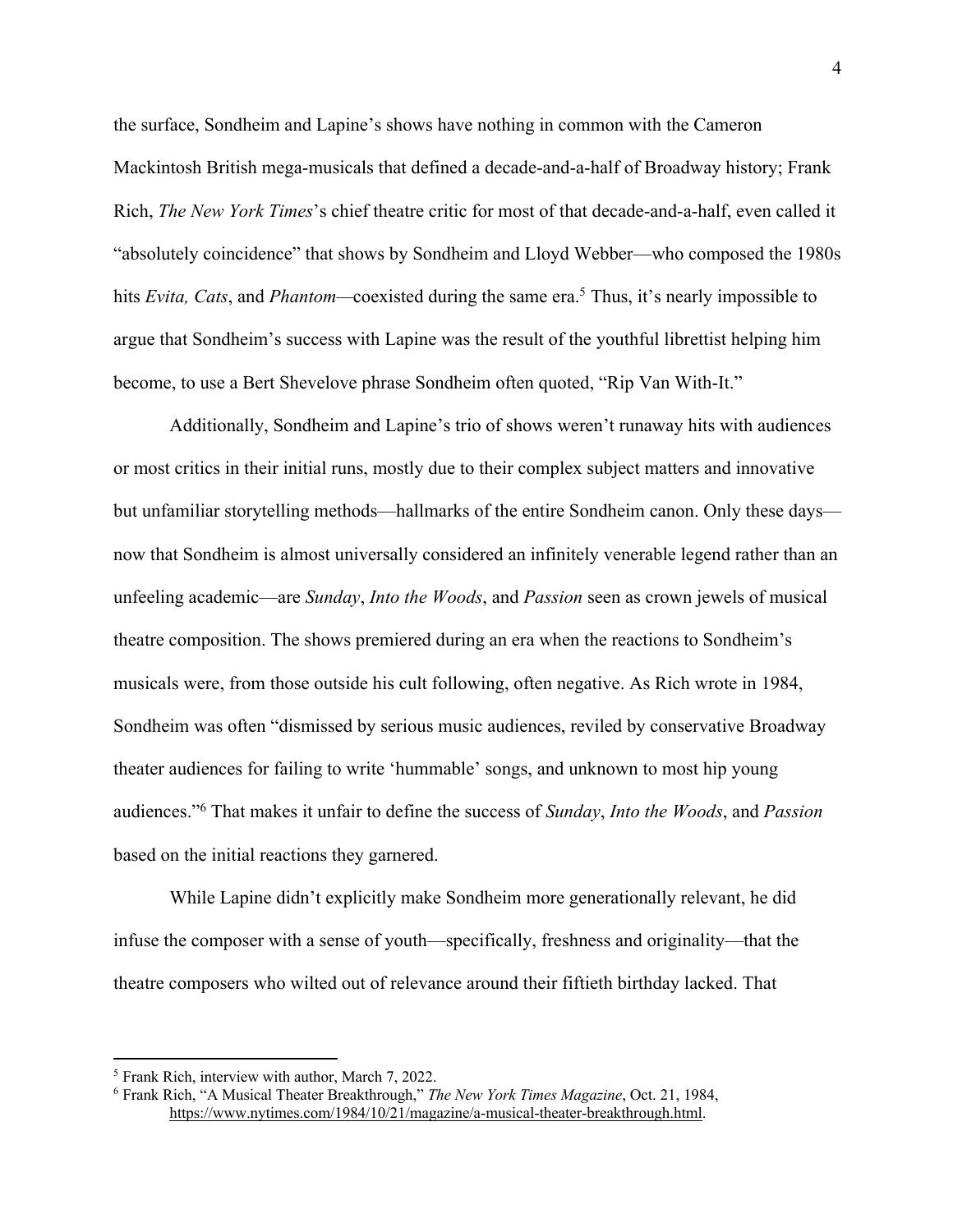infusion began on a personal level; Lapine's youth and enthusiasm reinvigorated Sondheim and prevented him from running out of steam following nearly twenty-five years of writing for the theatre and *Merrily We Roll Along*'s bitter failure in 1981. The impact extended to the makeup of Sondheim's shows. Tracking changes within Sondheim's writing is difficult since he famously tailored his style to the subject matter called for by each show, but his work with Lapine is indeed distinctly and demonstrably different from his work with his previous primary collaborator, the director Harold Prince. Lapine interrupted a thematic, stylistic, and tonal linearity Sondheim developed with Prince in three major ways, and that interruption prevented Sondheim's musicals from becoming stale or predictable as he aged; it kept them fresh.

### **"A VERY SMART PRINCE"**

Before analyzing the specifics of Lapine's impact on keeping Sondheim creatively young, it's important to briefly introduce Prince and explain why comparing him to Lapine, despite their difference in roles (Lapine was a librettist and director, Prince merely a director) is appropriate. Prince, who won a record twenty-one Tony Awards during his six-decade directing and producing career, began working professionally with Sondheim when he produced *West Side Story*, for which Sondheim wrote the lyrics. Prince also produced the first Broadway show for which Sondheim wrote both the music and the lyrics,<sup>7</sup> *A Funny Thing Happened on the Way to the Forum*. *Company*, which premiered on Broadway in 1970, was the first show of Sondheim's that Prince directed and, more than *West Side Story* or *Forum*, marked the true beginning of Sondheim and Prince's creative partnership. That partnership, which lasted over a decade, led to

<sup>7</sup> The first professional show for which Sondheim wrote both the music and lyrics was *Saturday Night*, but the producer of the show died, and the production fell through. *Forum* was the first show with music and lyrics by Sondheim to premiere on Broadway.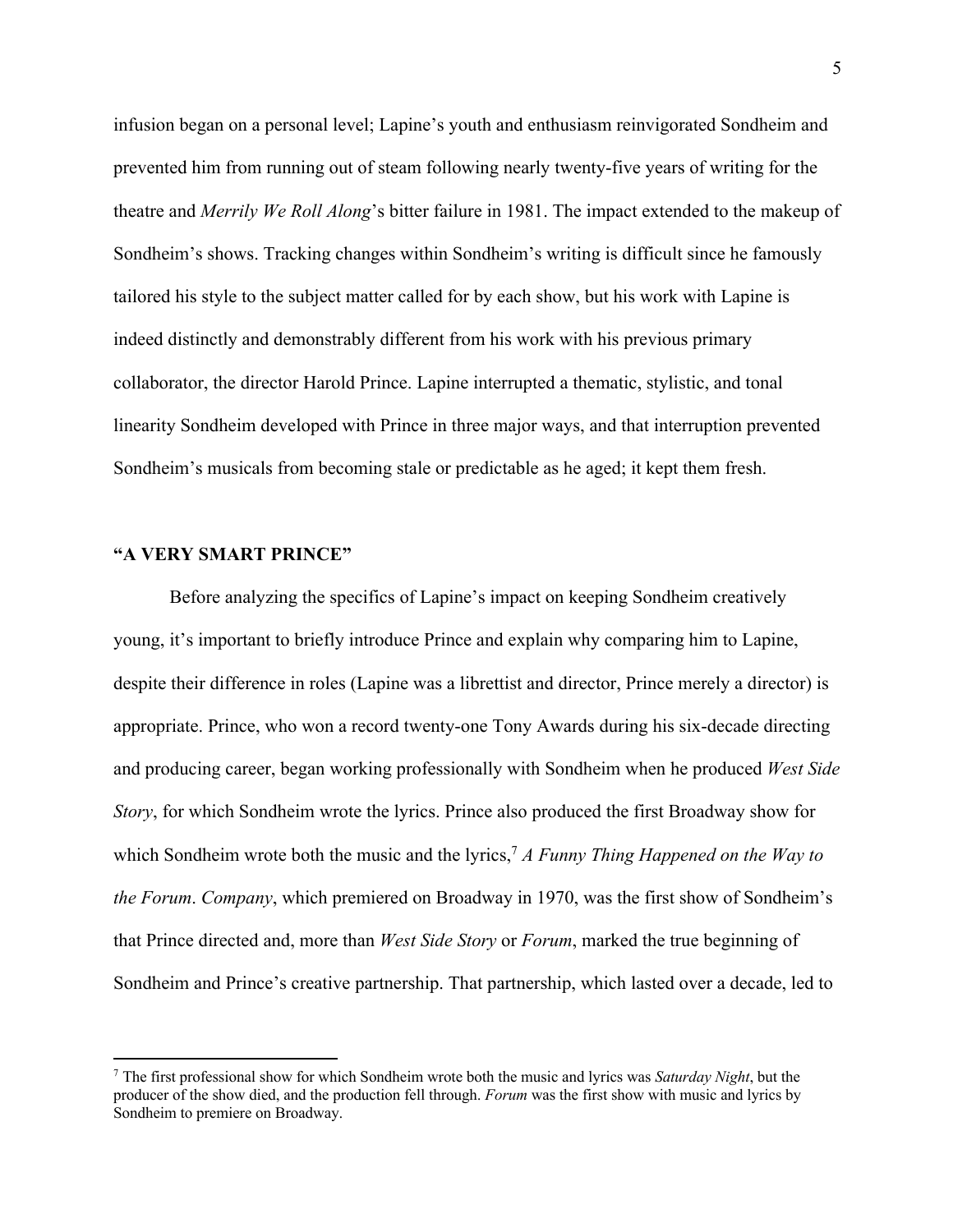some of the most beloved and revered shows in the history of the American musical theatre: *Company* (1970), *Follies* (1971), *A Little Night Music* (1973), *Pacific Overtures* (1976), and, arguably, the pinnacle of Sondheim's collaboration with Prince, *Sweeney Todd: The Demon Barber of Fleet Street* (1979).

The impact of Prince on the shows he created with Sondheim extended far beyond simply working with designers, auditioning performers, and guiding stage movement—the typical responsibilities of a director. As Rick Pender wrote in *The Stephen Sondheim Encyclopedia*, Prince's role was "steering the artistic ship, employing an overall vision for each show that kept Sondheim and the book writers focused."<sup>8</sup> That steering manifested in many ways. The original idea and concept of two Prince-Sondheim musicals originated with Prince, who suggested turning playwright George Furth's seemingly disparate series of vignettes about married couples into *Company* and adapting George S. Kaufman and Moss Hart's play *Merrily We Roll Along*  into a musical.<sup>9</sup> Often, Prince had a hand in deciding which songs and scenes were cut from shows; notably, he championed the omission of Judge Turpin's "Johanna" from the first act of *Sweeney Todd* (though it did make its way onto the cast recording and subsequent productions) because he perceived it to be bawdy and to interrupt the flow of the story.<sup>10</sup> Prince, at times, even directly impacted Sondheim's songwriting, such as when Sondheim turned Prince's suggestion to end Act One of *A Little Night Music* with "a mini-operetta about the reactions to Madame Armfeldt's invitation" into the grandiose and lyrically deft "A Weekend in the Country."<sup>11</sup> And, in the case of *Sweeney Todd,* Prince helped Sondheim pick a librettist; he suggested tapping

<sup>8</sup> Rick Pender, *The Stephen Sondheim Encyclopedia* (Lanham: Rowman and Littlefield, 2021), 420.

<sup>9</sup> Harold Prince, *Sense of Occasion* (Lanham: Rowman and Littlefield, 2017), 145, 227.

<sup>10</sup> Stephen Sondheim, *Finishing the Hat: Collected Lyrics (1954-1981) with Attendant Comments, Principles, Heresies, Grudges, Whines and Anecdotes* (New York: Random House, 2010), 350.

<sup>&</sup>lt;sup>11</sup> Ibid, 271.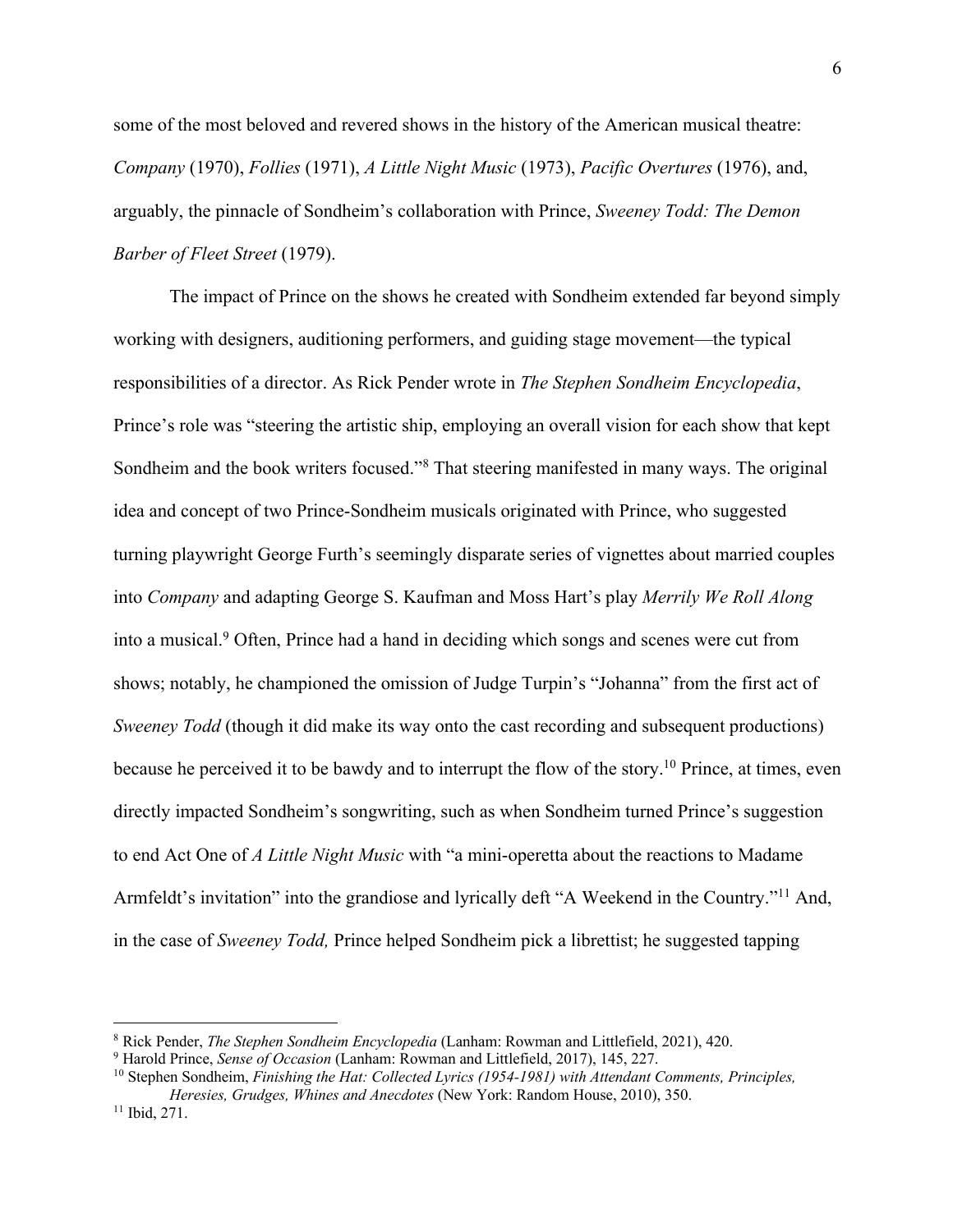British playwright Hugh Wheeler (also the librettist of *A Little Night Music*) after Sondheim failed to achieve his initial goal of writing the entirety of *Sweeney Todd*—music, lyrics, and book—alone.<sup>12</sup>

These may seem like insignificant distinctions, but directors often don't have nearly the impact on a show's story, structure, and, ultimately, text that Prince did when he worked with Sondheim. For example, Lloyd Webber and lyricist Tim Rice had already written the entirety of *Evita* before involving the show's director, who happened to also be Prince, and the only significant changes between that point and the show's West End premiere were replacing "The Lady's Got Potential," which Prince disliked, with "The Art of the Possible," and removing "Dangerous Jade."<sup>13</sup> Though Prince never directly contributed to the texts of the Sondheim musicals he directed by putting pen to paper, he deeply impacted them. Miranda Lundskaer-Nielsen discussed that impact in an article for *The Oxford Handbook of Sondheim Studies*.

 "Prince's work with Sondheim was very much a creative partnership and the shows themselves are the result of a close collaboration between the two," she wrote. "It is important to acknowledge the central role of Prince in the creative process, given the exalted position Sondheim has acquired—sometimes to the point of viewing him as an auteur. For while there are certainly threads that run through Sondheim's work, there is also a very clear demarcation between the Prince shows and the later collaborations with librettist-director James Lapine."<sup>14</sup>

The level of input, authority, and influence Prince had on his work with Sondheim is precisely why comparing his impact on the composer and that of Lapine, a director and librettist, on Sondheim is more than fair.

<sup>12</sup> Craig Zadan, *Sondheim & Co*, Second edition (New York: Harper & Row, 1989), 246.

<sup>13</sup> Andrew Lloyd Webber, *Unmasked: A Memoir* (New York: HarperCollins Publishers, 2018), 232.

<sup>14</sup> Miranda Lundskaer-Nielsen, "The Prince-Sondheim Legacy" in *The Oxford Handbook of Sondheim Studies*, ed. Robert Gordon (New York: Oxford University Press, 2014), 98.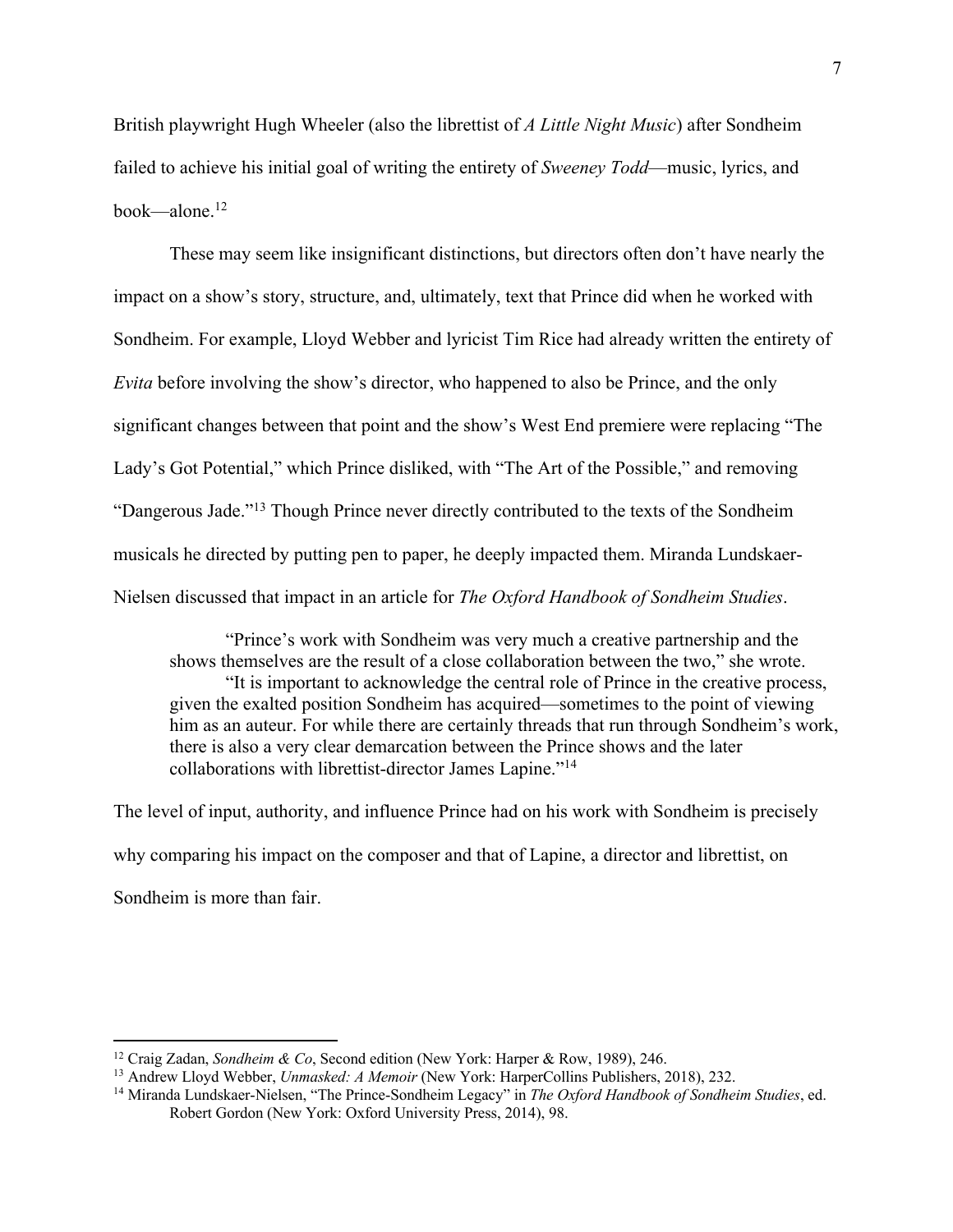### **"WHO CHEERS US UP WHEN WE'RE BLUE?"**

 Sondheim and Prince's immense success in the 1970s didn't last. Their final collaboration of the twentieth century,<sup>15</sup> 1981's *Merrily We Roll Along*, was a flop that ran just sixteen performances. The failure of *Merrily* and its impact on Sondheim, both personally and professionally, is a key link to how Lapine re-invigorated his career. The original production of *Merrily* (music and lyrics by Sondheim, book by George Furth, direction by Prince) was unique in both concept and presentation, surveying the lives of three best-friend writers in reverse order; the show begins in 1976 when the characters are middle-aged and jaded, and it ends in 1957 when they're young and optimistic. One of Prince's primary directorial concepts for the show was to cast only very young performers, aged sixteen to twenty-five. "What we would do," he said, "is we would have kids play themselves thirty years on and then back up, and you would find out where they started from—dewy-eyed and optimistic."<sup>16</sup> While Prince's concept did lead to career breakthroughs for many of its young cast members—most notably future Tony-Award winner and *Seinfeld* star Jason Alexander—it didn't lead to a successful production. "I believed it would be particularly touching to see how over the course of a lifetime we lose the glister and optimism of youthful ambition," Prince wrote. "I was wrong. It was too damn complicated."<sup>17</sup> Many audience members who saw one of *Merrily*'s few performances agreed with Prince's assessment of the show. "I remember singing to the backs of people walking out of the theater, and someone could say that was not a subtle cue that the show had problems," original cast member Abigail Pogrebin said.<sup>18</sup> Frank Rich called the show "a shambles" in his review, adding,

<sup>15</sup> Prince reunited with Sondheim to direct the Chicago premiere of *Bounce* (music and lyrics Sondheim, book John Weidman) in 2003.

<sup>&</sup>lt;sup>16</sup> Lonny Price, dir., *Best Worst Thing That Ever Could Have Happened* (New York, NY: Atlas Media Corp, 2016).

<sup>17</sup> Prince, *Sense of Occasion*, 229.

<sup>18</sup> Price, *Best Worst Thing*.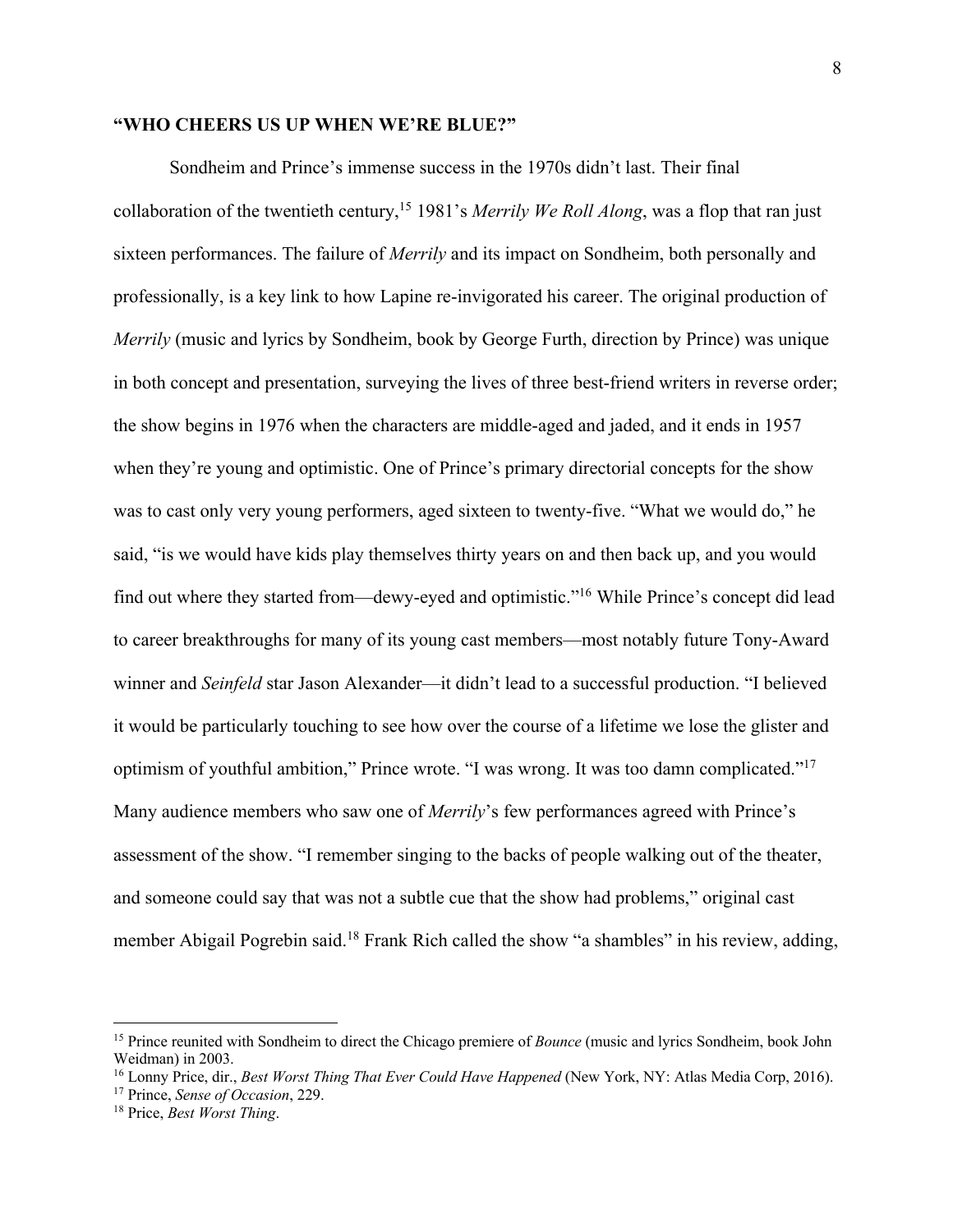"While Mr. Prince often finds brilliant unifying concepts for his shows, even the ones that don't work, he's come up with a flat one here."<sup>19</sup>

Following *Merrily*'s failure, Prince and Sondheim split. "As a result of *Merrily*," Prince wrote in his memoir, "Steve and I thought it would be advisable to sever our partnership."<sup>20</sup> The fate of *Merrily* impacted Sondheim beyond forcing him to find a new collaborator, though; it had an immense effect on his personal life. Sondheim sensed that the theatre community in New York relished in his and Prince's failure since they had, as Sondheim put it, "committed the unpardonable crime of being mavericks who were successful."<sup>21</sup> That feeling led Sondheim to a place of significant melancholy, as Lapine recalled to Meryle Secrest in her biography of Sondheim: "When I first met Steve, he was very bummed out, in a very low state. He kept referring to himself as a dinosaur. He was complaining, very bitter."<sup>22</sup> Sondheim's "everyone is out to get me" feeling also made him want to leave the theatre entirely in favor of working on, of all things, video games.<sup>23</sup> Thankfully, Sondheim changed his mind and decided to continue writing for the stage instead of Nintendo, and the reason he changed his mind ties directly to Lapine. "I discovered the joys of Off-Broadway, and that revived me," Sondheim said.<sup>24</sup> Off-Broadway's creative freedom and lack of commercial pressures gave Sondheim a much-needed reboot, and his discovery of those "joys" began when he attended a 1982 performance of the play *Twelve Dreams*, written and directed at the New York Shakespeare Festival by a 32-year-old Lapine.

<sup>19</sup> Frank Rich, "A New Sondheim: Merrily We Roll Along," *The New York Times*, November 17, 1981, https://www.nytimes.com/1981/11/17/theater/stage-a-new-sondheim-merrily-we-roll-along.html.

<sup>20</sup> Prince, *Sense of Occasion*, 230.

<sup>21</sup> Price, *Best Worst Thing.* 

<sup>22</sup> Meryle Secrest, *Stephen Sondheim* (New York: Random House, 1998), 326.

<sup>23</sup> James Lapine, *Putting It Together: How Stephen Sondheim and I Created Sunday in the Park with George* (New York: Farrar, Straus and Giroux, 2021), 17.

<sup>24</sup> James Lapine, dir., *Six By Sondheim* (New York, NY: HBO, 2013).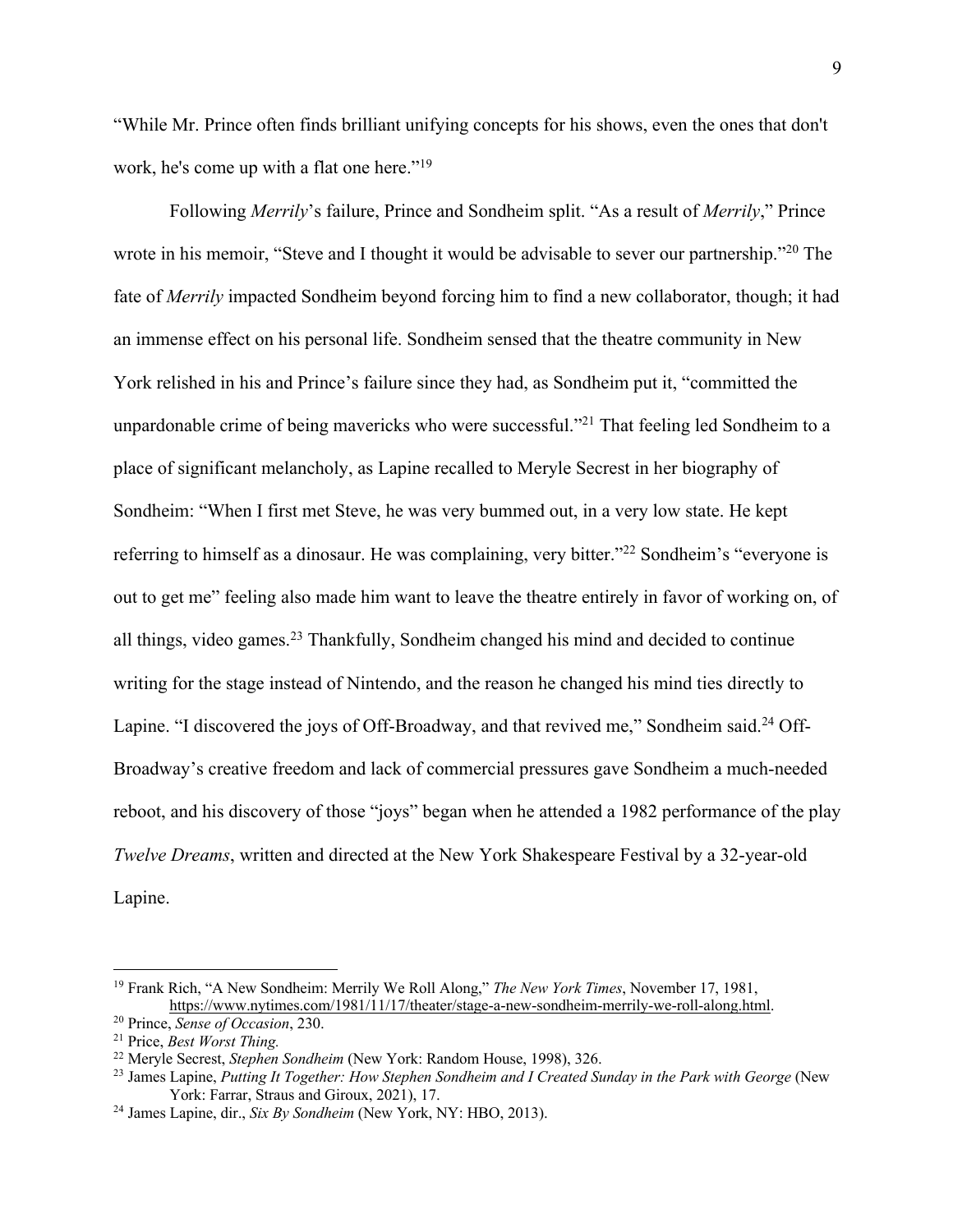Sondheim was taken by Lapine's concept, dialogue, and staging so intensely that he wanted to approach Lapine and propose the possibility of collaborating on a musical. Though Sondheim never made that approach, he wound up meeting with Lapine anyways after the playwright, coincidentally, reached out to Sondheim, wanting to collaborate on a musical version of a Nathaniel West novel, *A Cool Million.*<sup>25</sup> After meeting and discussing ideas, Sondheim and Lapine opted to forego musicalizing West's novel and, instead, chose to write a fictionalized backstory to French impressionist Georges Seurat's masterwork, *A Sunday Afternoon on the Island of La Grande Jatte*. The result was *Sunday in the Park with George*.

Before *Sunday* opened on Broadway, it ran for a month at Playwrights Horizons, a nonprofit Off-Broadway theater. During that month, Sondheim rediscovered the thrill of writing for the theatre, mainly because of Off Broadway's lack of commercial pressures; Playwright's Horizons' audiences were mostly comprised of subscribers, and critics weren't invited until near the end of a run.<sup>26</sup> That lack of pressure kept Sondheim from having to worry about the bitterness he perceived in the New York theatre community, a feeling he explained in Lapine's 2021 book *Putting it Together*. "What I also loved was that it wasn't a commercial vibe I was getting from you or that theater," Sondheim said. "You just put on the play. If it doesn't work, it doesn't work. You're not letting sixty-four backers down. It's an off-Broadway, nonprofit, subsidized theater. I thought, 'this is the way I want to work for the rest of my life.' I loved it."<sup>27</sup> Two more Sondheim musicals premiered Off-Broadway before the composer's death in 2021: *Assassins*  (Playwright's Horizons, 1991) and *Road Show* (The Public Theater, 2003).

<sup>25</sup> Sondheim, *Look, I Made a Hat,* 3-4.

<sup>26</sup> Ibid., 6.

<sup>27</sup> Lapine, *Putting it Together*, 109.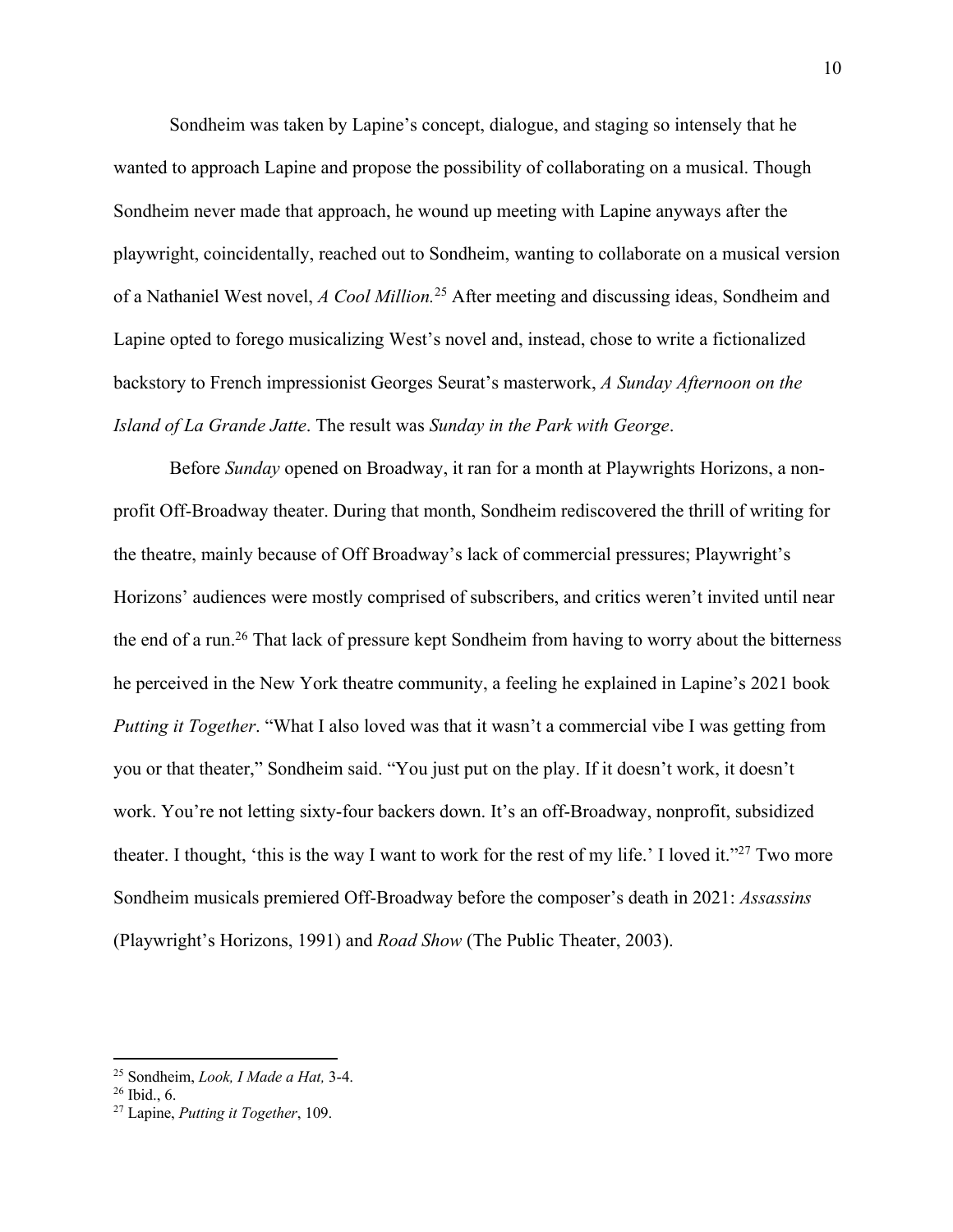The pain of *Merrily*'s failure left Sondheim in dire need of a spark on a personal level, and that's what Lapine provided. He reignited a fire in Sondheim, who suddenly wanted to write another musical after seeing *Twelve Dreams*. Additionally, Lapine's background as an Off-Broadway writer allowed Sondheim to feel a sense of freedom he had never experienced in his career, and it refreshed him. That burst of energy continued into the pair's next collaboration; Sondheim "wanted immediately" to write with Lapine again because of the "exhilaration" of *Sunday*, and the result was *Into the Woods*. <sup>28</sup> The spark Lapine ignited in Sondheim was the first step in the process of the director-librettist keeping the composer-lyricist creatively young.

### **"MAKE A WISH.** *WANT* **SOMETHING!"**

 Lapine didn't just impact Sondheim on a personal level, though—he affected the composer's work, too. Specifically, Sondheim's work underwent three distinct, demonstrable changes when he began writing with Lapine, the first of which was thematic. As Lin-Manuel Miranda penned the book, music, and lyrics for his 2016 smash-hit musical *Hamilton*, he frequently sent updates to Sondheim, one of the first people to whom Miranda disclosed his outlandish idea to make an evening of hip-hop and show tunes based on the life of Alexander Hamilton. Sondheim, who believed Miranda to be a "master of the form" of rap,  $^{29}$  always responded with the same admonition, which Miranda recounted in a 2017 piece for *The New York Times Style* magazine: "Variety, variety, variety, Lin. Don't let up for a second. Surprise us."<sup>30</sup>

<sup>28</sup> Sondheim, *Look, I Made a Hat*, 57.

 $29$  Ibid., xxi.

<sup>30</sup> Lin-Manuel Miranda, "Stephen Sondheim: Theater's Greatest Lyricist," *The New York Times Style Magazine*, October 16, 2017, https://www.nytimes.com/2017/10/16/t-magazine/lin-manuel-miranda-stephensondheim.html.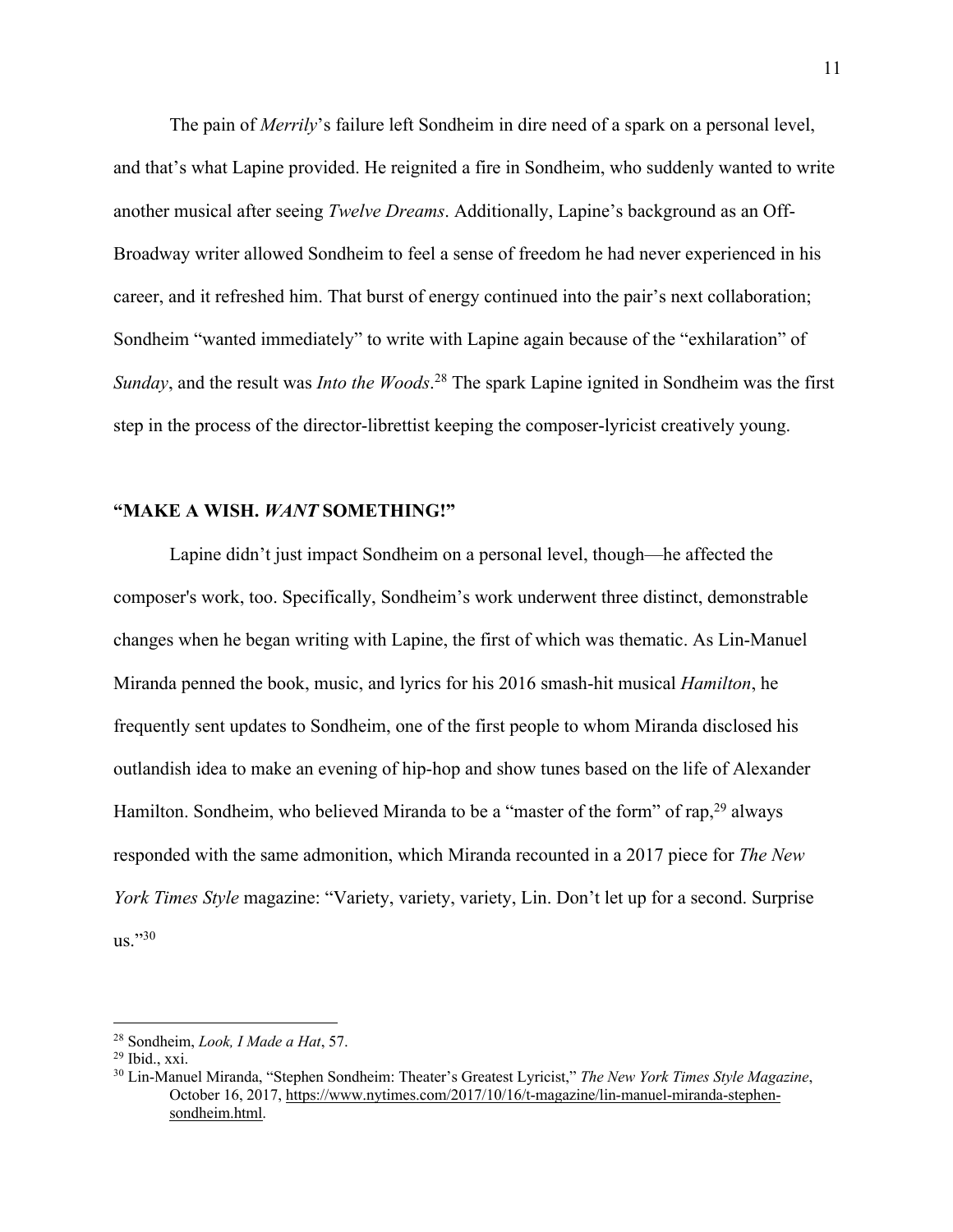It isn't surprising that Sondheim stressed surprise and variety as he counseled Miranda. He believed surprise to be the "lifeblood" of the theatre, $31$  and he made variety a cornerstone of his canon. In his words, "If you know where you're going, you've gone, as the poet says, and that's death. That leads to stultified writing and stultified shows."<sup>32</sup> The subject matters of Sondheim's musicals are certainly far-ranging—he wrote about everything from a lonely New Yorker with a fear of commitment, the nineteenth-century westernization of Japan and its consequences, and the lives of Americans who tried, successfully or not, to kill a sitting U.S. president. His words and music in *Sweeney Todd* gave voice to Sweeney, a singing serial murderer, and his cannibalistic partner in crime, Mrs. Lovett.

 Sondheim's dedication to variety extended beyond his subject matters. Musically, he was extraordinarily versatile. Each of his shows has a unique musical language and style, tailored to each setting and subject matter. As Jonathan Tunick, Sondheim's principal orchestrator, remarked about the composer's five Broadway musicals from the 1970s, "The quality of these musicals is unsurpassed, and what's particularly impressive is that none of them sound alike."<sup>33</sup> *Merrily We Roll Along*, a show about Broadway writers from the 1960s, sounds like 1960s Broadway. *Follies*, a show about pre-World War II musical revue performers, is full of cleverly crafted pastiches of the style that those performers would have sung. The score of *Sweeney Todd* is big, romantic, and, at times, shrill<sup>34</sup>—perfect for a show about, murder, revenge, and love.

 While Sondheim's catalog is filled with diversity and variety as far as the music and subject matters are concerned, the shows he wrote with Harold Prince lacked thematic variety.

<sup>31</sup> Sondheim, *Look, I Made a Hat*, xxii.

<sup>32</sup> Miranda, "Sondheim: Theater's Greatest Lyricist."

<sup>33</sup> *Sondheim! The Birthday Concert,* directed by Lonny Price, 2010 (New York, NY: Ellen M. Krass Productions), DVD.

<sup>34</sup> The musical crux of *Sweeney Todd* is the melody of the "Dies Irae" (literally: "the day of wrath"), a Roman requiem song that Sondheim frighteningly weaves throughout the score.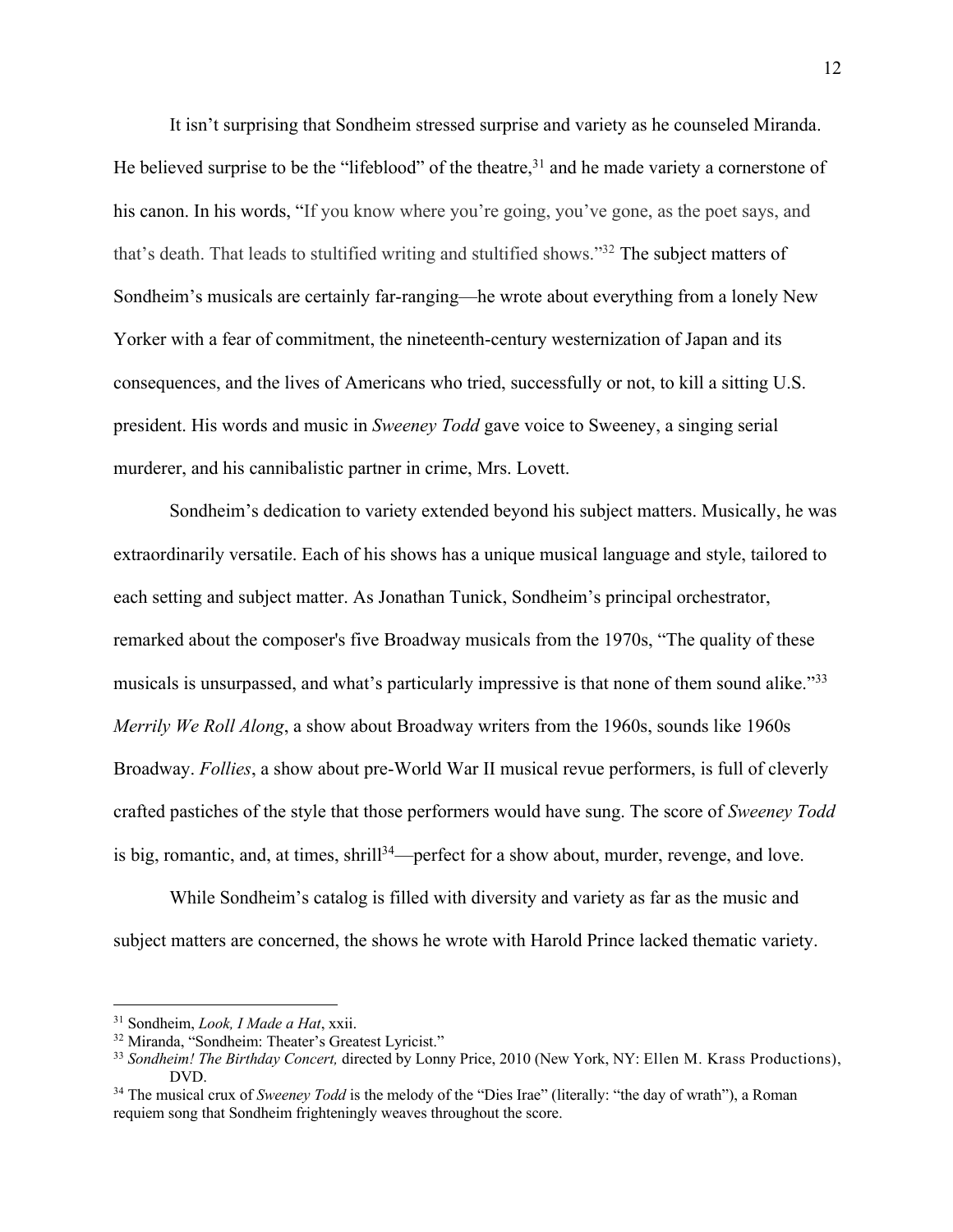Five of the six Sondheim shows that Prince helmed, with *Pacific Overtures* as the exception, featured main characters whose boldest attribute was their disenchantment, often manifesting in feelings of being trapped, jealous, or disappointed. Walter Kerr, a theatre critic for the *New York Times* from 1966 to the early 1990s, picked up on that lack of thematic variety and criticized Prince and Sondheim for it in a column he wrote shortly after the failure of *Merrily*:

"I think they picked *Merrily We Roll Along* because it was precisely what they wanted to do, precisely what they had been doing for most of their distinguished, if not always rewarding, collaboration. *Merrily* offered them the one thing they seem determined to sell: disenchantment…

"Compromise, the sellout, loss of integrity—these are not so much fighting words to Prince and Sondheim as they are creative words, words that help them choose their materials, words that drive them to work…

"There is, increasingly to my mind, something wrong with the work. The insistence on a single theme, a single attitude, is becoming monotonous."<sup>35</sup>

Kerr's tone when writing about Sondheim throughout his career was, often, negative; he called *Follies* "exhausting and tedious,"<sup>36</sup> criticized *Company* for being "overinsistent and lemony"<sup>37</sup> despite praising Sondheim's score, and, of *Sweeney Todd*, he asked, "what is this musical *about*?"<sup>38</sup> Those opinions, it's fair to say, haven't stood the test of time.

Kerr's single-theme criticism, however, holds up, and the truth of it can be demonstrated

with a quick survey of the shows Sondheim tackled with Prince as director.

• *Company* (1970): Robert, the 35-year-old bachelor at the center of the show, spends most

of the evening sour about his friends' marriages and his loneliness. Yet, his

<sup>35</sup> Walter Kerr, "A Libretto Has to Face the Music," *The New York Times*, December, 13, 1981, https://www.nytimes.com/1981/12/13/theater/a-libretto-has-to-face-the-music.html.

<sup>36</sup> Walter Kerr, "Yes, Yes, Alexis! No, No, 'Follies'!" *The New York Times*, April 11, 1971, https://www.nytimes.com/1971/04/11/archives/yes-yes-alexis-no-no-follies-kerr-on-follies.html.

<sup>37</sup> Walter Kerr, "'Company': Original and Uncompromising," *The New York Times*, May 3, 1970, https://www.nytimes.com/1970/05/03/archives/company-original-and-uncompromising-company-isuncompromising.html.

<sup>38</sup> Walter Kerr, "Is 'Sweeney' on Target?" *The New York Times*, March 11, 1979, https://archive.nytimes.com/www.nytimes.com/books/98/07/19/specials/sondheim-sweeney.html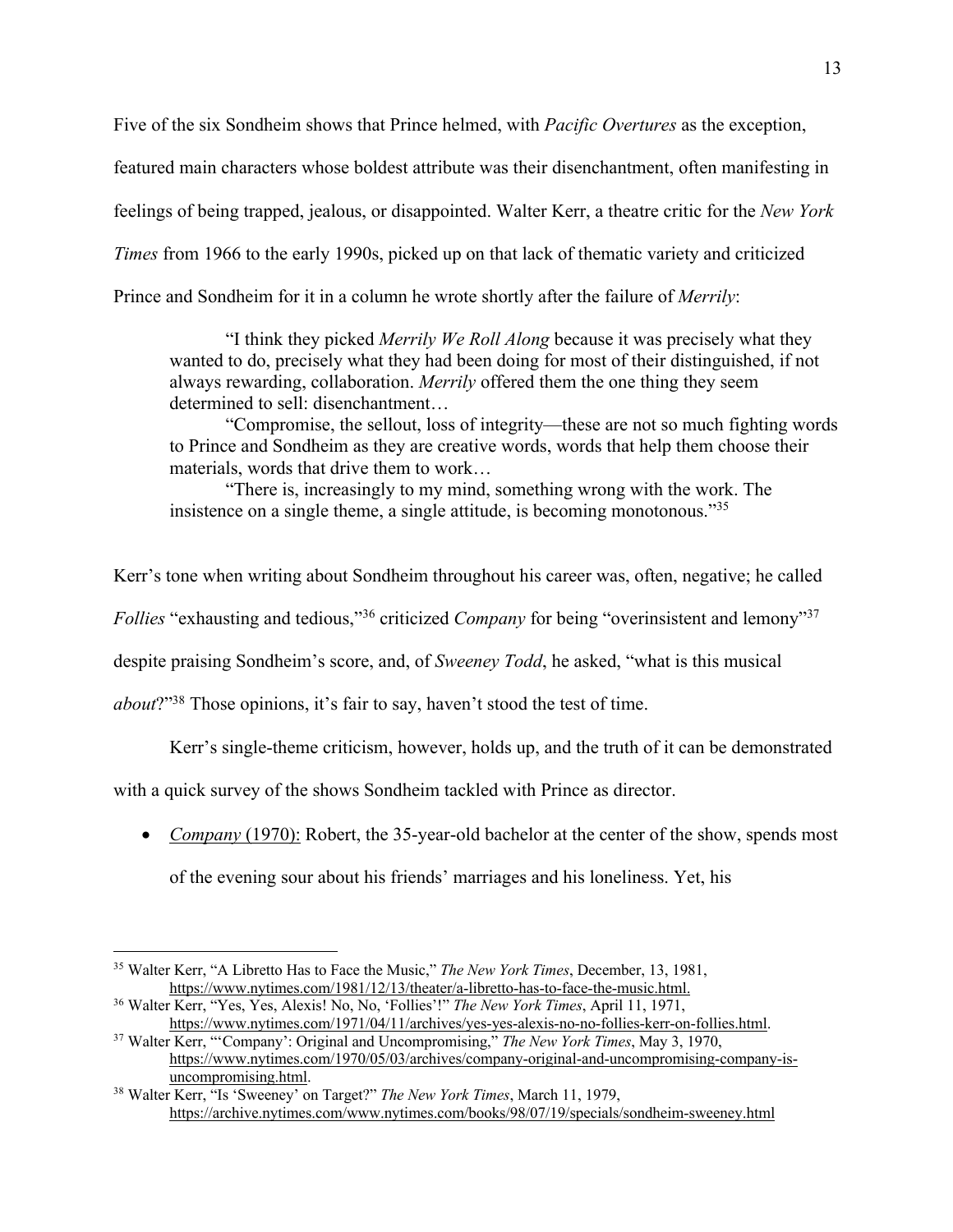disillusionment toward romantic companionship makes him resistant to fixing his problem unless he can find a perfect partner ("Someone is Waiting" and "Marry Me a Little<sup>"39</sup>). Robert's disenchantment is never clearer than when he asks Harry, "are you ever sorry you got married?" He finally decides he wants to get married at the end of the show ("Being Alive"), but the lights go down before the audience can see him pursuing that goal.

- *Follies* (1971): The clearest example of disenchantment in the Prince-Sondheim catalog, *Follies* is full to the brim of characters who wish they had someone else's life. Sally can't stand her husband, Buddy, and would rather be with Ben; her ballad "Losing My Mind" might as well be the national anthem of disenchantment. Buddy knows he's second place in his wife's eyes and would rather be with his mistress, Margie. Phyllis, married to Ben, wants more than her stale relationship with her stilted husband but knows she can't do better, a feeling she expresses in "Could I Leave You?" Ben wishes he had chosen Sally over Phyllis decades ago and, as a result, loathes himself; "I don't love me," is one of the final lines he speaks. *Follies* ends with all four of those characters in the same state; there is no real resolution or, certainly, redemption.
- *A Little Night Music* (1973): A "woe is me" attitude (i.e., disenchantment) pervades virtually the entire plot and almost every character of *Night Music*. Frederik begrudges his virgin wife, Anne, for refusing to consummate their marriage ("Now"). Desiree resents her profession, acting, for not being all it was cracked up to be ("The Glamorous Life"). Anne and Charlotte are disillusioned by their husbands' respective affairs with

<sup>&</sup>lt;sup>39</sup> Sondheim originally wrote "Marry Me a Little" to be *Company*'s Act Two finale, but later replaced it with the more apt "Being Alive," keeping "Marry Me…" out of the original production. When *Company* was revived on Broadway in 1995, Sondheim re-instituted "Marry Me a Little," but as the Act One finale.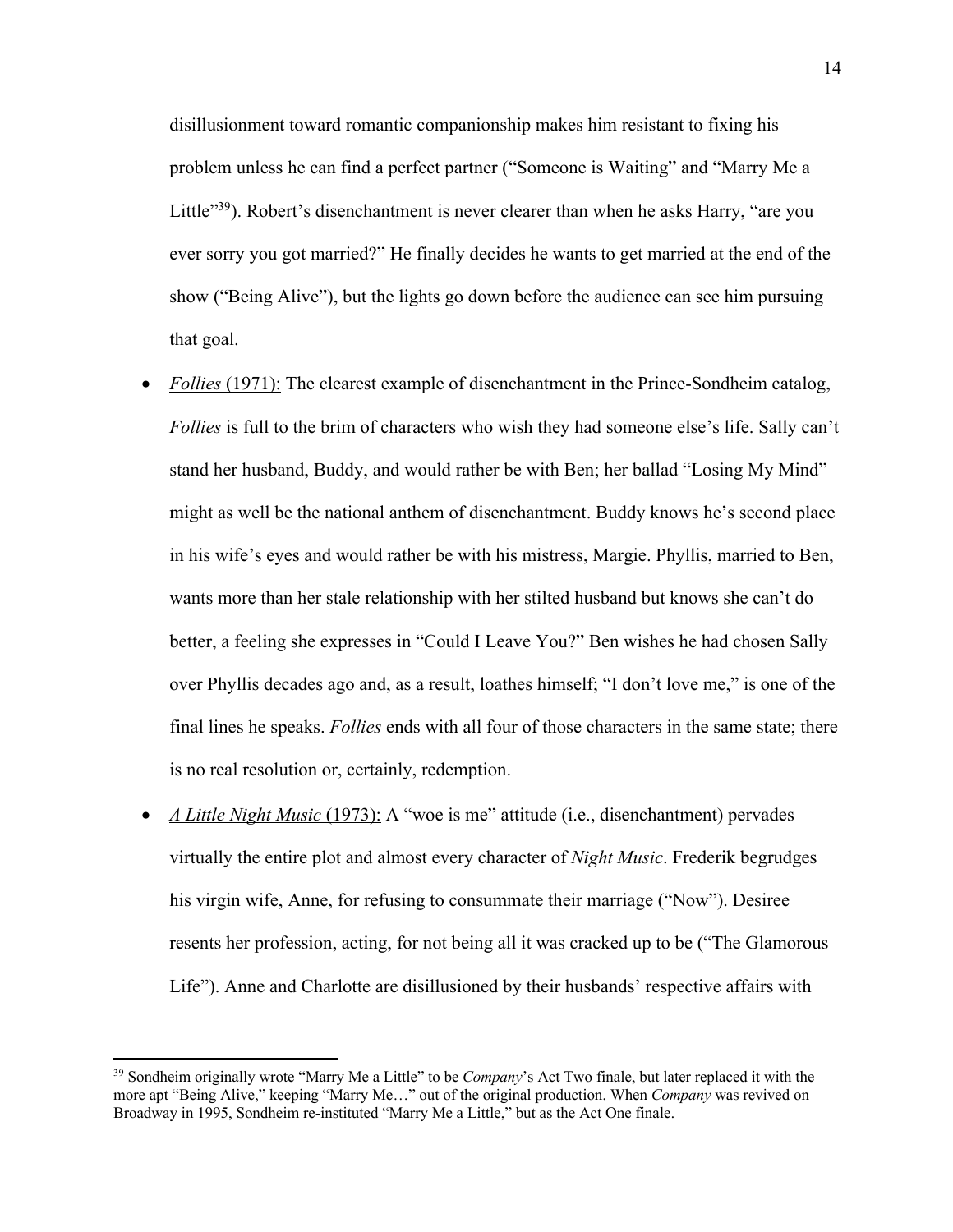Desiree ("Every Day a Little Death"). Henrik, Frederik's son, spends most of the show in a near-depressive state, feeling the world has shortchanged him; he sings in his opening song, "Later," laments that he's "short," "boring," and "damned," all the while playing the melancholiest tune imaginable on his cello. Some of those conditions improve by the end of *Night Music*; Frederik leaves his wife for Desiree, and Henrik finds love while on the verge of suicide. Most everyone else ends up similarly to how they began.

- *Pacific Overtures* (1976): This is the one exception to the disenchantment theme. Kerr argued that the show does indeed feature disenchantment, writing, "*Pacific Overtures* is harder to categorize: I think we can say, however, that the Japanese were duly disenchanted with their American guests."<sup>40</sup> That's at least a bit of a stretch, though, as the show primarily focuses on the larger cultural traditions surrounding and political implications of Commodore Matthew Perry's 1853 trip to Japan, not anyone's emotions.
- *Sweeney Todd* (1979): Sweeney is so disillusioned from his misfortunes at the hand of Judge Turpin that he becomes a mass murderer; he sings about London being "filled with people who are filled with shit" and declares that "they all deserve to die." Mrs. Lovett's disenchantment leads her to cook people into pies. Sweeney does exact revenge on Judge Turpin by killing him but ends the show more miserable than ever after accidentally killing his wife, too. Mrs. Lovett winds up being burned alive in what amounts to a crematorium.
- *Merrily We Roll Along* (1981): Each member of the trio of protagonists in *Merrily* is disenchanted for different reasons. For Frank, the most disenchanted of the three, his feelings derive from his failed marriage, not having a relationship with his son, and the

<sup>15</sup>

<sup>40</sup> Kerr, "Libretto Has to Face the Music."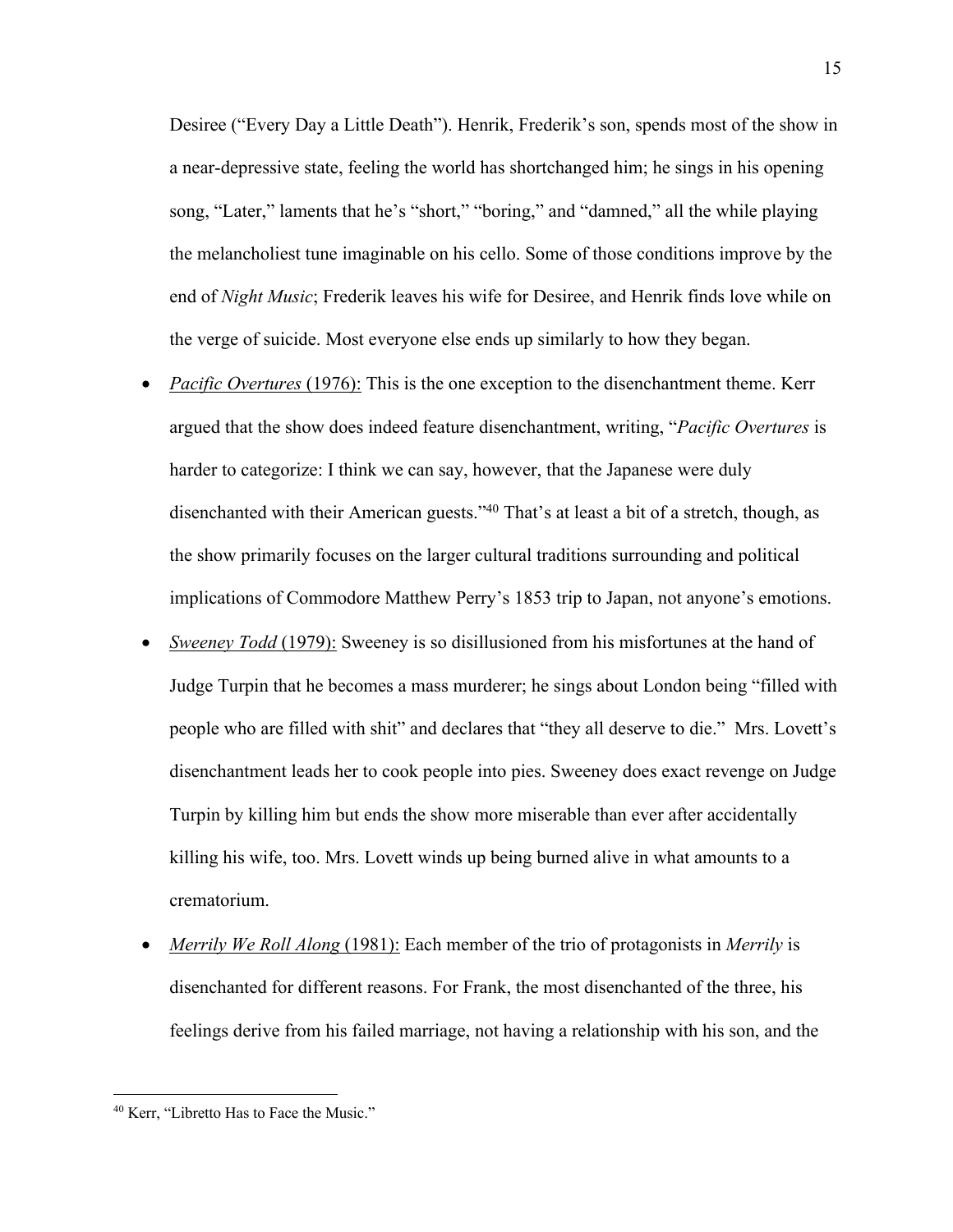emptiness he feels about his uber-successful film career. Mary is a failed novelist and an alcoholic who hopelessly yearns to be with Frank. Charlie becomes a self-pitying curmudgeon when Frank, formerly a successful composer, abandons the musical theatre. Presented chronologically backward (each scene occurs at least a year before the preceding one), *Merrily* ends with its characters being bright-eyed and optimistic. It begins with them miserable and Frank practically on the verge of suicide.

 When Sondheim began writing with Lapine, though, he shifted away from the theme of disenchantment. That's not to say there aren't characters in *Sunday in the Park with George*, *Into the Woods*, and *Passion* who don't feel trapped, jealous, or disappointed; those characters and those feelings are certainly present. The key difference, though, is that the driving force of each of the Lapine-Sondheim shows is desire, which is distinct from disenchantment. Additionally, the Lapine-Sondheim characters each go on a quest to achieve the object(s) of their desire, whereas the Prince-Sondheim characters are mostly left to wallow in their unfulfillment.<sup>41</sup>

 The titular character of *Sunday* wants nothing more than to complete his monumental painting, and practically all he does throughout the first act is work on it. George is rarely seen doing anything other than sketching in the park or painting in his studio all in the service of, to quote the Sondheim lyric that has practically become synonymous with the composer, "finishing the hat." And while the second-act George, Seurat's great-grandson, certainly displays some disillusionment, especially as he interacts with Dot in the breathtaking duet "Move On," it is nowhere close to being the predominant theme or trait of the show.

<sup>&</sup>lt;sup>41</sup> The exception is probably Sweeney Todd, who embarks on a clear though unmeasurable goal to kill Judge Turpin and, eventually, as many people as possible to avenge his wife's death. Unlike the Lapine-Sondheim trio of shows, though, "woe is me" is equally or, perhaps, more prevalent than "I want" in *Sweeney*.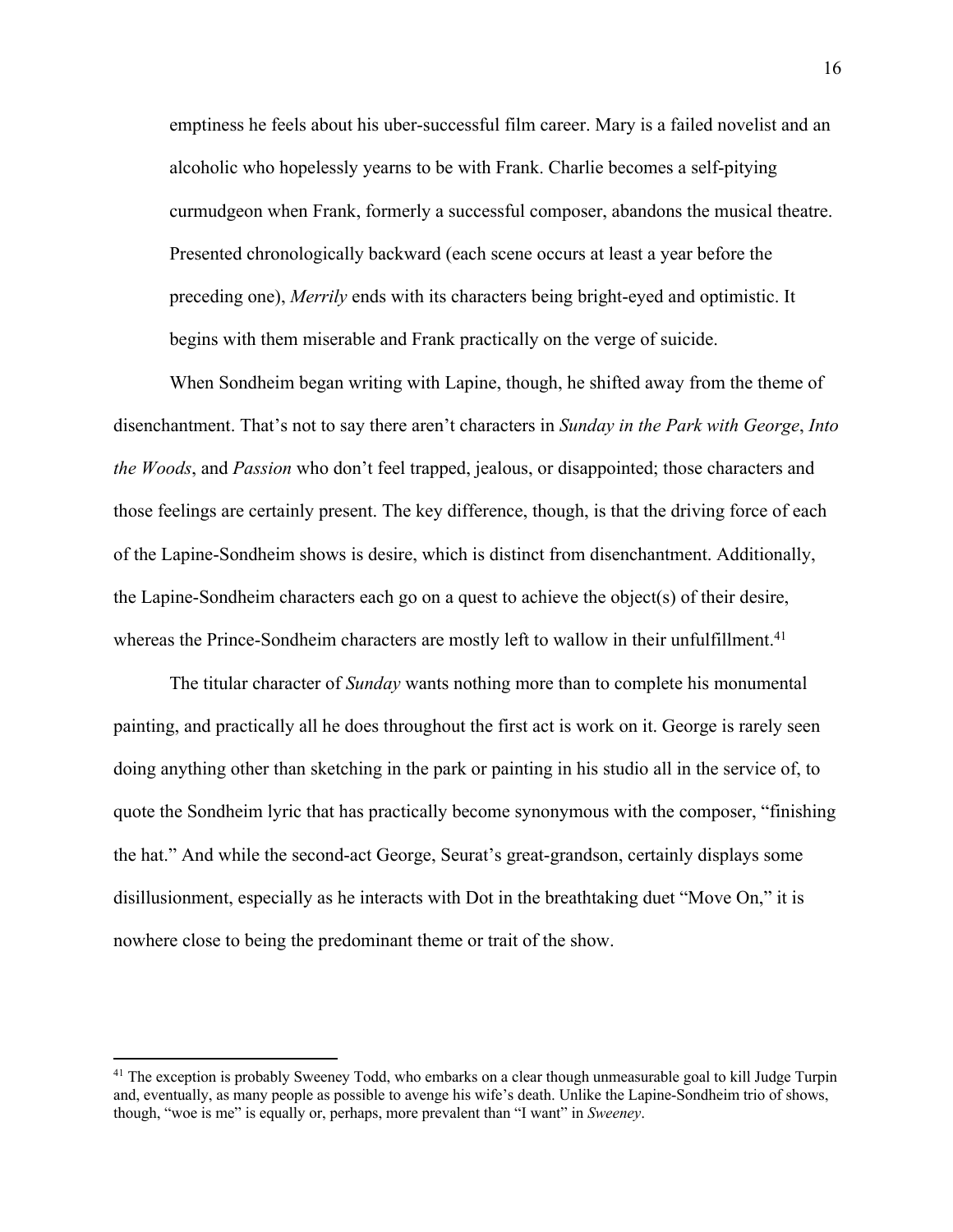*Into the Woods*'s fairytale characters embark on literal quests, which is the primary reason Sondheim was attracted to the show's concept in the first place. "I suggested [to Lapine] that we write a quest musical along the lines of *The Wizard of Oz*," Sondheim wrote.<sup>42</sup> Lapine and Sondheim certainly achieved that goal, as each of the primary characters wants something and goes on a quest to get it in the first act. Cinderella wants to attend the king's festival and meet the prince; the Baker and his wife want to have a child; Jack's mother, for her son to sell his decrepit cow; the princes, to marry; Little Red, to bring her "poor old hungry granny in the woods" a loaf of bread; and the Wolf, to eat Little Red and her "poor old hungry granny in the woods." The Witch's extremely specific desires spurred the central quest of Act One, the Baker and his Wife's search for "the cow as white as milk, the cape as red as blood, the hair as yellow as corn," and "the slipper as pure as gold."

 Those quests do, effectively, reach their conclusion just before intermission, and some would argue that *Into the Woods*'s second act centers merely on disenchantment. Sondheim bristled when he was asked about that theory.

"It's not so much disenchantment," he said in a 1990 interview. "What happens is that, in order to get their wishes in the second act, they each have to transgress a little bit, every single one of the characters…Each of these characters has a little transgression and all their transgressions add up into one huge transgression, and, in the second act, it's the consequences of that transgression that arise. What have they brought on themselves? And, having discovered what they brought on themselves, which is nothing more or less than the end of the world, they have to band together and become a community."<sup>43</sup>

Sondheim was correct. The "woe is me" attitude so prevalent in the Prince-Sondheim catalog and so connected to disenchantment barely surfaces in the second act of *Into the Woods*. Rather,

<sup>42</sup> Sondheim, *Look, I Made a Hat,* 57.

<sup>43</sup> Stephen Sondheim, "Sondheim on Newsnight 1990," interview by Ned Sherrin, BBC Newsnight, 1990, https://www.youtube.com/watch?v=k8ayRl1VL9E&t=84s.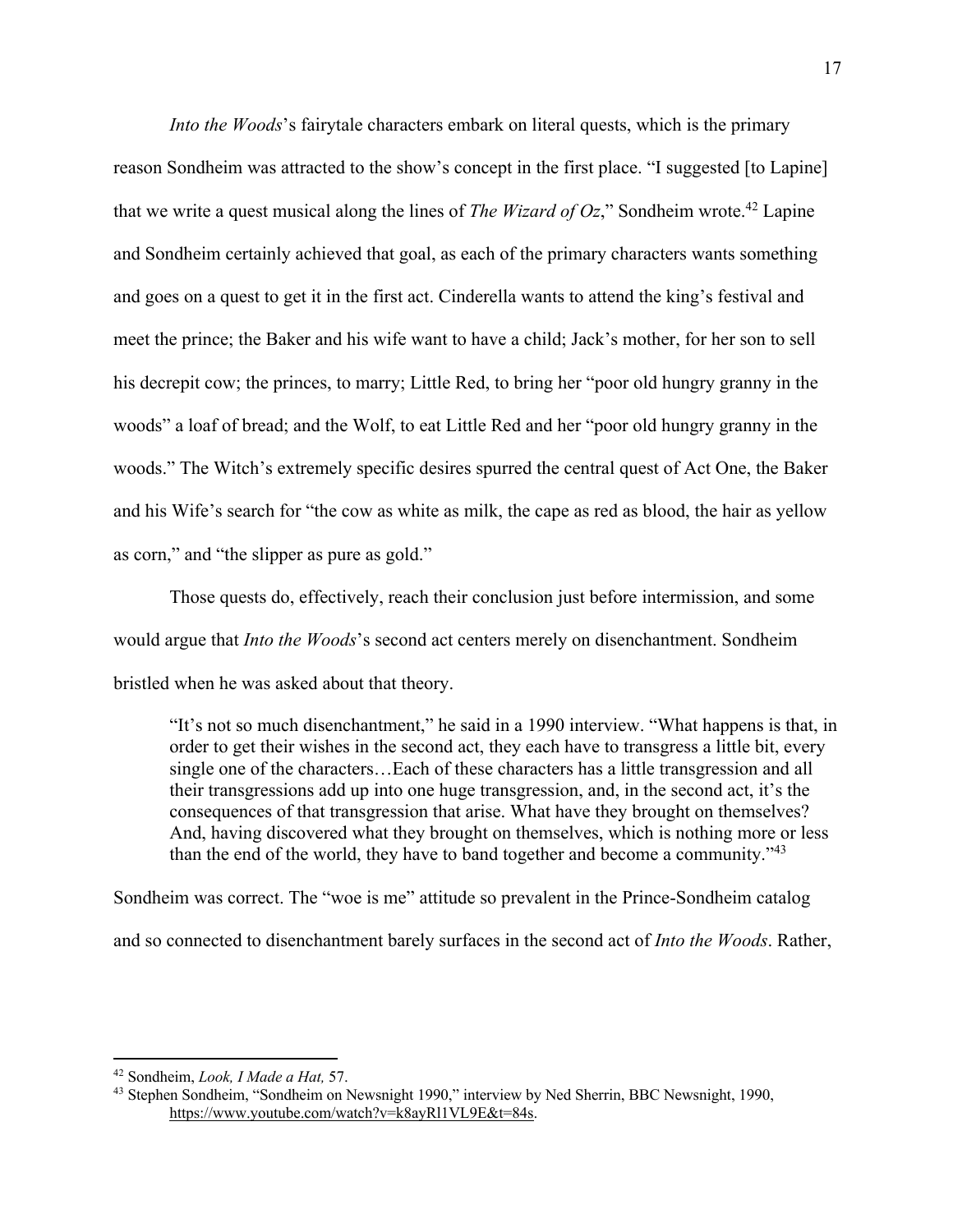as Sondheim asserted, the characters are too focused on solving their problems and defending themselves against the wrath of the giant.

 The driving force of *Passion*, just as with *Sunday* and *Into the Woods* is a wish specifically, Fosca's desire to be with Giorgio. That desire certainly defines the character of Fosca, who spends the entire show relentlessly attempting to win Giorgio over and make him love her, a feat she accomplishes by the end of the evening. Fosca's obsession with Giorgio manifests in many ways during *Passion*, such as when she follows him around the military outpost and onto a train as he departs for a leave of absence due to sickness. She even manipulates Giorgio to write a love letter to her, a scene cleverly musicalized by Sondheim ("I Wish I Could Forget You"). Fosca's feelings for Giorgio are never clearer than when she sings the line, "Loving you is not a choice, it's who I am."

 Whereas each of the Prince-Sondheim shows, save *Pacific Overtures*, carries a tone of "woe is me," the three Lapine-Sondheim shows' collective tone centers around "I want," or, more specifically in *Into the Woods*, "I wish,"—something Lapine believes to be a cornerstone of the theatre. "Isn't most drama driven by characters who want something?" he said. "Isn't that what drives every story? It's the actions they take that define the characters and make each story unique. The length they will go to win the lover, pay the rent, forge a new country, be a star, etc."<sup>44</sup> That lens infused Sondheim's work with something completely new, helping it to avoid becoming stale.

<sup>44</sup> James Lapine, email message to author, March 2, 2022.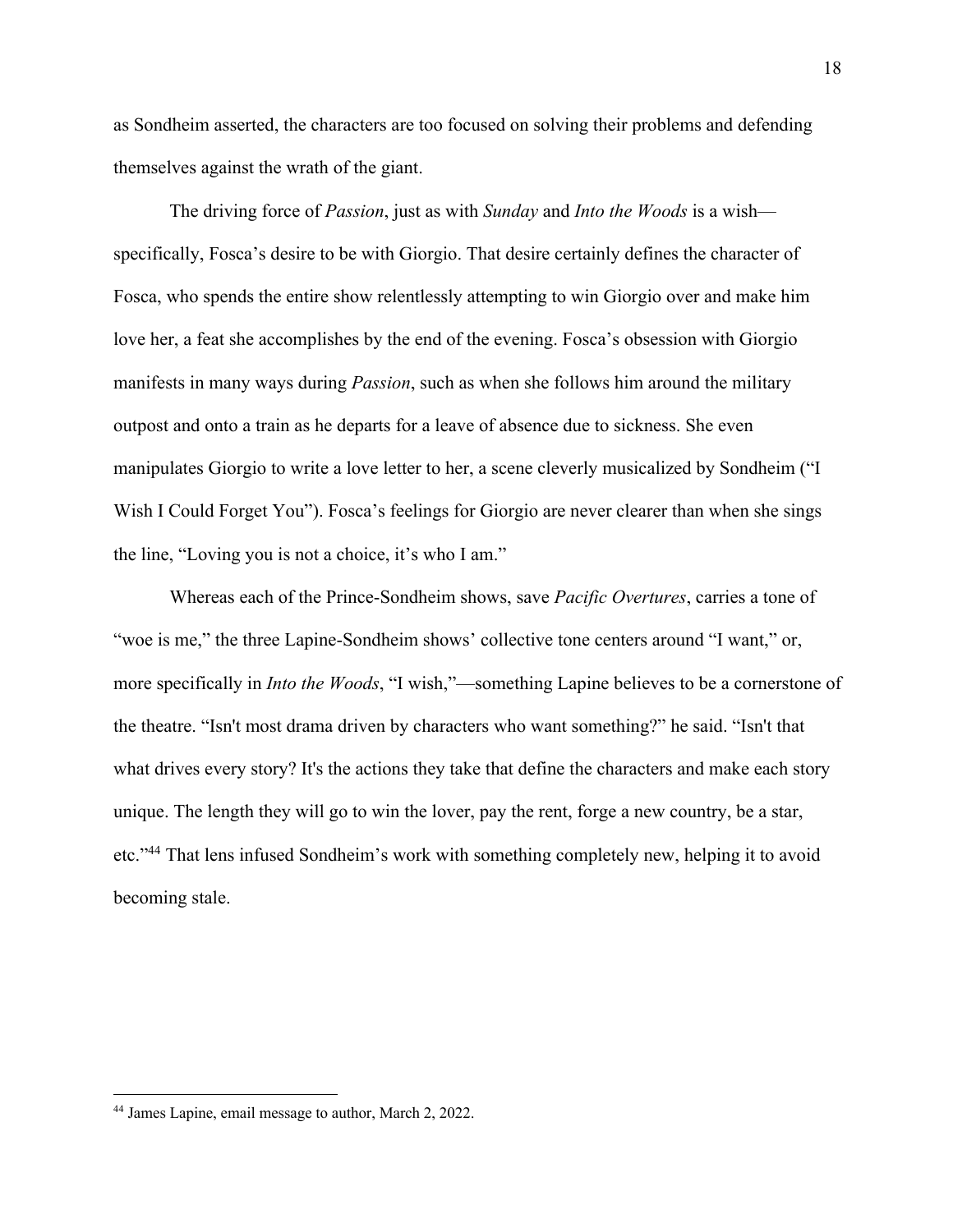### **"ME WITH MUSIC AND YOU THE WORDS"**

 The second major change Sondheim's work underwent when he began writing with Lapine was a stylistic one; the three shows Sondheim wrote with Lapine blur the distinction between what is spoken and what is sung significantly more than any of the shows Sondheim worked on with Prince—or, for that matter, any other of his collaborators. Sondheim never plunged into the realm of operatic, sung-through musicals in the manner of the British invasion hits; he criticized through-composition in the theatre for its expedience: "I think one of the reasons so many people write sung-through pieces is that they're easier. That doesn't necessarily mean that they're less effective, but they don't satisfy me the same way."<sup>45</sup> Still, Sondheim and Lapine's shows have such a slight blur between what is spoken and sung that it's difficult to decipher, at times, which words belong to the lyricist and which to the librettist.

 Sondheim and Lapine accomplished that feat by seamlessly flowing between sung and spoken words, the best example of which, according to Sondheim, is the "Color and Light" scene from the first act of *Sunday in the Park with George.* 

"If there is any song in the score [of *Sunday*] that exemplifies my change in writing when I began my collaboration with James Lapine, it would be 'Color and Light,'" Sondheim wrote. "The flow between spoken and sung monologue, the elliptical heightened language, the stream-of-consciousness fantasies, the abrupt climactic use of unaccompanied dialogue, these are all musical extensions of hallmarks in Lapine's playwriting."<sup>46</sup>

"Color and Light," which takes up seven minutes of the original cast recording, begins with Georges Seurat in his studio hard at work on *A Sunday Afternoon on the Island of La Grande Jatte.* Off to the side is his mistress and model, Dot, who sits at a mirror powdering herself in

<sup>45</sup> Stephen Sondheim and Barbara Cook, "Stephen Sondheim & Barbara Cook Interview – 2004," interview by Stephen Holden, *The New York Times*, 2004, video, 51:26, https://www.youtube.com/watch?v=dHDE0dZRU0o&t=1069s.

<sup>46</sup> Sondheim, *Look, I Made a Hat,* 17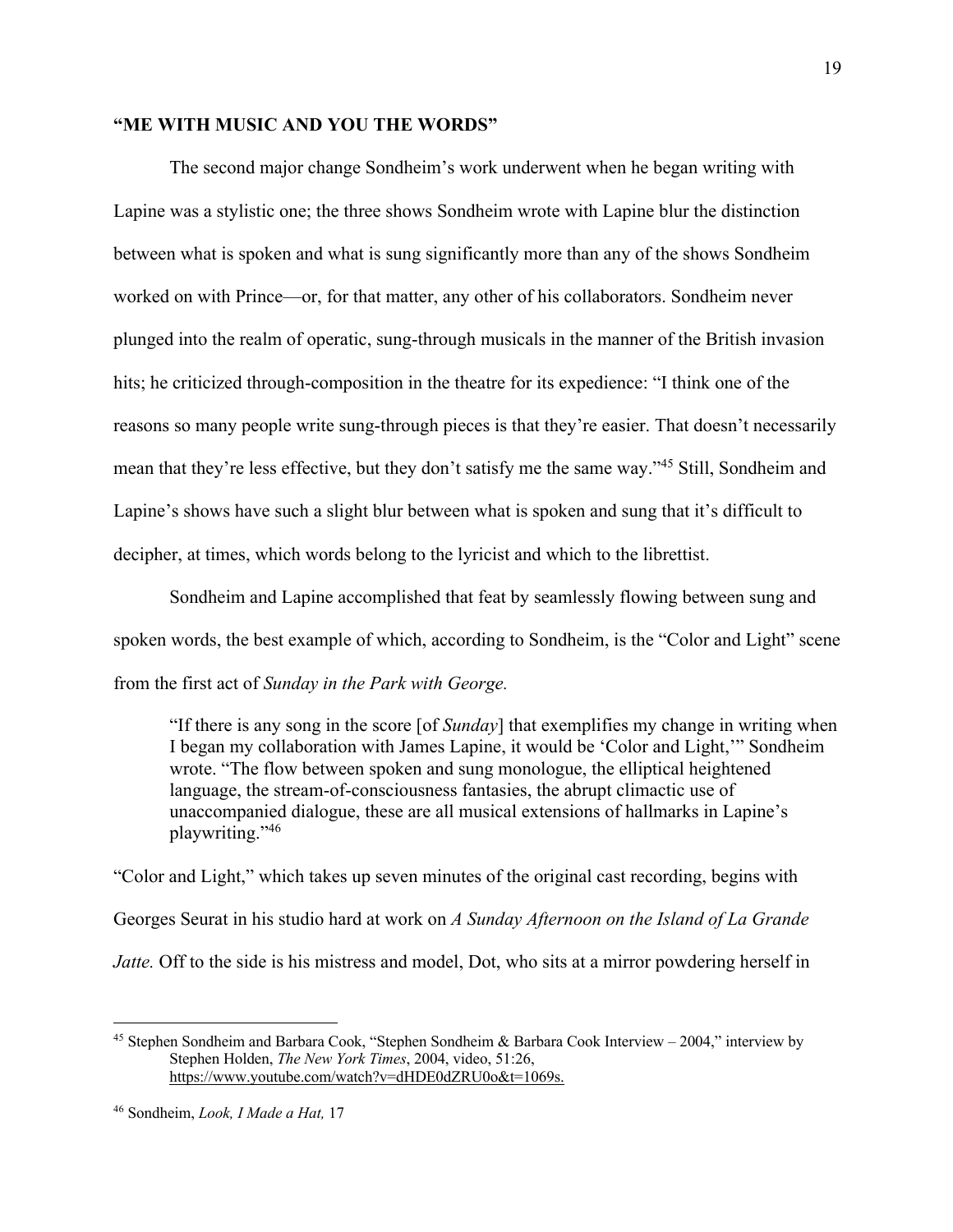preparation for what she expects to be a night at the follies with George. After a few minutes of George manically working alone on the painting, accompanied by Sondheim's brilliant pointillist harmonies, and Dot lamenting George's lack of attention and care for her, Dot arrives at George's studio. George, lost in his painting, has forgotten about his obligation to attend the follies with Dot and sends her home disappointed with the line, "I have to finish the hat."

 Throughout that scene, George and Dot constantly switch between speaking and singing, both in dialogue and monologue. The following five examples (with lyrics italicized and dialogue in standard font) stand out. First, Dot speaks to herself as she contemplates her thoughts, pauses to sing as she applies makeup, then resumes speaking.

### **DOT:**

The less I wear, the more comfortable I feel. *More rouge*. George is very special.

Later, George speaks to his painting as Dot sings to her mirror.

### **GEORGE:**

And you, Sir. Your hat so black. So black to you, perhaps. So red to me.

#### **DOT:**

*None of the others worked at night…* 

# **GEORGE:**

So composed for a Sunday.

Here, George begins speaking criticisms of Dot before he begins to sing what he admires about

her.

### **GEORGE:**

Seeing all of the parts and none of the whole.

### **DOT:**

*So you want him even more.* 

# **GEORGE:**

*But the way she catches light…*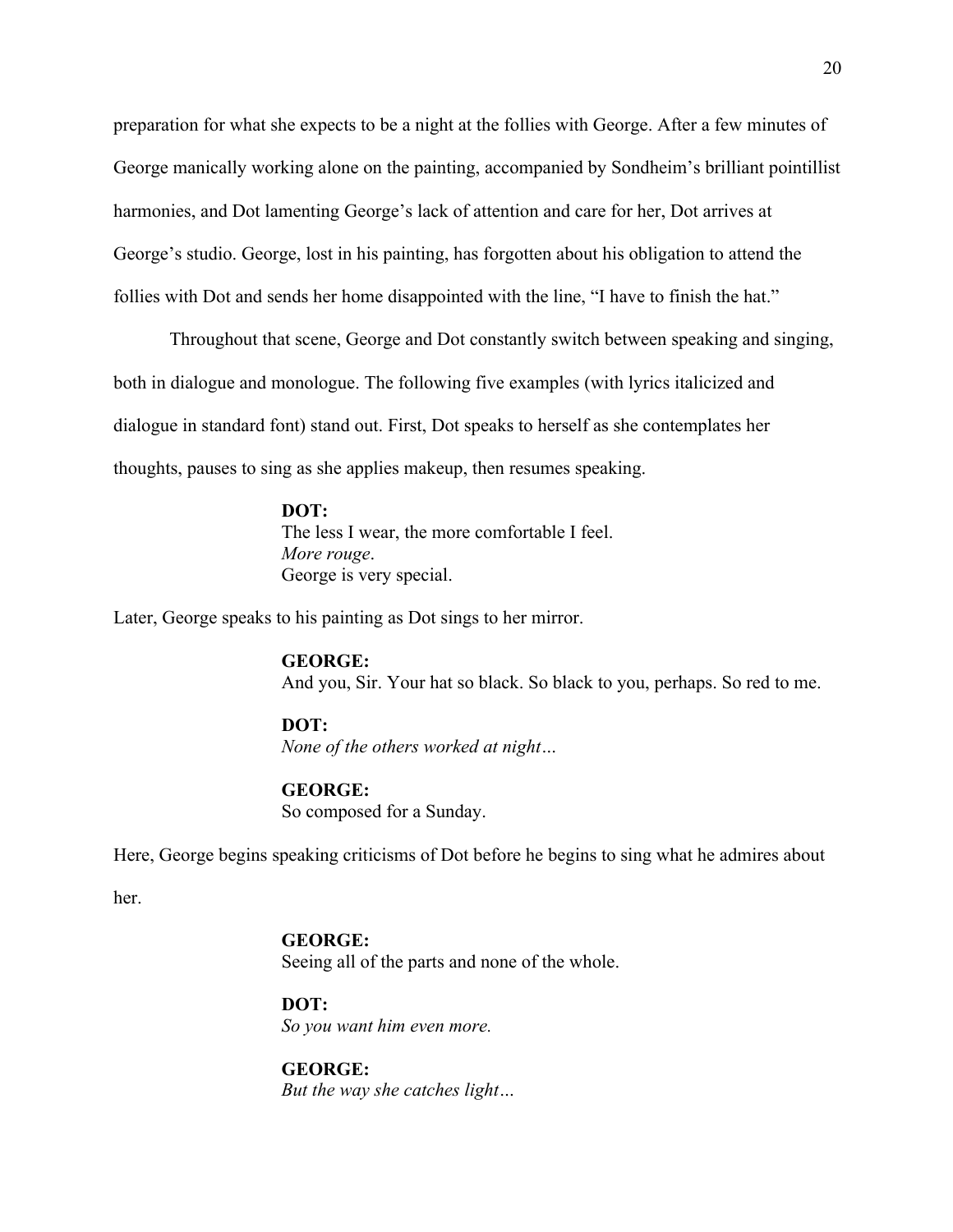Then, as George continues to work on his painting following Dot's angry departure, he sings colors and speaks feelings.

# **GEORGE:**

*Too green.*  Do I care? *Too blue.* Yes.

Finally, as the orchestra plays the number's penultimate cadence, George doesn't sing the final word but, rather, speaks it: "Red."

 Another example from *Sunday* of Sondheim and Lapine's intermingling of dialogue and lyrics is "The Day Off," an extended number that surveys the various figures in Georges Seurat's painting, each of which Lapine named and fictionalized. The number begins with what Sondheim and Lapine conceived as a moment of humor for George in which he both sings and speaks as he imagines the painting's dogs' thoughts. At one point, he speaks, "There's only so much attention a dog can take," before immediately singing, "Being alone on Sunday, rolling around in mud and dirt." Later, Freida and Franz both sing and speak about their perceptions of the ease of artistry. The two figures to whom Lapine gave the name "Celeste" then interact with the two soldiers, both singing and speaking throughout that interaction.

 A key to understanding why *Sunday* and the other two shows Sondheim wrote with Lapine lent themselves so well to a closer connection between lyrics and dialogue is to understand the difference between a "song" and a "number," a distinction Sondheim deemed consequential. "It may seem to be a trivial matter, but it's an important distinction," he wrote in the second volume of his collected lyrics. "A song concentrates on one idea, one story, one emotion—it is a distillation. A number is an extension of ideas and/or stories and/or points of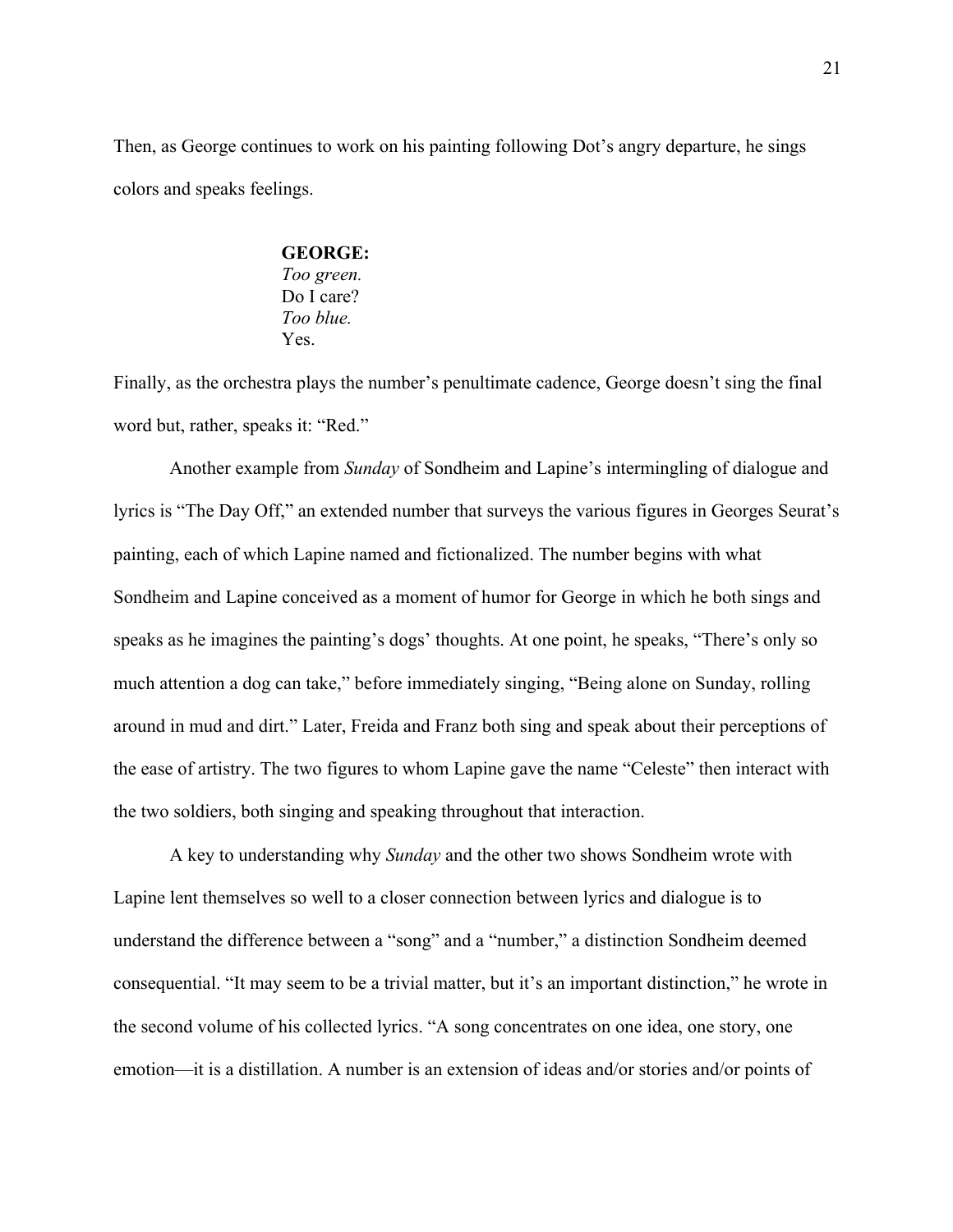view; it involves development."<sup>47</sup> Most of the Sondheim shows directed by Prince, save *Pacific Overtures*, have scores primarily comprised of 32-bar-style songs. *Company* makes its hay on "Being Alive," "Another Hundred People," and "Getting Married Today." The complex emotions of *Follies*' main characters are expressed in short, tender moments like "Losing My Mind," "The Road You Didn't Take," and "In Buddy's Eyes." The score of *Merrily We Roll Along* is Sondheim's homage to 1960s Broadway; it's filled with songs that have become cabaret standards like "Old Friends," "Good Thing Going," and "Not a Day Goes By."

By Sondheim's admission, none of his collaborations with Lapine were "song shows" in the same way. "Most of the shows I've written recently aren't song shows," Sondheim said in a 1997 interview. "The last song show I wrote, really, was *Merrily*. Both *Sunday in the Park with George* and, particularly, *Into the Woods*, have songs in them, but they're not primarily song scores. *Into the Woods* is full of fragments that drift off and *Sunday in the Park* has extended sections."<sup>48</sup> Sondheim's self-assessment is correct. Though *Sunday* would be nothing without "Finishing the Hat" and "Children and Art," or *Into the Woods* without "Giants in the Sky" and "On the Steps of the Palace," the scores of those shows, as well as the score of *Passion*, are primarily comprised of longer, more extended numbers rather than songs.

*Into the Woods* opens with one of the busiest and most recognizable extended numbers in the musical theatre canon. The show's prologue lasts nearly fifteen minutes, introduces every major character and storyline, and is almost entirely musicalized, driven by Sondheim's persistent use of the show's quarter-note motif in the accompaniment. "We wanted to tell as much exposition about the characters as possible and about their stories, but without spending

<sup>47</sup> Sondheim, *Look, I Made a Hat*, 64-65.

<sup>48</sup> Stephen Sondheim, "Conversation with Stephen Sondheim, Part 3," interview by Mark Eden Horowitz, Library of Congress, 1997, video, 30:05, https://www.loc.gov/item/webcast-10180/.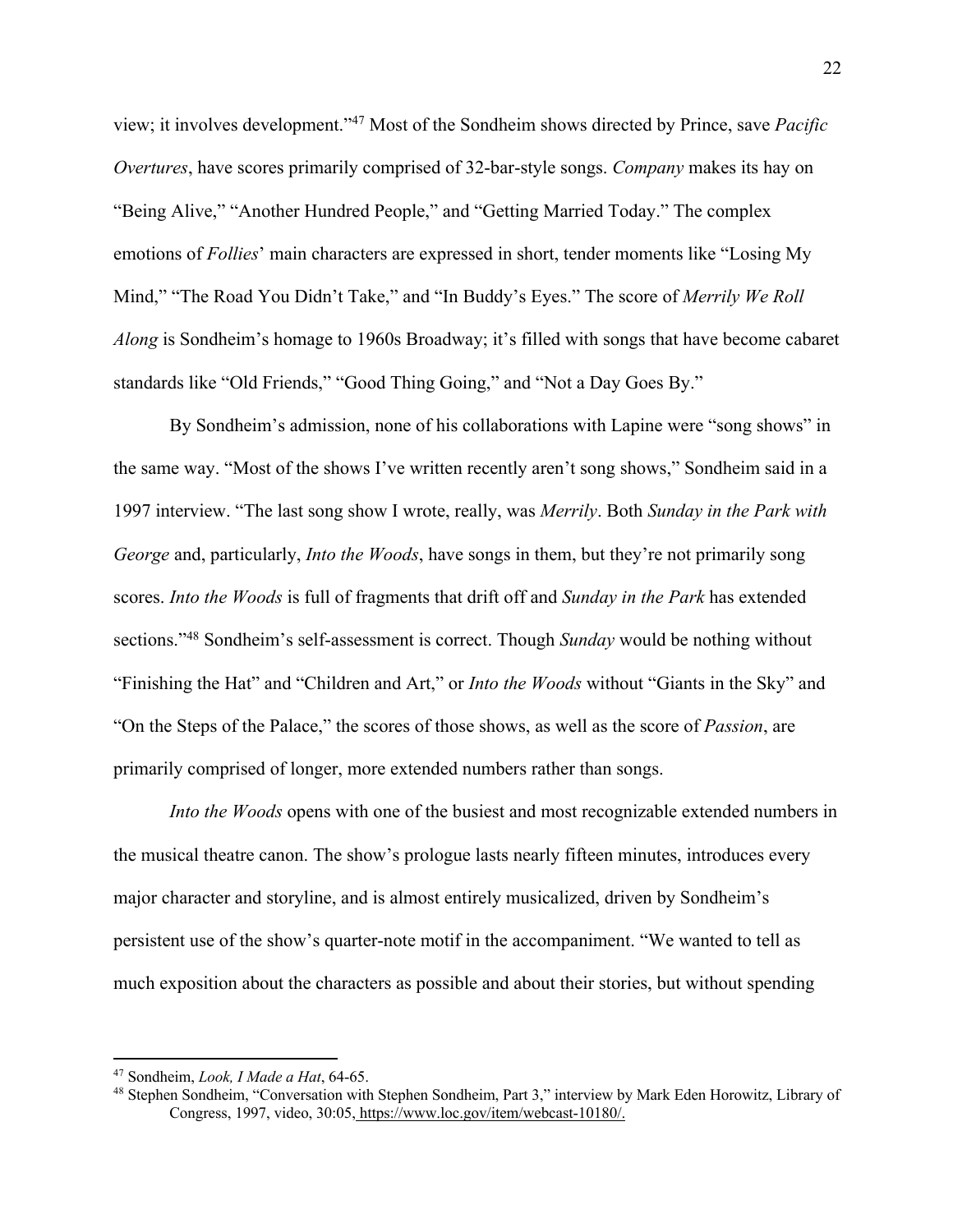too much time with any one so that the audience would not get bored. Therefore, we used a technique that's known in movies as 'crosscutting,'" Sondheim said in a conversation piece he and Lapine filmed for Music Theatre International.<sup>49</sup> As that crosscutting occurs, characters often drift between speaking and singing, such as when the Narrator frequently interjects to add exposition. Another example is when Jack's Mother, irritated with her dull-brained son, sings "I wish a lot of things" before screaming "you foolish child!" at Jack, an exclamation that begins a brief dialogue between the two. All the while, the orchestra continues to play Sondheim's quarter notes. Other examples of extended numbers in *Into the Woods* that feature both sung and spoken words include the opening of the second act, which mirrors the prologue; the second-act exchange between The Wolf and The Baker's Wife, which concludes with "Moments in the Woods;" and the show's finale, which includes one of Sondheim's most beloved tunes, "Children Will Listen."

The score of *Passion*, arguably, is simply one number that begins when the curtain rises and ends when it falls. Aside from "Loving You," which doesn't even end on an authentic cadence, the show doesn't have any music that easily fits into a recognizable song form.

"*Passion* is composed not so much of songs, but of arioso passages that sometimes take song form," Sondheim said. "The opening is sort of a song form, but it's fairly extended, and it's fairly loose. The idea of *Passion*, for those who don't know, is that nothing comes to a conclusion…Musically, the idea is to make it one long rhapsody so that the audience will never applaud. There are some perfect cadences in it, but not very many."<sup>50</sup>

The relentless and unceasing nature of *Passion* allowed for its dialogue and lyrics to be significantly unified, as theatre critic and researcher Ethan Mordden noted in his book *On Sondheim: An Opinionated Guide.* "This is a very singing score, almost an unbroken flow, the

<sup>&</sup>lt;sup>49</sup> James Lapine and Stephen Sondheim, "Into the Woods: A Conversation Piece," Music Theatre International, N.D., video, 52:31. https://www.mtishows.com/into-the-woods-a-conversation-piece.

<sup>50</sup> Horowitz, *Sondheim on Music*, 6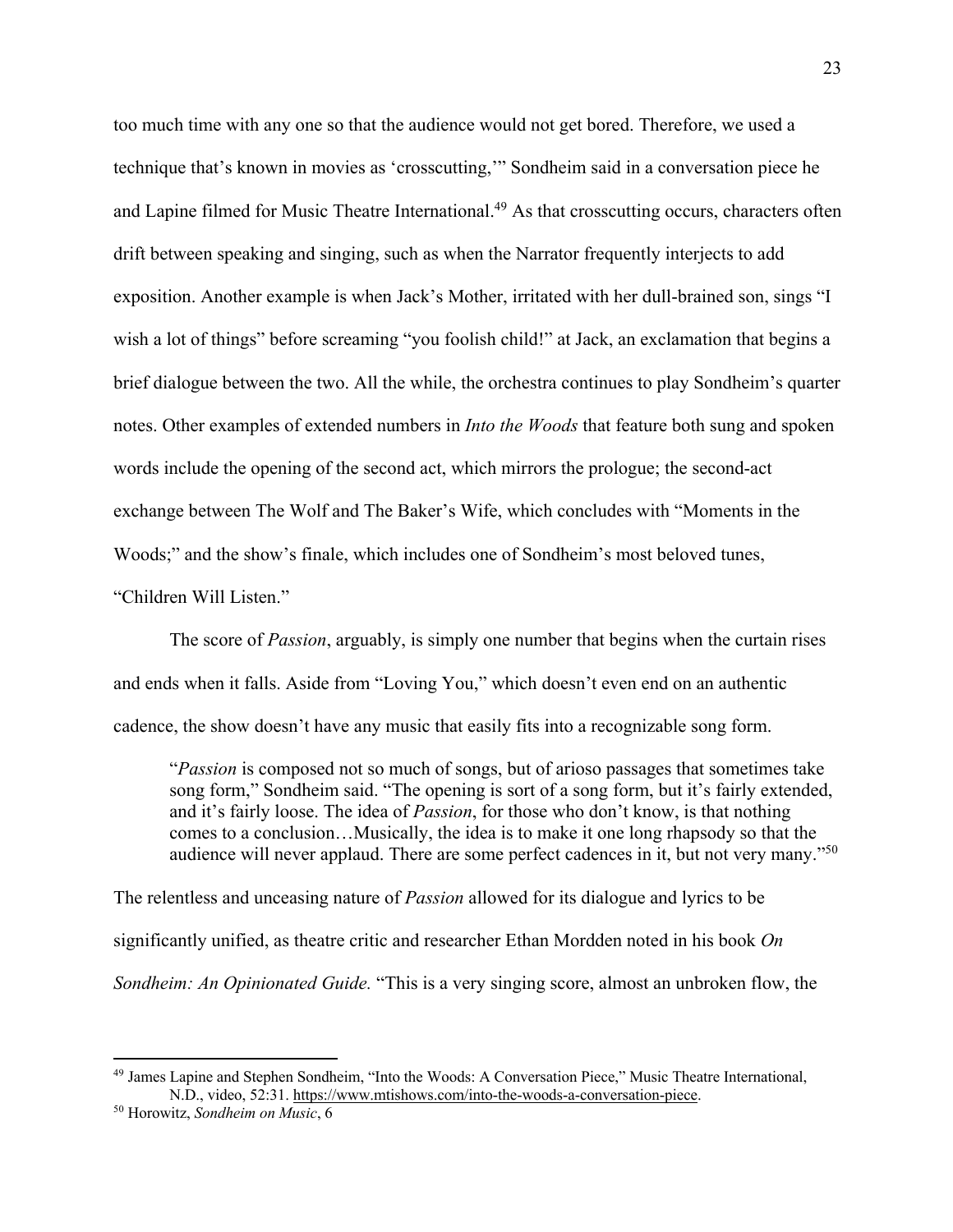spoken dialogue tipped into the music like mezzotints into an ancient collection of sonnets," Mordden wrote.<sup>51</sup>

*Sunday*, *Into the Woods*, and *Passion*'s collective nature as primarily number-based scores rather than song scores was the reason Sondheim and Lapine could weave dialogue so easily into the music. No audience member who isn't asleep would accept a verse of "Send in the Clowns" or "Broadway Baby" being delivered as spoken word, but an audience can easily accept a character pausing to speak briefly before resuming singing if it happens within the context of an eight-minute number that addresses multiple ideas and concepts. That technique is another example of the freshness that Lapine infused into Sondheim's work.

### **"ONE IS LONELY, AND TWO IS BORING"**

The third major change Sondheim's work underwent with Lapine relates to subject matter and tone, and the best way to understand that change is by first taking a brief look at the career of William Finn, the Tony-winning composer of *Falsettos* and *The 25th Annual Putnam County Spelling Bee*. Finn made his New York debut in 1979 with the Off-Broadway musical *In Trousers*, which was a flop. "Viciously panned" by critics, it ran for a total of thirty-two performances over two runs at Playwright's Horizons.<sup>52</sup> Finn's next show, a sequel titled *March of the Falsettos*, was an Off-Broadway hit; Frank Rich called it "that rare musical that actually has something to be cocky about" in his review.<sup>53</sup> Finn later wrote a third installment to complete the series, *Falsettoland*, that he eventually combined with *March of the Falsettos* to create the

<sup>51</sup> Mordden, *On Sondheim, 134*

<sup>52</sup> Joe Brown, "The Truth About 'Falsettos,'" *The Washington Post*, May 10, 1992, https://www.washingtonpost.com/archive/lifestyle/style/1992/05/10/the-truth-about-falsettos/866b1223- 8673-4054-8a8a-5d540f8fcf7e/.

<sup>53</sup> Frank Rich. "Stage: 'March of the Falsettos,' A Musical Find," *The New York Times*, April 10, 1981, https://www.nytimes.com/1981/04/10/arts/stage-march-of-falsettos-a-musical-find.html.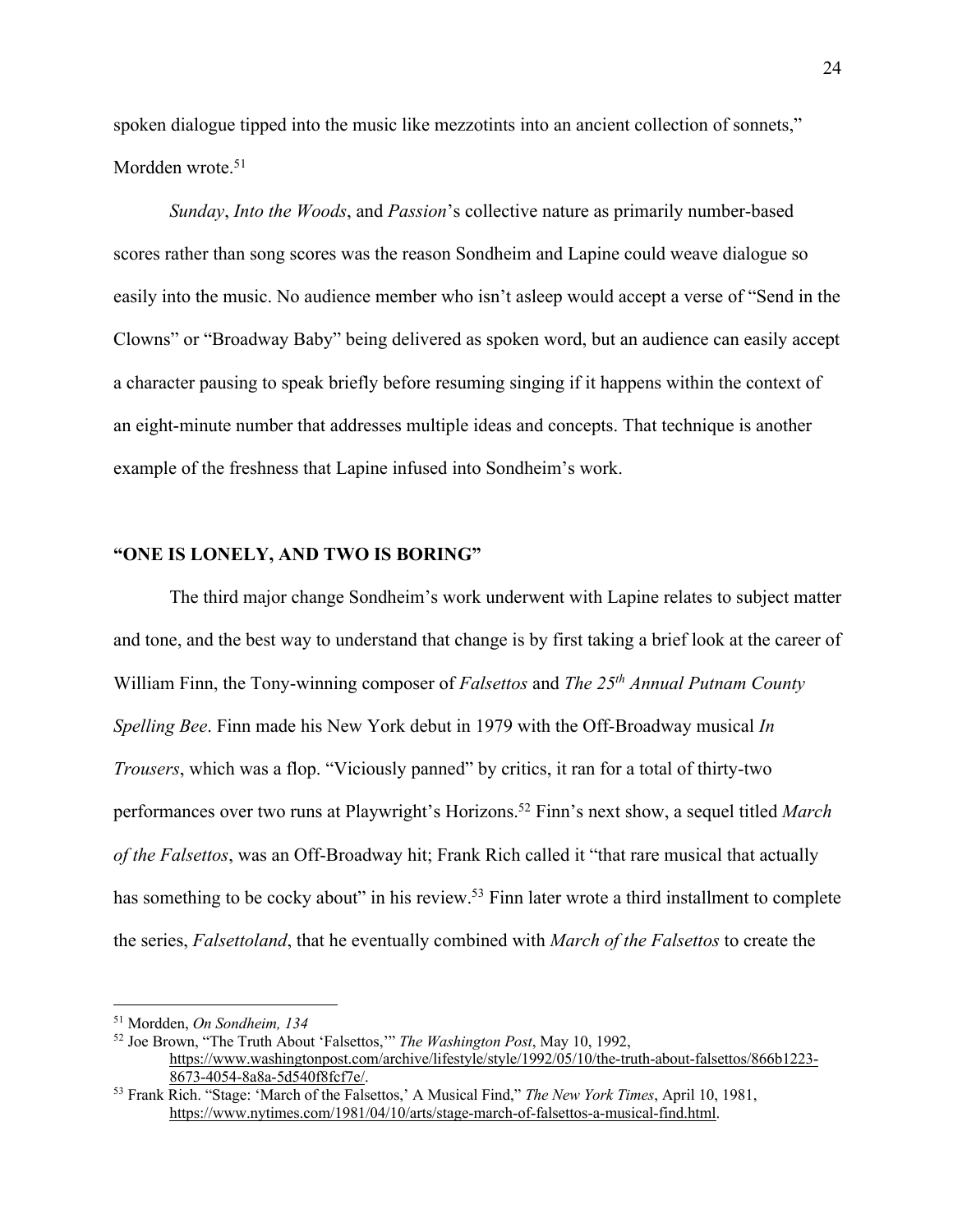two-act, full-length musical *Falsettos*, which found its way to Broadway in 1992 and earned Finn the Tony Award for Best Original Score. What changed between the poorly received *In Trousers*  and the next two installments of the *Falsettos* trilogy, aside from them not having to deal with a lazy and dismissive review by Richard Eder?<sup>54</sup> James Lapine.

 Lapine joined Finn, who wrote *In Trousers* alone, as librettist and director for *March of the Falsettos* and *Falsettoland.* Fresh off the Off-Broadway runs of his plays *Twelve Dreams* and *Table Settings*, Lapine's strength as a playwright gave *March of the Falsettos* a sense of structure and cohesion that *In Trousers* lacked. "He's linear and I'm totally all over the place," Finn told the Washington Post ahead of *Falsettos*' Broadway opening. "If he hadn't been here, it would not be the same show."<sup>55</sup> Lapine didn't just contribute structure and quality playwriting to the latter two installments of the *Falsettos* trilogy, though. He also added a kid. Whereas *In Trousers*  features just four adult characters and focuses more on Marvin, the protagonist, as an individual, *March of the Falsettos* and, subsequently, *Falsettoland* introduced the character of Jason, Marvin's son. Through Jason, those shows spend a great deal of time exploring family dynamics in addition to Marvin's individual experiences. "I brought Jason into the *Falsettos* project because I thought the story needed that point of view to humanize these snarky characters and to make them less self-involved," Lapine said.<sup>56</sup>

 Lapine brought the same approach to Sondheim's work. Before writing with Lapine, Sondheim rarely explored interpersonal relationships in his shows; when he did, that exploration carried a tone of cynicism. Take *Company*, for example. Robert certainly spends much of the

<sup>54</sup> I had to read Eder's 1979 review of *In Trousers* multiple times to even understand what he was trying to say about the show. Its lede read, "'In Trousers' is 18 songs and a few barely suggested sketches setting out the fantasies and worries of a 14-year-old boy named Marvin." Marvin was really a full-grown adult.

<sup>55</sup> Post article

<sup>56</sup> James Lapine, email message to author, March 2, 2022.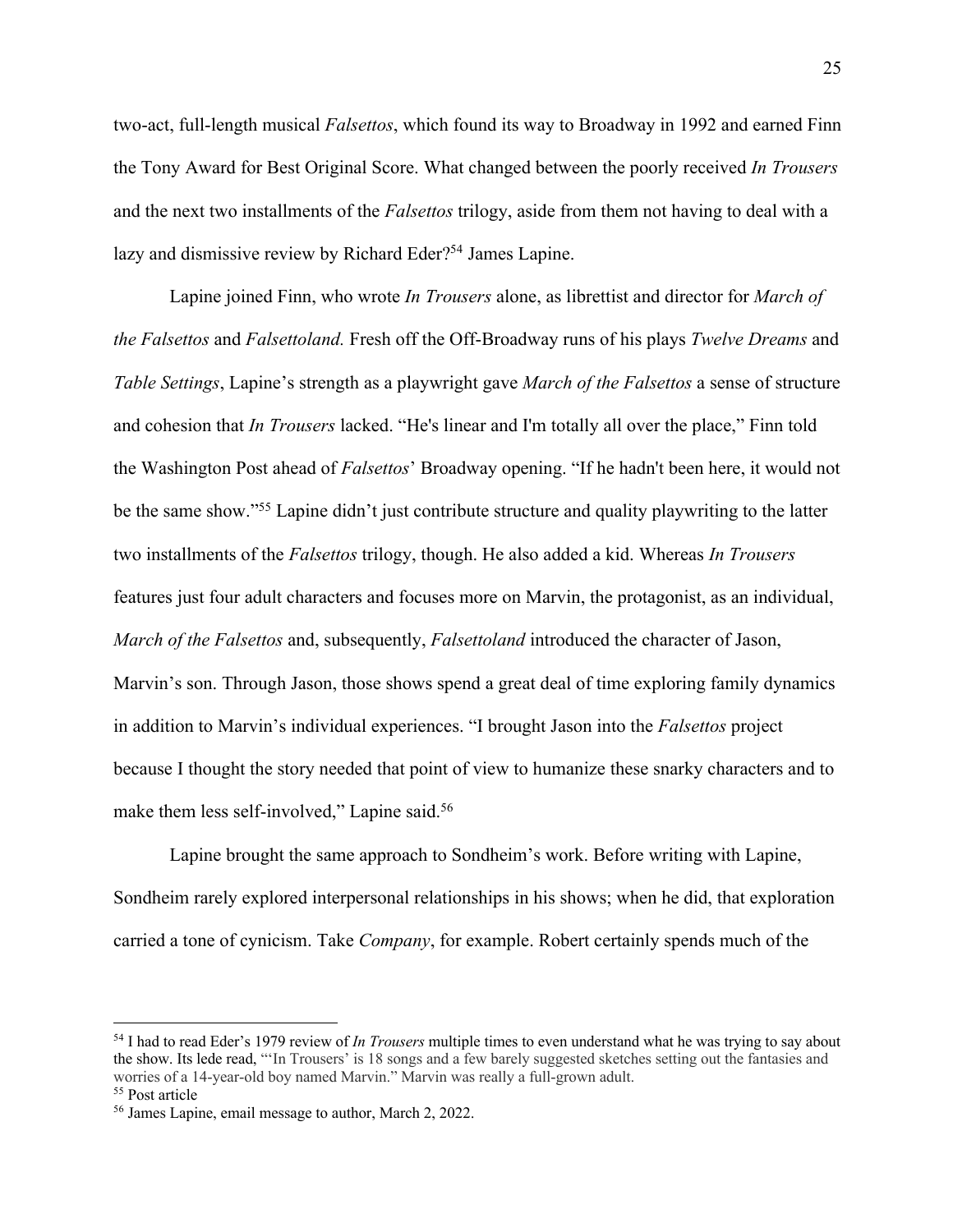show interacting with his friends, and the vignettes that comprise *Company* allow the audience to observe married life as a fly on the wall. Those interactions and those observations, though, are almost entirely spurred by librettist George Furth's mostly comedic dialogue. The couples are presented as over-the-top, manic, and selfish, and they're kept at a distance from the audience. It seems a fair guess that no human being has ever left a performance of *Company* feeling particularly inspired or moved by the marriages of Joanne and Larry, or Sarah and Harry. What does move audiences, though, is Robert's introspection about marriage and commitment, which mostly exists in solo ballads like "Someone is Waiting" and "Being Alive." *Company* isn't a study of relationships, it's a study of an individual's feelings about them.

*Follies* is similar. At the core of the show is a pair of married couples—Ben and Phyllis, Buddy and Sally. The show barely observes their marriages, though; Ben probably spends more time with Sally than he does with Phyllis, and Buddy more time alone than with his disenchanted bride. *Follies* is, instead, about broken dreams, regret, and dissatisfaction. Almost every song that one of its four protagonists sings fits those themes; "The Right Girl" is Buddy's lament about marrying the wrong person, "The Road You Didn't Take" is Ben's attempt to convince himself and Sally he doesn't regret virtually all of his life's decisions, "In Buddy's Eyes" is Sally's attempt at bargaining with her crappy marriage, and "Could I Leave You?" is Phyllis's effort at the same.

 The other four Prince-Sondheim shows follow suit. *A Little Night Music* all but spits on the value of family and interpersonal relationships; it's about personal gain and infidelity. The only relationships depicted (with the ever-so-slight exception of Kayama and Manjiro's platonic relationship) in *Pacific Overtures* are those between Japan and western nations. *Sweeney Todd*  features some romance—love at first sight between Johanna and Anthony juxtaposed with Mrs.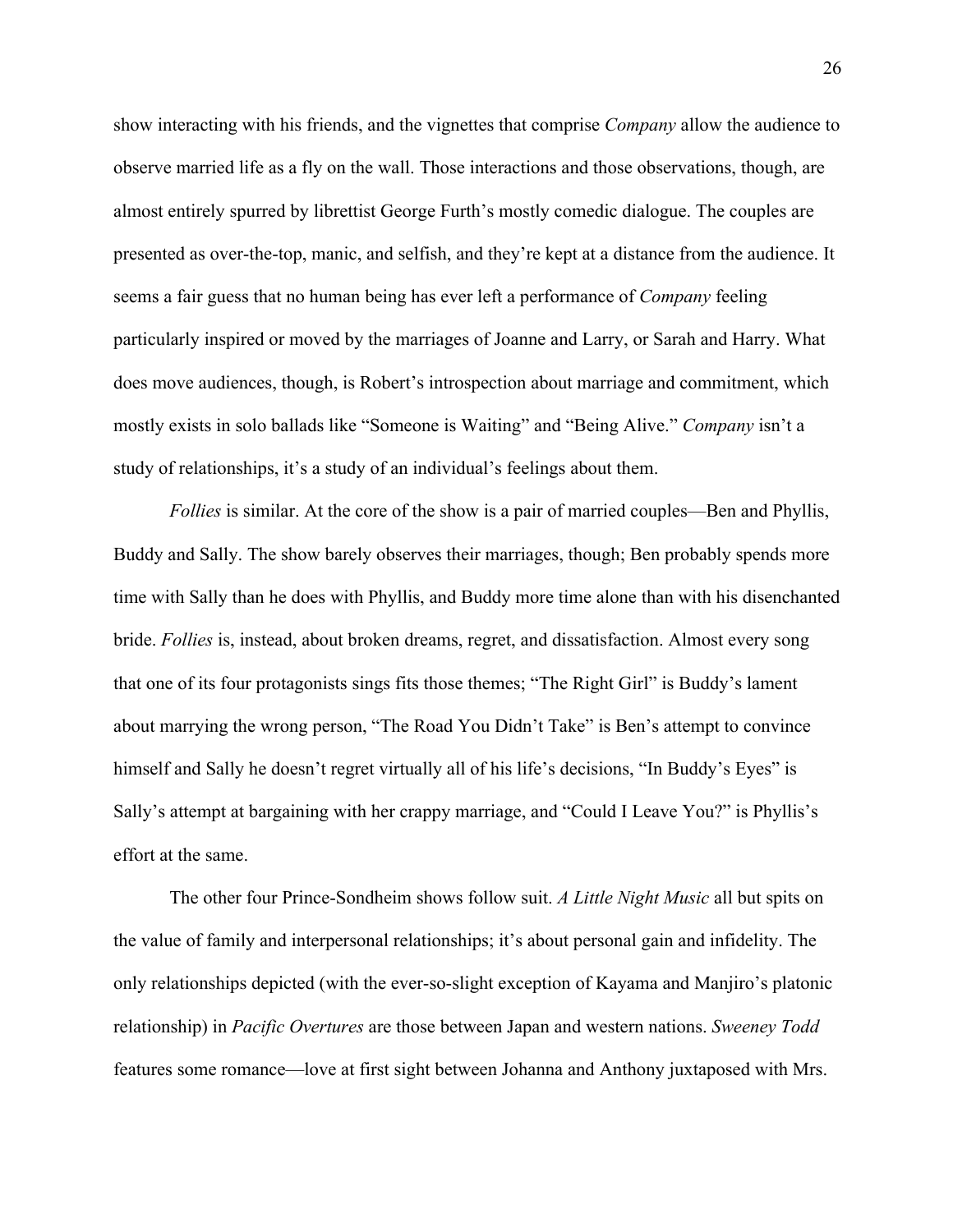Lovett's delusional obsession with Todd—but the show's centerpiece is one man's disenchantment and subsequent quest to increase his list of murder victims, which ultimately included Mrs. Lovett. *Merrily We Roll Along* was perhaps the closest Sondheim and Prince got to examining relationships, but, as in *Follies*, it was mostly through the lens of those relationships already being broken and shattered. Outside of a brief moment in "Opening Doors" and their pastiche number "Bobby and Jackie and Jack," we only see Frank interact with his wife in a courtroom on the heels of their divorce hearing. And though the trio of "Old Friends" Frank, Charlie, and Mary takes center stage, their relationship plays second fiddle to their dreams, ambitions, and disappointment. *Merrily* is too cold and its depicted relationships are too fractured for it to truly be considered a show about relationships. Like the rest of the Prince-Sondheim catalog; relationships in *Merrily* are featured but not explored or emphasized. That omission of interpersonal relationships as a theme is certainly not a deficiency of those shows, but it is a distinct and observable trend.

 That trend reached an abrupt end when Sondheim began writing with Lapine. One of the hallmarks of the Lapine-Sondheim catalog is its emphasis on relationships. As Mark Eden Horowitz, author of *Sondheim on Music*, wrote of Lapine in 2007, "His shows have a more organic quality, going to less predictable places. Relationships seem more nuanced, characters are less identifiable types. Lapine's characters also tend to be more profoundly tied to their families—spouses, parents and children—than characters in librettos by other Sondheim collaborators."<sup>57</sup> All three of the shows Sondheim wrote with Lapine highlight interpersonal relationships with a measure of optimism and warmth rather than cynicism. Specifically, that trio of shows emphasizes three major relationship types, the first of which is community

<sup>57</sup> Mark Eden Horowitz, "Biography of a Song: Children Will Listen," *The Sondheim Review* 14, no. 1 (2007): 27. https://www.academia.edu/10478137/Biography\_of\_a\_Song\_Children\_Will\_Listen\_.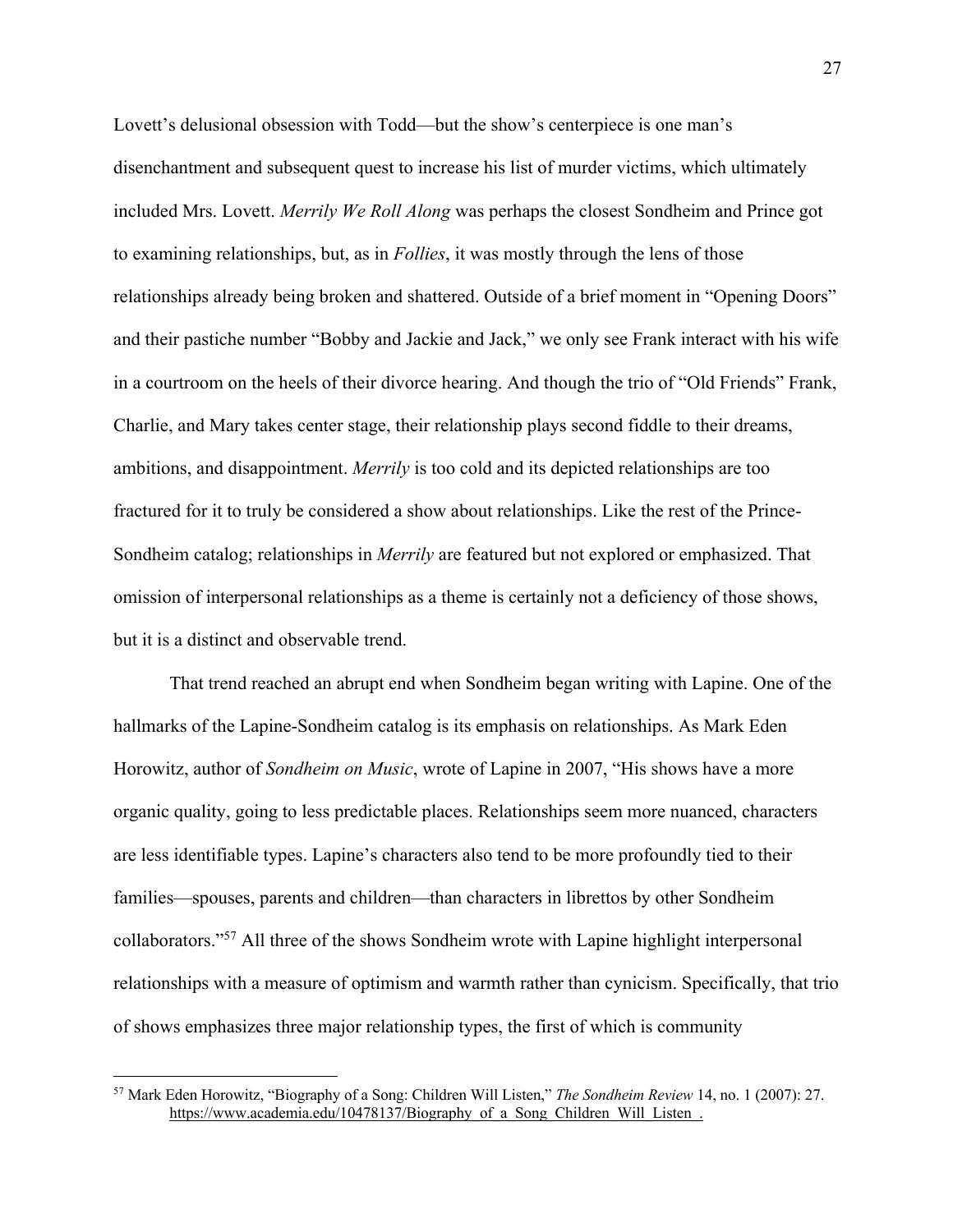relationships. The best examples of community relationships in the Lapine-Sondheim trilogy are those found in *Into the Woods*, whose fairytale characters form a community that must unite to fight the enraged mother of the giant slain by Jack. Sondheim wrote "No One is Alone," which has been unfairly criticized for being too sentimental, to illustrate the need for members of a community, large or small, to depend on each other. "It does not mean that 'no one is alone' as opposed to 'we are all strangers and alone,' it means that we are all responsible for each other, that every action we take—from the tiniest thing you tell your wife, your husband—has consequences and can spread," Sondheim said.<sup>58</sup> That idea is never clearer than in the following section of the song:

You move just a finger Say the slightest word Something's bound to linger Be heard. No one acts alone. Careful. No one is alone.

Those lyrics, sung by the Baker and Cinderella, serve as a reminder to the children in their presence, Jack and Little Red, that their decisions affect not just themselves, but the community around them as well.

 The second type of relationship the Lapine-Sondheim musicals emphasize is romantic ones, which are most apparent in *Sunday* and *Passion*. *Sunday* marked the first time a show with music and lyrics by Sondheim included a love duet<sup>59</sup> completely free of ironic subtext, the luscious and fiercely romantic "Move On." It's also the first show of Sondheim's that observes a relationship from a non-cynical perspective; whereas, for example, *Follies* emphasizes its

<sup>58</sup> Sondheim, "Sondheim on Newsnight 1990."

<sup>59</sup> The closest thing to an unironic love song in the Prince-Sondheim catalog is probably *Sweeney Todd*'s "My Friends," which Sweeney sings to his obviously inanimate razor.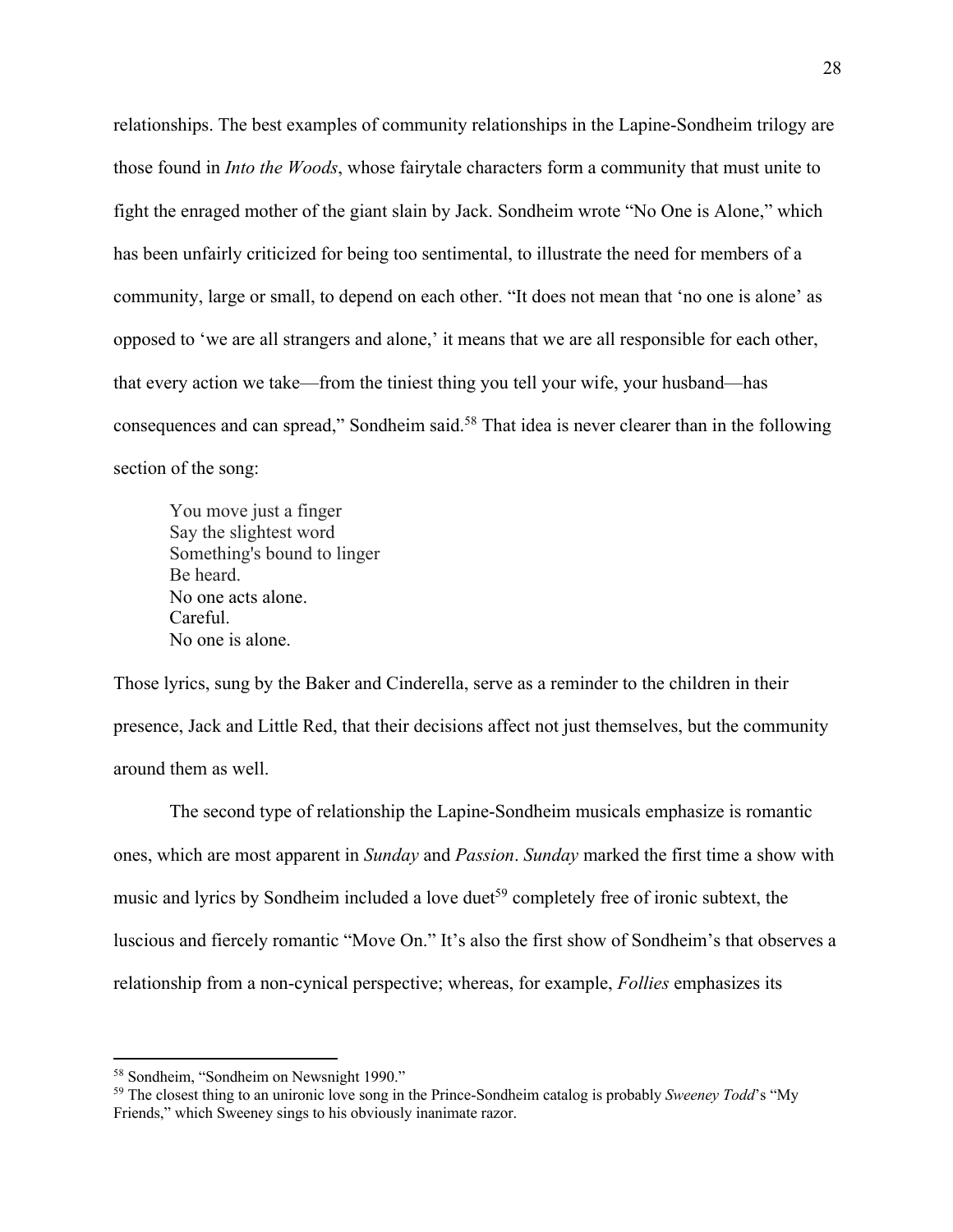characters' disenchantment and lack of feeling, *Sunday* gives voice to George's and Dot's pure motivations for love. Dot, constantly shaken by George's lack of attention for her in favor of his painting, frequently reminds herself why she'll always be in love with him, singing lines like "But it's warm inside his eyes." George spends most of Act One wrestling with his conflicting desires to paint and be with Dot, a conflict best characterized by "Finishing the Hat."

*Passion* is, of course, about a romance and nothing else, though the romance is far from traditional; Fosca and Giorgio's interactions are starkly different than those of George and Dot, for example. As Sondheim put it, "*Passion* is about how the force of somebody's feelings for you can crack you open and how it is the life force in a deadened world."<sup>60</sup> In *Passion*, the sickly and strikingly unattractive Fosca pursues the initially unreceptive Giorgio to a nearly delusional level. Giorgio's mind begins to change, though, as he wrestles with his mistress's lack of commitment and her unwillingness to leave her husband in contrast to Fosca's unrelenting and unbreakable love for him. That contrast between conditional and unconditional love, Sondheim said, is one of the show's central themes. "[Giorgio] realizes that there are layers of love, and that unconditional love is the kind of love he's never had and never given, and it's the only kind of love that's worth having and worth spending your life on."<sup>61</sup>

 The third category of relationship emphasized in the Lapine-Sondheim catalog is that of family. While the Prince-Sondheim catalog included hints of community and romantic relationships, familial ones were absent. That trend changed drastically when Sondheim began writing with Lapine, and it's undeniable that Lapine was the driving force behind the shift.

<sup>60</sup> Michiko Kakutani, "Theater; Sondheim's Passionate 'Passion,'" *The New York Times*, March 20, 1994, https://archive.nytimes.com/www.nytimes.com/books/98/07/19/specials/sondheimcompassion.html#:~:text=%22%20'Passion'%20is%20about%20how,force%20in%20a%20deadened%20w orld.%22.

<sup>61</sup> Stephen Sondheim and James Lapine, "Stephen Sondheim and James Lapine Interview – 1994," interview by Charlie Rose, Charlie Rose, 1994, video, 56:43, https://www.youtube.com/watch?v=eoUArB9oOxw.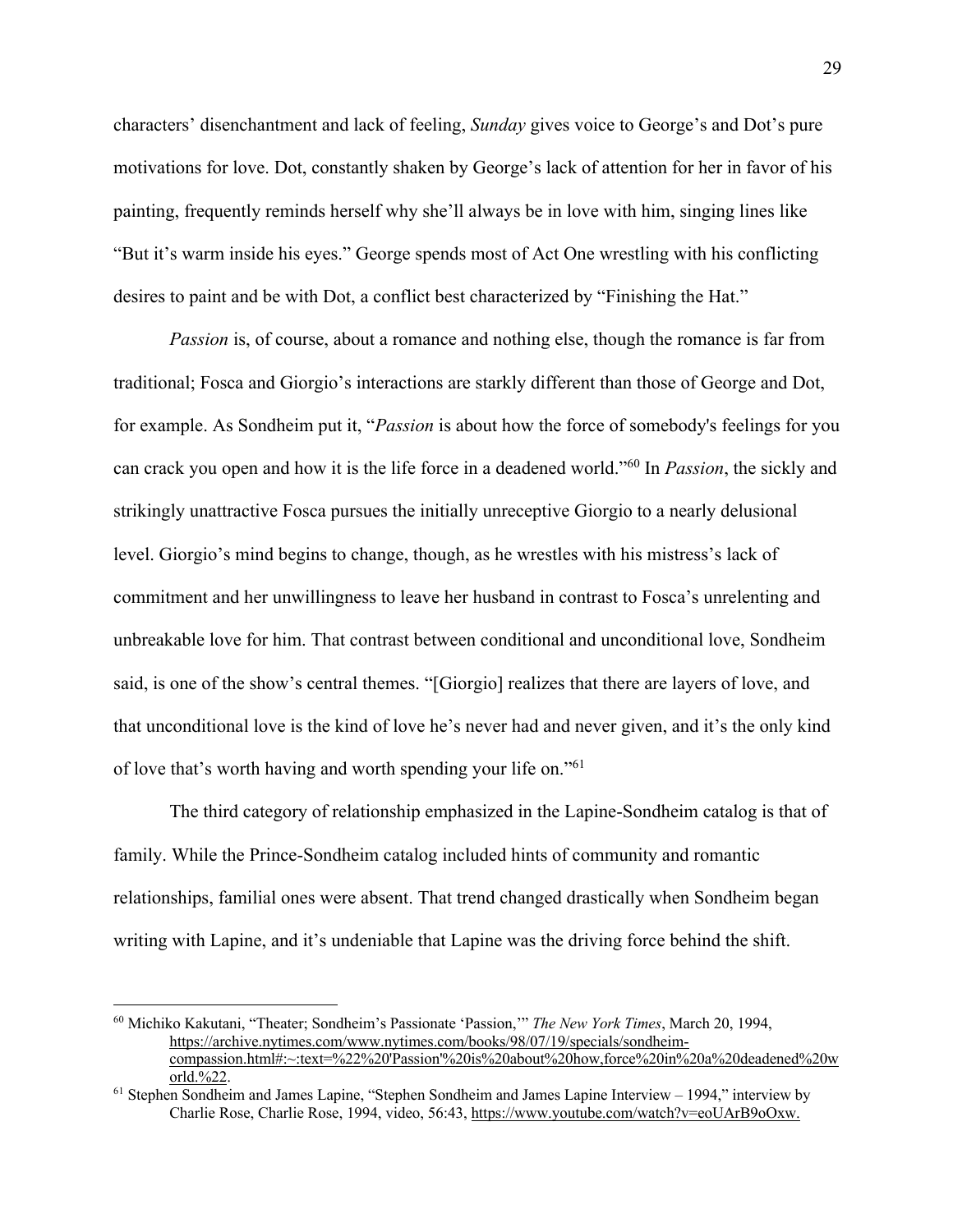"Family interests me," Lapine said. "I am fascinated by families and how they influence who we become. Steve, on the other hand, didn't have much of a family, so that was not so much on his mind or of interest to him."<sup>62</sup> Lapine's interest in families manifested most boldly in *Sunday* and *Into the Woods*, which spend considerable time observing the relationship between parents and children, and, more specifically, the responsibility parents have in raising children. Sondheim noticed that connection between his first two shows with Lapine and discussed it in a 1990 interview ahead of *Into the Woods*'s opening in London.

"I do see a thematic connection between the last two shows, which I've done with Jim Lapine, and I think that thematic connection comes with him," Sondheim said. "There are similarities thematically—though not in any other way—between *Sunday in the Park with George* and *Into the Woods*. A lot of it has to do with parent to child, teacher to student—the passing on of knowledge, precepts, and a kind of emotional circularity that occurs from generation to generation."<sup>63</sup>

 While Sondheim and Lapine wove that theme throughout the entire script and score of those two shows, it is expressed most clearly through two songs whose titles lend them no subtlety at all: *Sunday*'s "Children and Art" and *Into the Woods*'s "Children Will Listen."<sup>64</sup> The setup for "Children and Art" is an infinitely profound line of dialogue, written by Lapine and spoken by Marie: "there are only two worthwhile things to leave behind when you depart this world: children and art." A few moments later, Marie begins to sing to the twentieth-century George of her mother, Dot, as she points out her four appearances in *A Sunday Afternoon on the Island of La Grande Jatte*. She gestures at the painting and tells George (through song), "This is our family, this is the lot. After I go, this is all that you've got, honey." She recalls one of the precepts Dot passed to her, "A little less thinking, a little more feeling, I'm just quoting Mama!"

<sup>62</sup> James Lapine, email message to author, March 2, 2022.

<sup>63</sup> Sondheim, "Sondheim on Newsnight 1990."

<sup>&</sup>lt;sup>64</sup> Interestingly, Bernadette Peters delivered the original performances of both songs.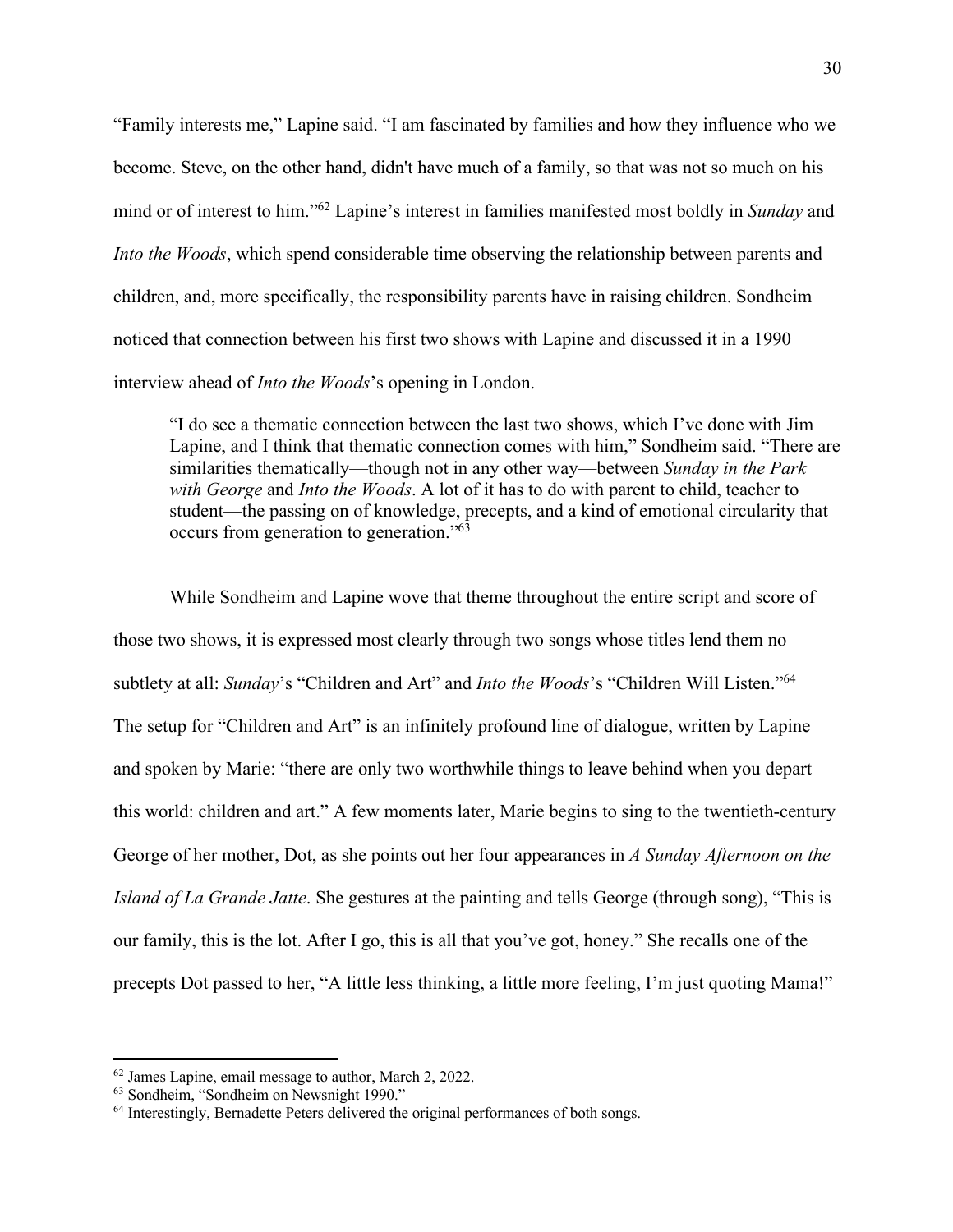She observes the beauty of the painting and art itself, "The child is so sweet, and the girls are so rapturous. Isn't it lovely how artists can capture us?"

 In "Children Will Listen," *Into the Woods*'s witch, herself a mother to Rapunzel, summarizes every point Sondheim and Lapine sought to make about parent-to-child duty in their work; the songs' lyrics serve as a bona fide parenting manual. Two phrases stand out above the rest:

- 1) Careful the things you say Children will listen Careful the things you do Children will see And learn.
- 2) Children will look to you For which way to turn To learn what to be.

Beginning to focus on interpersonal relationships, arguably, infused the three shows

Sondheim and Lapine wrote with a sense of warmth and optimism that was mostly absent from

the shows Sondheim wrote with Prince as director. The composer-lyricist discussed that contrast

in the introduction to *Look, I Made a Hat*, where he wrote:

"When I look back at the shows I wrote before James and contrast them with *Sunday in the Park with George* and the others I wrote with him, it seems clear to me that a quality of detachment suffuses the first set, whereas a current of vulnerability, of longing, informs the second.

"Even more noticeable was the effect of my new partnership on the tone of the work. I have often been accused of writing 'cold' scores: intellectually acute but emotionally dispassionate, not-user friendly.

"When I think of songs like 'Sunday' or 'Move On' or 'No One is Alone,' I realize that by having to express the straightforward, unembarrassed goodness of James's characters I discovered the Hammerstein in myself—and I was the better for it."<sup>65</sup>

<sup>65</sup> Sondheim, *Look, I Made a Hat*, 6.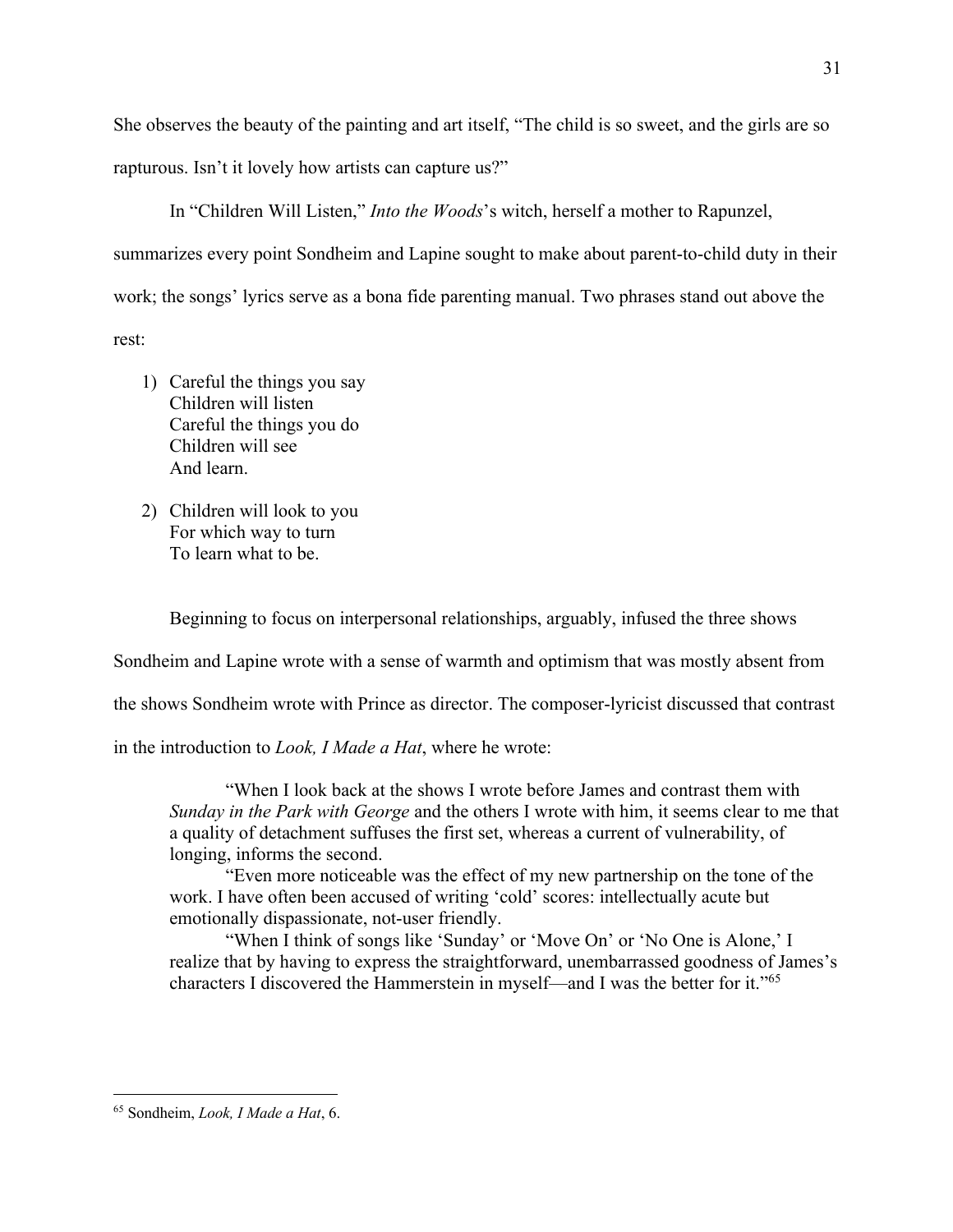By "I discovered the Hammerstein in myself," Sondheim meant that he discovered his senses of romance, warmth, and unabashed optimism—the hallmarks of Hammerstein's work with Richard Rodgers. That wasn't the only change that writing about relationships enacted in Sondheim's work; it also caused his work in the 1980s and 1990s to have a sense of freshness. One could argue that the more cynical approach to relationships Sondheim took in his work with Prince, though it led to brilliance, had run its course—not so much with audiences, necessarily, but with Sondheim himself. After all, there are only so many ways to write "life is messy and most relationships turn out poorly" with the level of craft and genius expected from a Sondheim show. Thanks to Lapine, he didn't have to.

#### **"BRITAIN'S VARIOUS EMPORIA"**

Sondheim's work on Broadway with Lapine during the 1980s and 1990s is often seen as the antithesis to the popular British mega-musicals that the era came to be defined by, and that's because Sondheim's small-scale, artsy shows are wildly different than English pop operettas like *Cats* and *Miss Saigon* in numerous ways, primarily in terms of production design. Most of the hallmark productions of the British Invasion featured at least one major piece of stunning, though often somewhat excessive, scenery; *Evita* had the balcony of the Casa Rosada from which Patti LuPone's Evita belted "Don't Cry For Me Argentina," *Cats* had the ridiculously ornate elevator that Betty Buckley's Grizabella rode to the "Heavyside Layer," *The Phantom of the Opera* had a chandelier, *Les Miserables* had a barricade, and *Miss Saigon* had a helicopter. *Sunset Boulevard*, Andrew Lloyd Webber's costly 1994 musical that effectively marked the end of the British invasion, gave audiences perhaps the most unnecessary of spectacles: designer John Napier's 33,000-pound mansion for Glenn Close's Norma Desmond, which cost millions to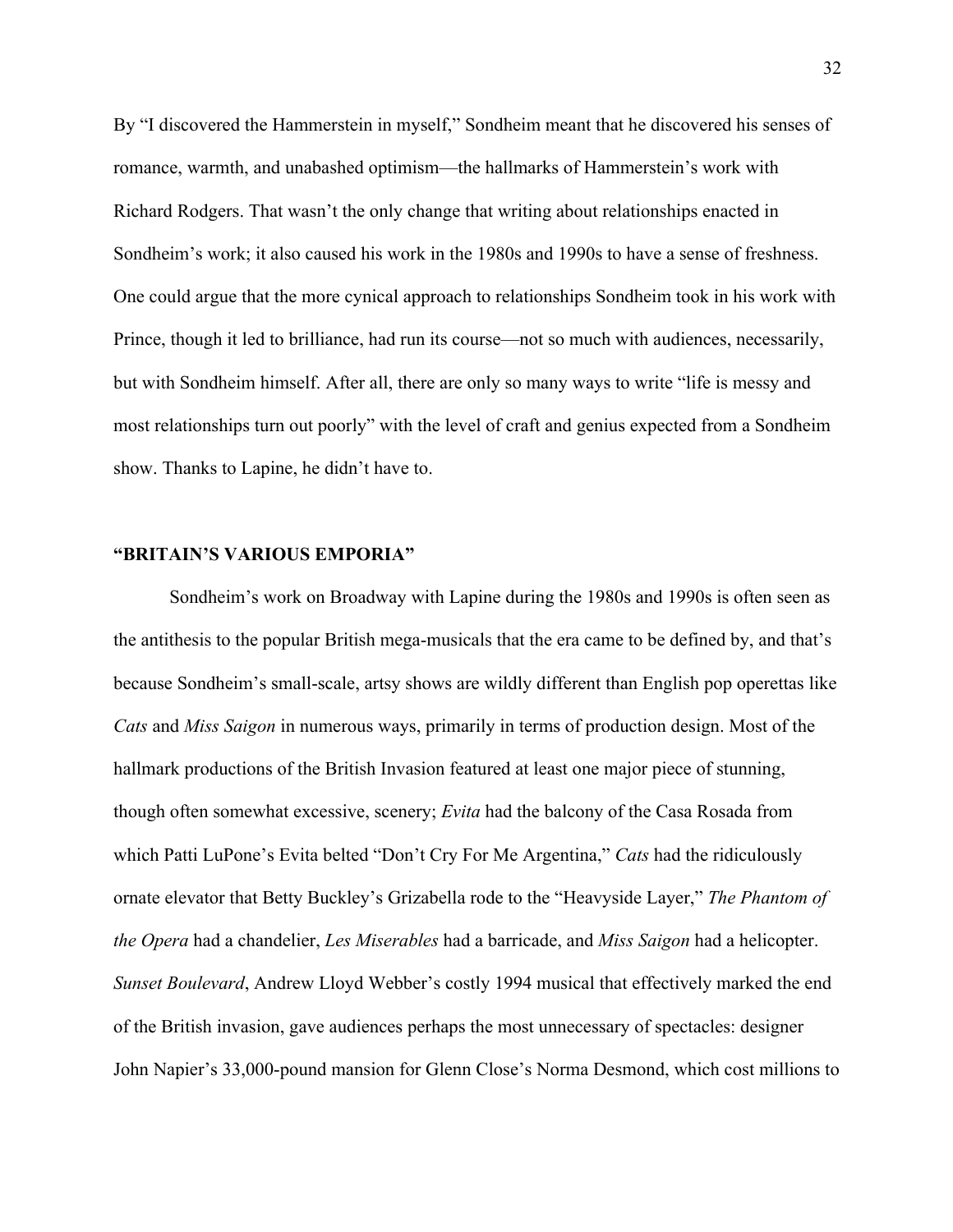construct and moved entirely into and out of the flies as needed for each scene.<sup>66</sup> Aside from a few scattered pieces of theatre gadgetry, such as the self-removing dress Ann Hould-Ward designed for Bernadette Peters in *Sunday*, Sondheim and Lapine's work wasn't exactly heavy on spectacle.

 There are, however, two noteworthy similarities between the trio of Lapine-Sondheim shows and the big British hits. Composers Claude-Michel Schönberg (*Les Miserables*, *Miss Saigon*) and Lloyd Webber lessened the distinction between what was spoken and sung in their shows just as Sondheim and Lapine did in theirs, though in a different way. Whereas Sondheim and Lapine created a smooth, seamless flow between dialogue and lyrics, Lloyd Webber and Schonberg eliminated spoken dialogue almost entirely from their shows in favor of singing the whole story. They blended popular songs, longer theatrical pieces of music, and recitative—short passages of speechlike, melodically repetitive music outside the context of a song or number like the following one from *Evita*.



 The other similarity between the Lapine-Sondheim trilogy and the British megamusicals—probably the more noteworthy one—is in the seriousness of the shows' presentations. Most of the British Invasion hits were melodramatic, serious stories mostly designed to tug at an

<sup>66</sup> Michael Riedel, *Singular Sensation: The Triumph of Broadway* (New York: Avid Reader Press, 2020), 10.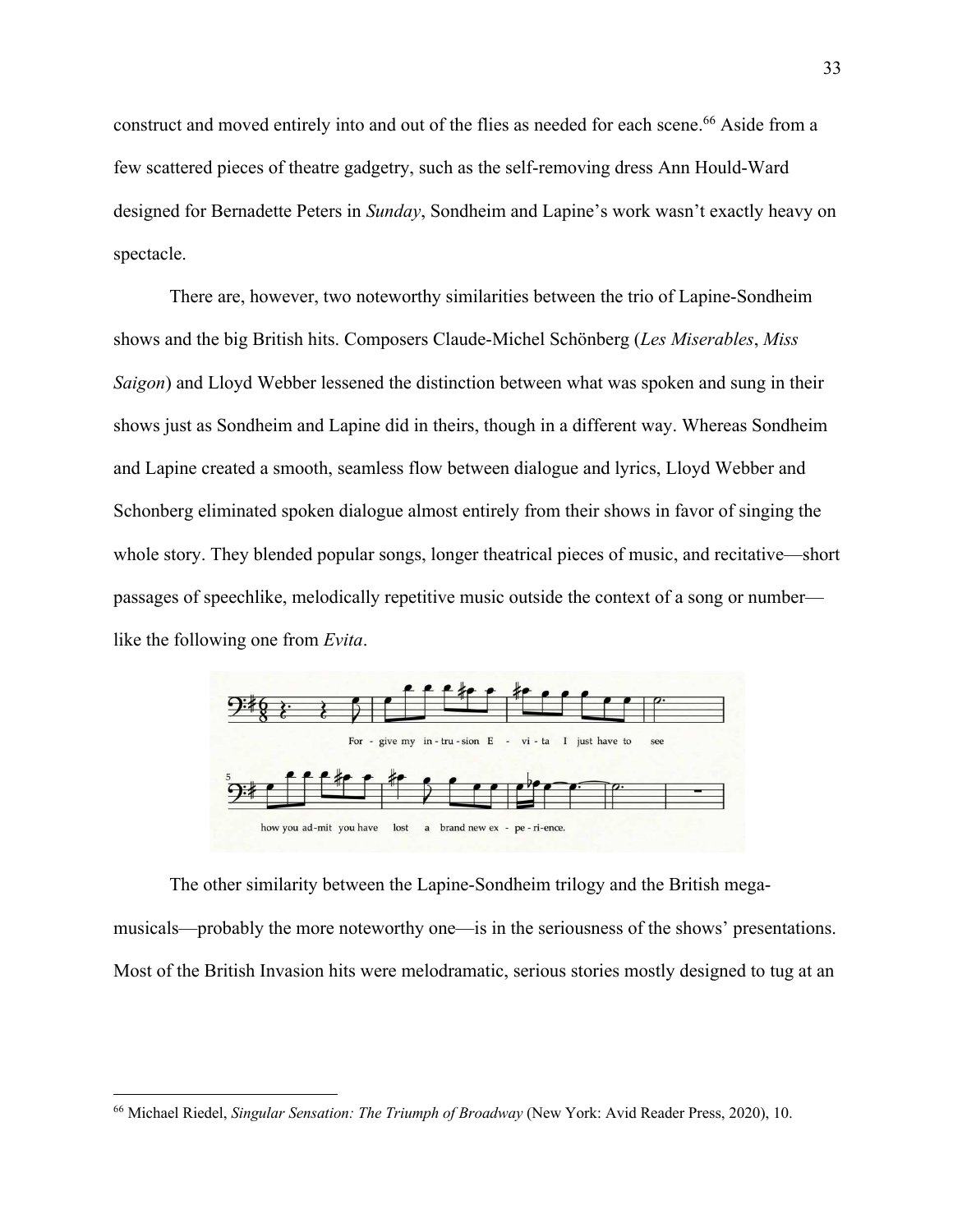audience's heartstrings.<sup>67</sup> As University of Washington faculty member David Armstrong posited on his "Broadway Nation" podcast, "Like the operettas of the past, the Brit hits all feature romantic, melodramatic, often tragic storylines, and offer very little in the way of comic relief or jokes."<sup>68</sup> Armstrong is correct. Dozens of children die in *Les Miserables*, and each death seems to sting more than the last. Harold Prince once croaked during an early workshop of *The Phantom of the Opera* because he thought the audience was laughing entirely too much; in his words, "the audience was roaring from beginning to end, and I thought, 'That's not what we want. That's not what I want.'"<sup>69</sup> Even *Cats*, a musical revue starring dancing cats in skin-tight costumes, tries to be a tear-jerker at times, specifically during "Gus: The Theatre Cat" and the anthemic "Memory."

 Similarly, Lapine and Sondheim's trio of shows are straight and, for the most part, serious. *Sunday* takes an arguably intellectual or highbrow look at, to quote a lyric from the show, "the art of making art." *Passion* features close to no comedic relief at all; it's the darkest show in Sondheim's catalog. *Into the Woods* could perhaps be argued as an exception, since its bright-eyed characters all present moments of comedy throughout the show, but one can't ignore the amount of tragedy that occurs throughout the second act when multiple major characters die at the hands of the murderous giant. Certainly, none of the Sondheim shows directed by Prince came close to the level of seriousness the composer reached with Lapine. Even *Sweeney Todd*, a show with murder and revenge at its center, lends more toward lightness than intensity, as Sondheim articulated in a 2008 interview. "It's not so dark, it's really kind of funny, that show,"

<sup>68</sup> David Armstrong, "Episode 28: Cameron Mackintosh & The British Invasion of Broadway (Or Sondheim vs. the Poperetta)," Broadway Nation, podcast audio, November 18, 2020. https://broadwaypodcastnetwork.com/broadway-nation/episode-28-cameron-mackintosh-the-britishinvasion-of-broadway-or-sondheim-vs-the-poperetta/.

<sup>67</sup> The major exception is *Evita*. Though not a comedy, *Evita* really isn't dramatic until its final scenes depicting Eva Peron's death from ovarian cancer. Most of the show is highly sarcastic, even "Don't Cry For Me Argentina."

<sup>69</sup> Jamie Crichton, dir., *Behind the Mask: The Story of 'The Phantom of the Opera'* (London: BBC, 2005).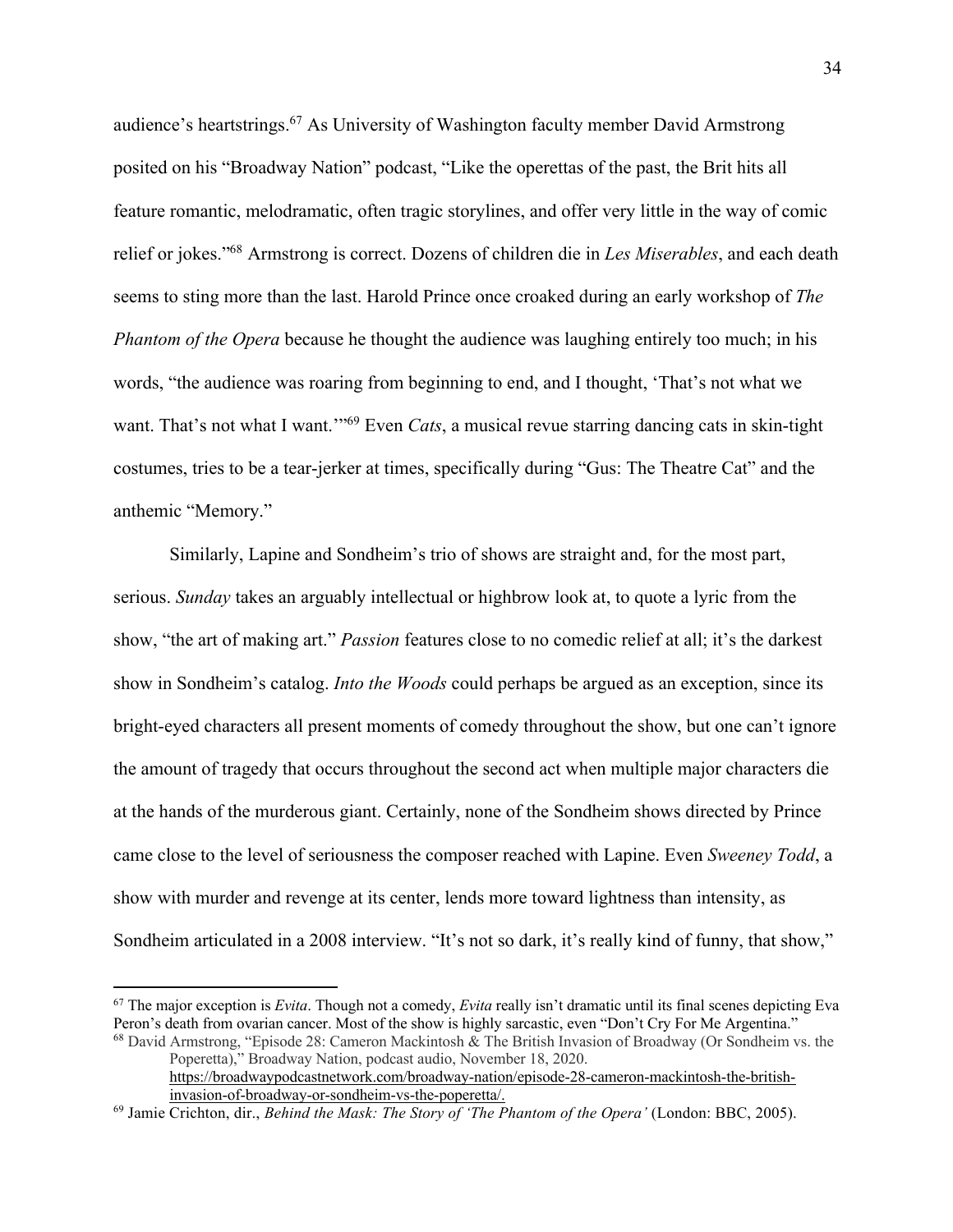he said. "Nobody takes it seriously."<sup>70</sup> It would have certainly been difficult for audiences to take *Sweeney* seriously in Prince's original production,<sup>71</sup> which featured Len Cariou and Angela Lansbury in costumes that Pia Lindstrom of NewsCenter4 described as "bonkers" in her 1979 television review.<sup>72</sup>

 Despite these similarities between what Sondheim and the Brits produced on Broadway in the 80s and 90s, it remains more than a stretch to argue that the similarities had any bearing on making Sondheim more generationally relevant. The similarities are so subtle that even the most attentive audience members likely would have never noticed them; they're fodder for scholars, not your average person in line at the TKTS booth. Sondheim's work is, indeed, radically different from Broadway's renowned British imports. A good way to comprehend that would be to head to the Majestic Theatre to see the still-running original production of *The Phantom of the Opera* and, afterward, watch the 1986 PBS pro-shot of *Sunday*. You would have two vastly different experiences.

# **"NOTHING'S CHANGED, ONLY MAYBE SLIGHTLY RE-ARRANGED"**

There's one major question left to answer about Lapine's impact on Sondheim: why did it breed success? After all, it would be reductionist to argue that simply collaborating with a youthful playwright or director can allow a theatre composer to outlive their artistic life expectancy. The best way to answer that question is to first observe the end of the career of Richard Rodgers and contrast it with Sondheim's, starting from the point where their careers

<sup>70</sup> Stephen Sondheim, "Remembering Stephen Sondheim | NYT News," *The New York Times*, 2008, video, 14:49, https://www.youtube.com/watch?v=S-T4-g\_x4NA.

<sup>71</sup> Subsequent productions of *Sweeney Todd*, such as John Doyle's 2005 Broadway staging and Tim Burton's 2007 film adaption, emphasized the darker and more serious sides of the story.

<sup>72</sup> Pia Lindstrom, "Angela Lansbury and Len Cariou in SWEENEY TODD (1979, Broadway)," NewsCenter4, 1979, video, 5:10, https://www.youtube.com/watch?v=Ot5juH2nrEE&t=128s.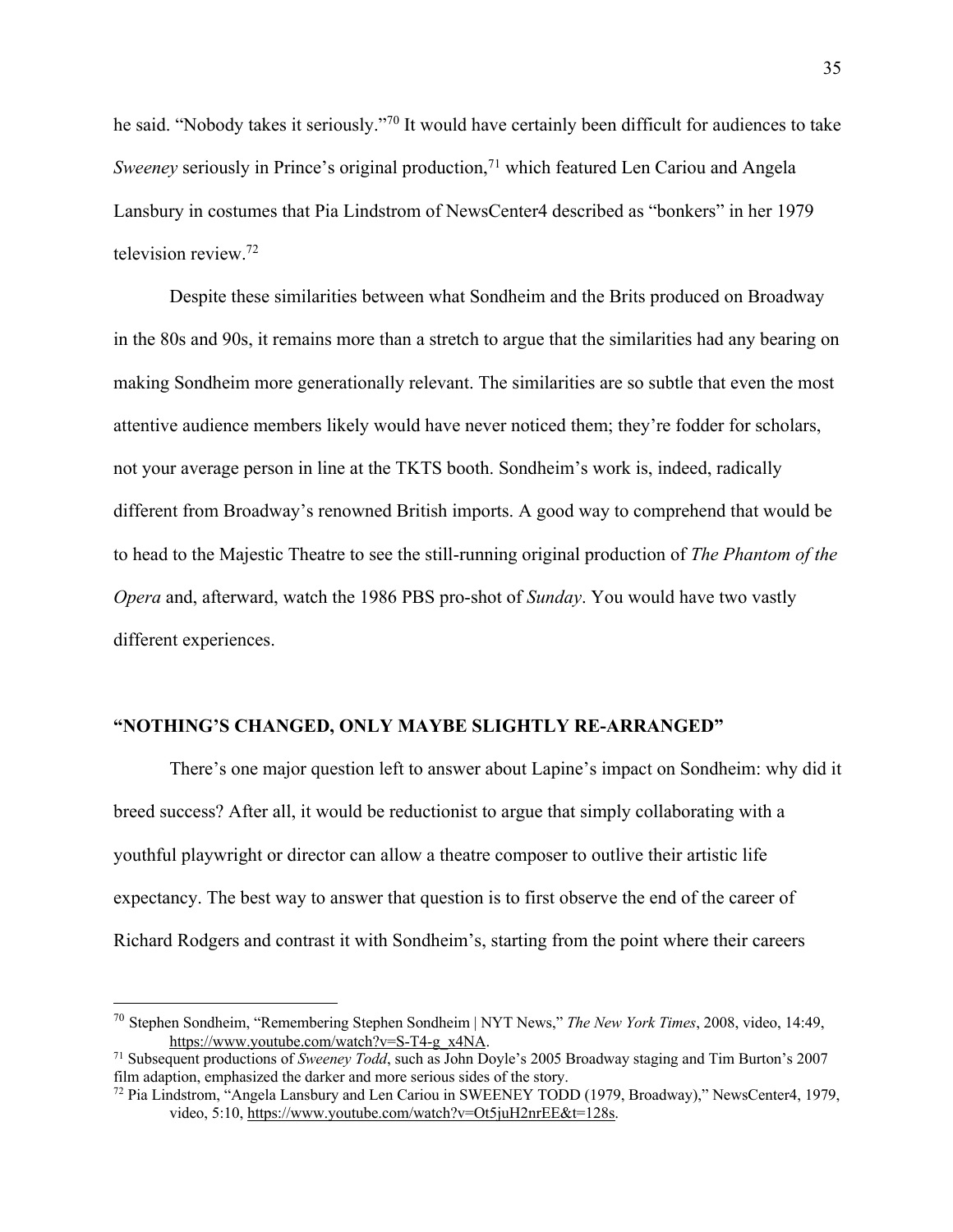briefly intersected. The final musical for which Sondheim wrote only the lyrics was *Do I Hear a Waltz?*, which premiered on Broadway in 1965 and featured a book by Arthur Laurents (*Gypsy*, *West Side Story*) and music by Rodgers. With such an all-star trio of composer, lyricist, and librettist, *Do I Hear a Waltz?* had all the makings of a huge hit, but the show barely made a blip on the Broadway radar. It certainly wasn't a flop; it received three Tony-Award nominations and a polite review in *The New York Times* that called the show "romantic and bittersweet."<sup>73</sup> But *Do I Hear a Waltz?* ran for just 220 performances at what is now the Richard Rodgers Theatre. It's rarely performed these days and an oft-overlooked member of the Sondheim and Rodgers cannons.

 Sondheim presented a theory as to why the show was a failure in his 2009 interview with Adam Guettel: Rodgers's age caused him to doubt himself and, in turn, produce subpar music music that Guettel, Rodgers's grandson, deemed "a medium to bad imitation of my grandfather's music."

"The discouraging and shocking thing to me was that he felt the well had run dry," Sondheim said. "I could not get him to re-write. He would write something, and I'd say, 'Look, can we just work on the release a little bit?' He couldn't do it. He had to write a whole new release if anything, but he resisted re-writing anything at all. I realized it wasn't me, it was himself. He really was afraid that he would wake up the next morning and have no ideas. Maybe that was true and maybe it was not, but he had convinced himself of that...That's what made it impossible."<sup>74</sup>

 Rodgers wrote the music for three other shows that made it to Broadway after *Do I Hear a Waltz?*, which premiered when Rodgers was sixty-two: *Two By Two* (1970, lyrics by Martin Charnin), *Rex* (1976, lyrics by Sheldon Harnick), and *I Remember Mama* (1979, lyrics by Charnin and Raymond Jessel). Like *Do I Hear a Waltz?*, none of those three shows were outright

<sup>73</sup> Howard Taubman, "Theater: 'Do I Hear a Waltz?' Opens," *The New York Times*, March 19, 1965, https://archive.nytimes.com/www.nytimes.com/books/98/07/19/specials/sondheim-waltz.html.

<sup>74</sup> Sondheim, "The Art of Songwriting with Stephen Sondheim and Adam Guettel."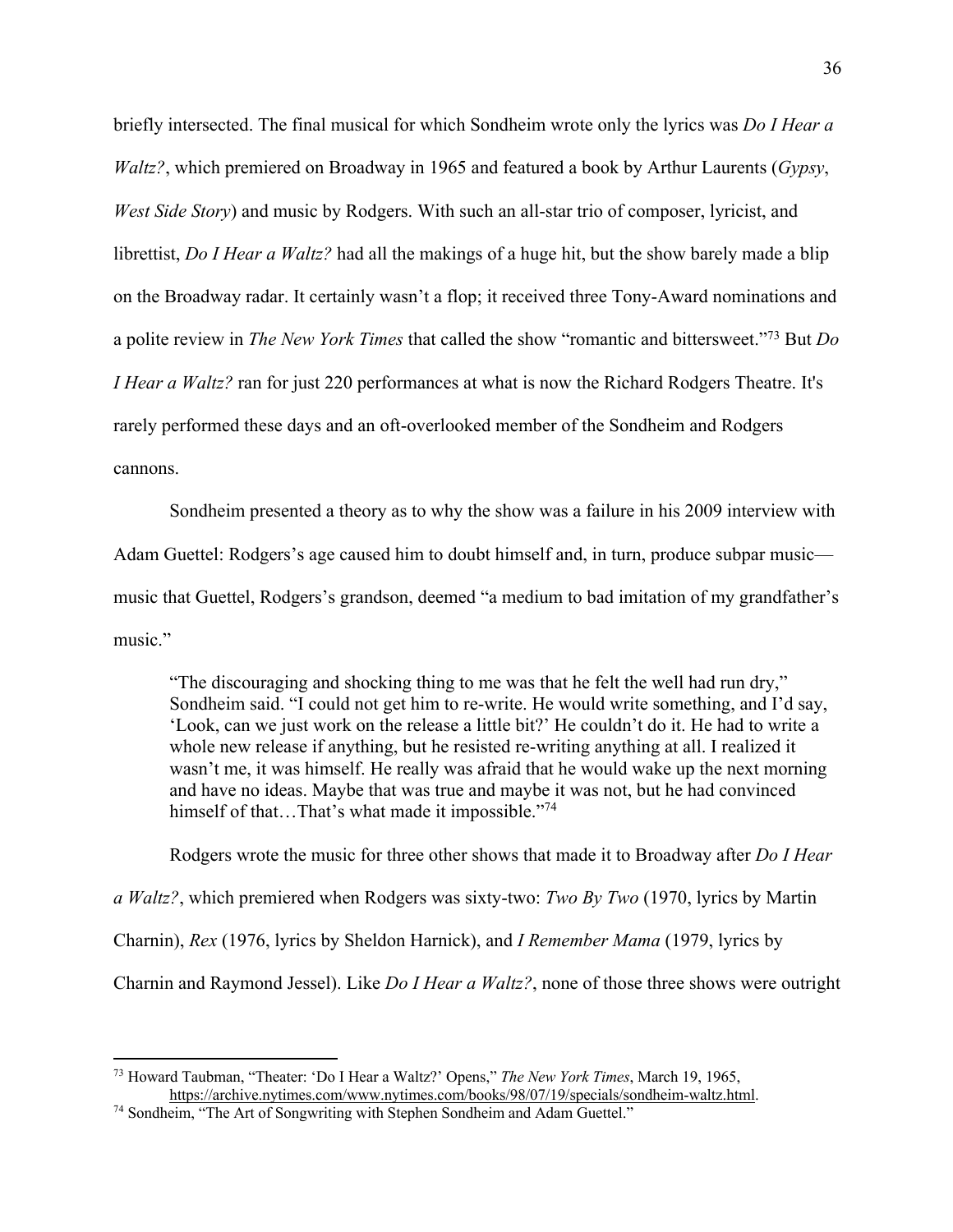flops, but they certainly weren't hits. Additionally, unlike the shows Sondheim wrote with Lapine in his fifties and sixties, Rodgers' later outputs are hardly remembered despite the celebrity of their composer; none of them has received a major revival. *Two By Two*, a theatricalization of the Biblical account of Noah and the ark, was perhaps most notorious for star Danny Kaye's bizarre nightly antics after returning to the show from a brief injury-related absence. "He began improvising his own lines and singing in the wrong tempos," Rodgers wrote in his memoir. "He even made a curtain speech after the performances in which he said, 'I'm glad you're here, but I'm glad the authors aren't.'"<sup>75</sup>

 The composer whose melodies in *Carousel, The King and I*, and *South Pacific* defined a generation of the musical theatre was relegated, in his senior years, to the types of shows where audiences politely clap and laugh as they spend most of the evening pondering their dinner plans. The man who composed the legendary tunes "Oh What a Beautiful Mornin'" and "Some Enchanted Evening" was, twenty years later, behind a show most notable for its injured star maneuvering the stage with crutches that he also used to goose the female performers.<sup>76</sup> Was Rodgers doomed to such a pitiful fate as he aged? Sondheim didn't think so. "It's possible that if [Rodgers], instead of writing with an old conservative like me, had really allied himself with John Guare, [for example], it's conceivable that, since he changed his style so much from Hart to Hammerstein, he might very well have found a Guare style. Because God knows the talent was there, but how do you do that?"<sup>77</sup>

 That illustrates precisely why collaborating with Sondheim (twenty-eight years Rodgers's junior) or the other younger writers Rodgers worked with late in his career like Harnick (twenty-

<sup>75</sup> Richard Rodgers, *Musical Stages* (New York: Random House, 1975), 323.

<sup>76</sup> Ibid, 323.

<sup>77</sup> Sondheim, "The Art of Songwriting with Stephen Sondheim and Adam Guettel."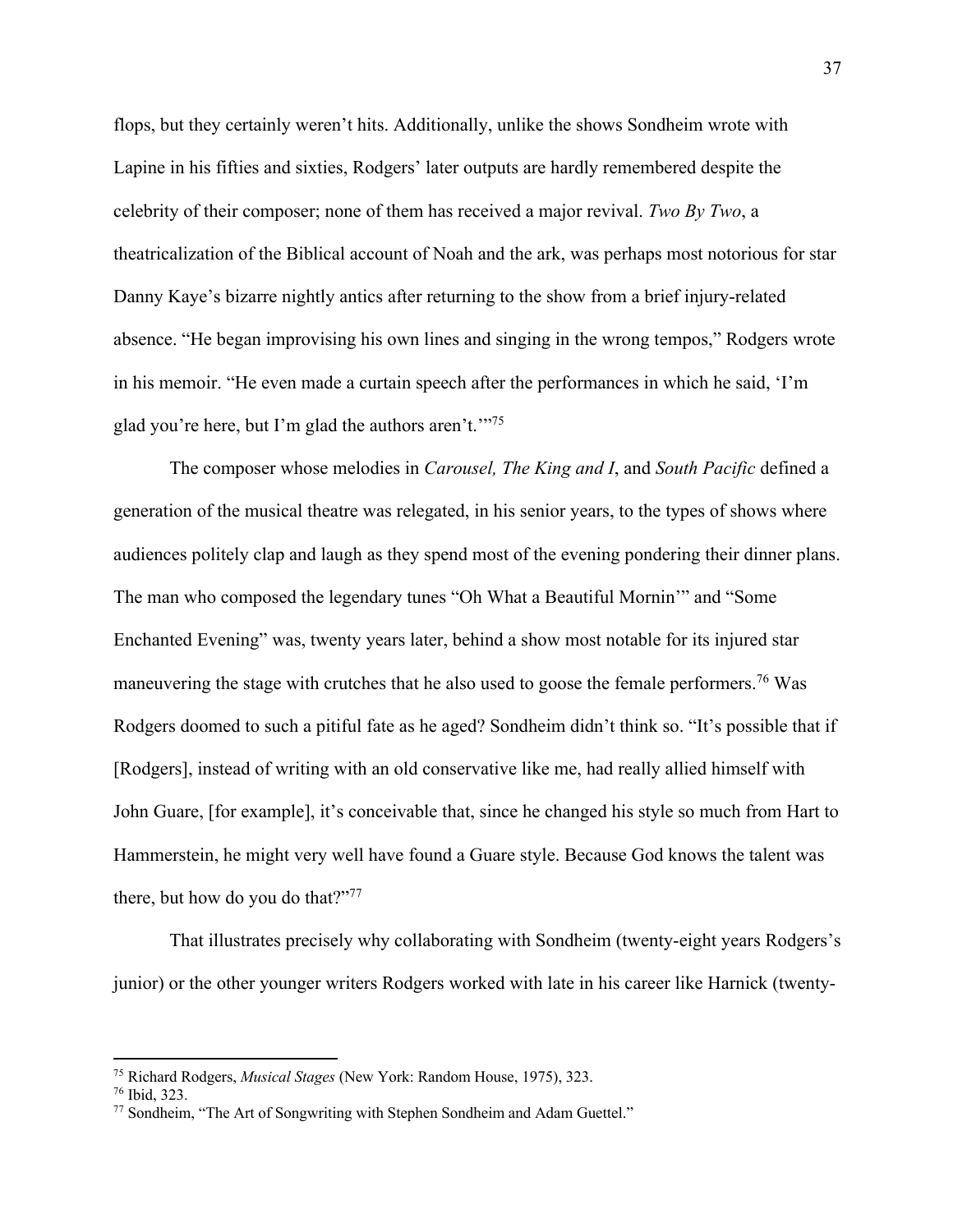two years his junior) didn't keep Rodgers creatively young: nothing changed about Rodgers's style during their collaboration. Sondheim's "old conservative" style purely as a lyricist wasn't different enough from Rodgers's style as a composer to exact any sort of discernable change in the way that a playwright like Guare may have been capable. It's the same reason that working with librettist John Weidman,<sup>78</sup> just three years older than Lapine, didn't affect Sondheim in the way that writing with Lapine did; as Sondheim wrote of the two playwrights, "They are only three years apart in biological age, but in theatrical terms John is my generation."<sup>79</sup> Andrew Lloyd Webber had a similar experience.

For two decades, Lloyd Webber could do almost no wrong on either the West End or Broadway. He exploded the box office with two mega-musicals in the 1980s: *Cats* and *The Phantom of the Opera*. *Jesus Christ Superstar*, which premiered on Broadway in 1971 as Lloyd Webber's first show in New York, remains one of the most innovative and popular scores in the theatre canon, as does *Evita* (1979). *Joseph and the Amazing Technicolor Dreamcoat* spawned multiple commercially successful sit-down productions and tours in addition to a film adaptation starring Donny Osmond in 1999. *Sunset Boulevard* (1994) lost money, but only arguably only because of its inordinate production costs; it ran for two years and received a critically acclaimed revival in 2017.

 Then, Lloyd Webber turned fifty and, during the seventeen years that followed, his success began to greatly diminish. The Music of the Night became flat. Much like his idol (Rodgers), Lloyd Webber didn't start churning out flops but, instead, politely received shows with very little longevity that came nowhere close to the success of his earlier hits. How many

<sup>78</sup> Sondheim's work with Weidman (*Pacific Overtures*, *Assassins*, and *Road Show*) stands apart from the rest of his musicals in numerous ways. Rick Pender characterized that trio of shows as "a tryptic focused on the impact of the American Dream" in *The Stephen Sondheim Encyclopedia* (pg. 594)

<sup>79</sup> Sondheim, *Look, I Made a Hat*, 4.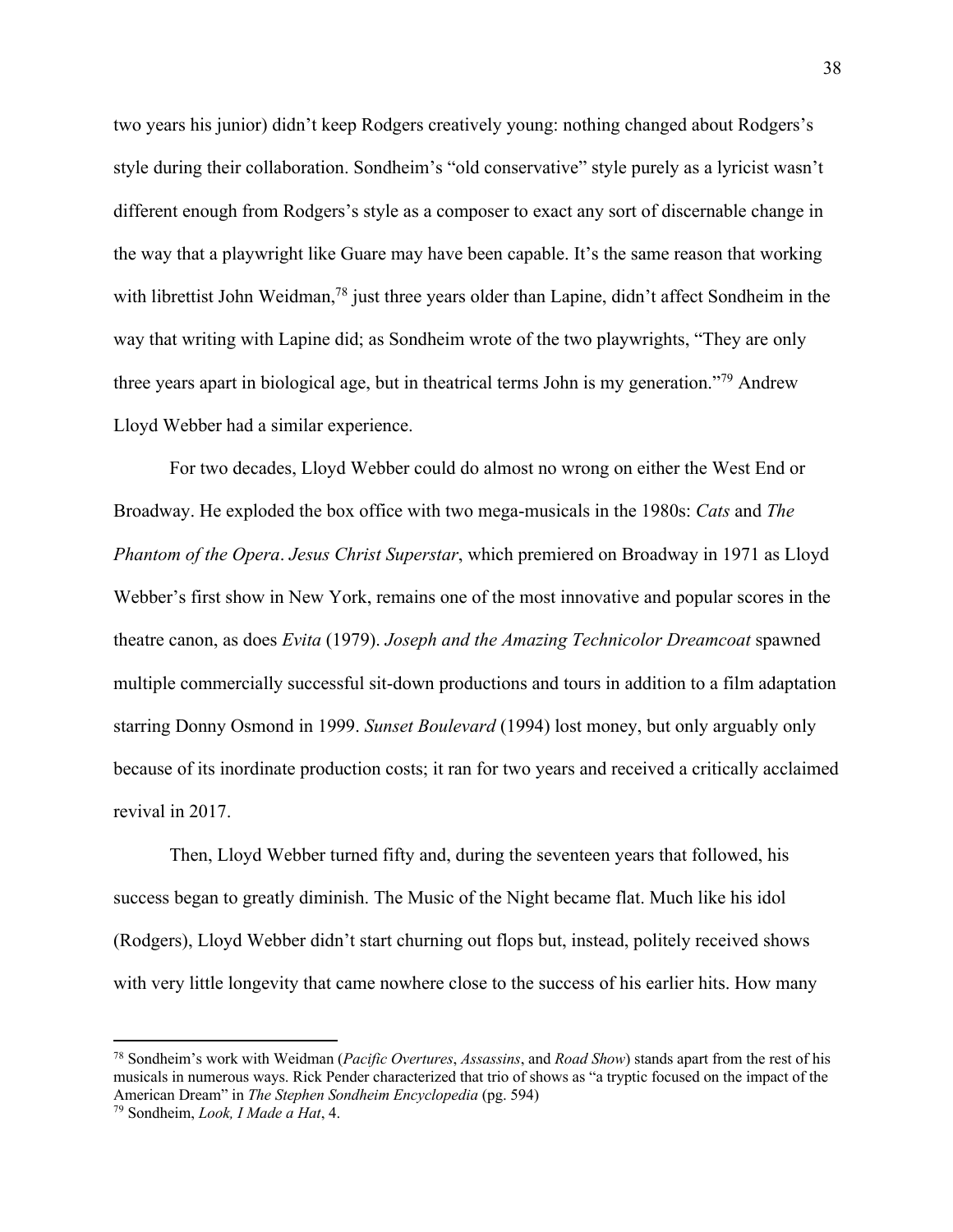theatre fans have even heard of *The Woman in White*, *Whistle Down the Wind*, or *The Beautiful Game*? Not even Lloyd Webber's *Phantom* sequel, *Love Never Dies*, could turn his luck around; it never made it to Broadway. Throughout the two decades between Lloyd Webber's fiftieth birthday and the reversal of fate he saw in 2015 with *School of Rock*, he worked with multiple members of younger generations, including librettist Charlotte Jones on *The Woman in White*. Yet, like Rodgers, none of those collaborations had any discernable impact on Lloyd Webber's style or tone; they didn't infuse the composer's work with anything fresh or new, and his shows continued to plod in a style reminiscent of musical theatre in the 1980s.

 That changed for Lloyd Webber when he wrote and produced *School of Rock*, which fell victim to the 2016 *Hamilton* tidal wave during awards season but ran for over three years and 1,300 performances; it was the first Lloyd Webber show since *Phantom* to recoup its investment.<sup>80</sup> Unlike the shows Lloyd Webber wrote in the preceding twenty years, *School of Rock* was completely fresh and full of youth, thanks less to its authors (librettist Julian Fellowes is barely younger than Lloyd Webber) than its cast, comprised almost entirely of quadruple threat children who played various instruments live. And, unlike with *Merrily We Roll Along*, the inclusion of literal youth in *School of Rock* did not lead to audiences being confused. As Ben Brantley observed in his review for *The New York Times*, "Andrew Lloyd Webber has entered his second childhood, and it turns out to be a good career move…Youth, it would seem, is rejuvenating."<sup>81</sup> With sharp direction from Laurence Connor, the show was fun and innovative, using a completely original storytelling technique—having on-stage child musicians play along with the band in the pit.

<sup>80</sup> Lloyd Webber, *Unmasked*, 484.

<sup>81</sup> Ben Brantley, "Review: 'School of Rock' Teaches the ABCs of Power Chords," *The New York Times*, December 6, 2015, https://www.nytimes.com/2015/12/07/theater/review-school-of-rock-teaches-the-abcs-of-powerchords.html.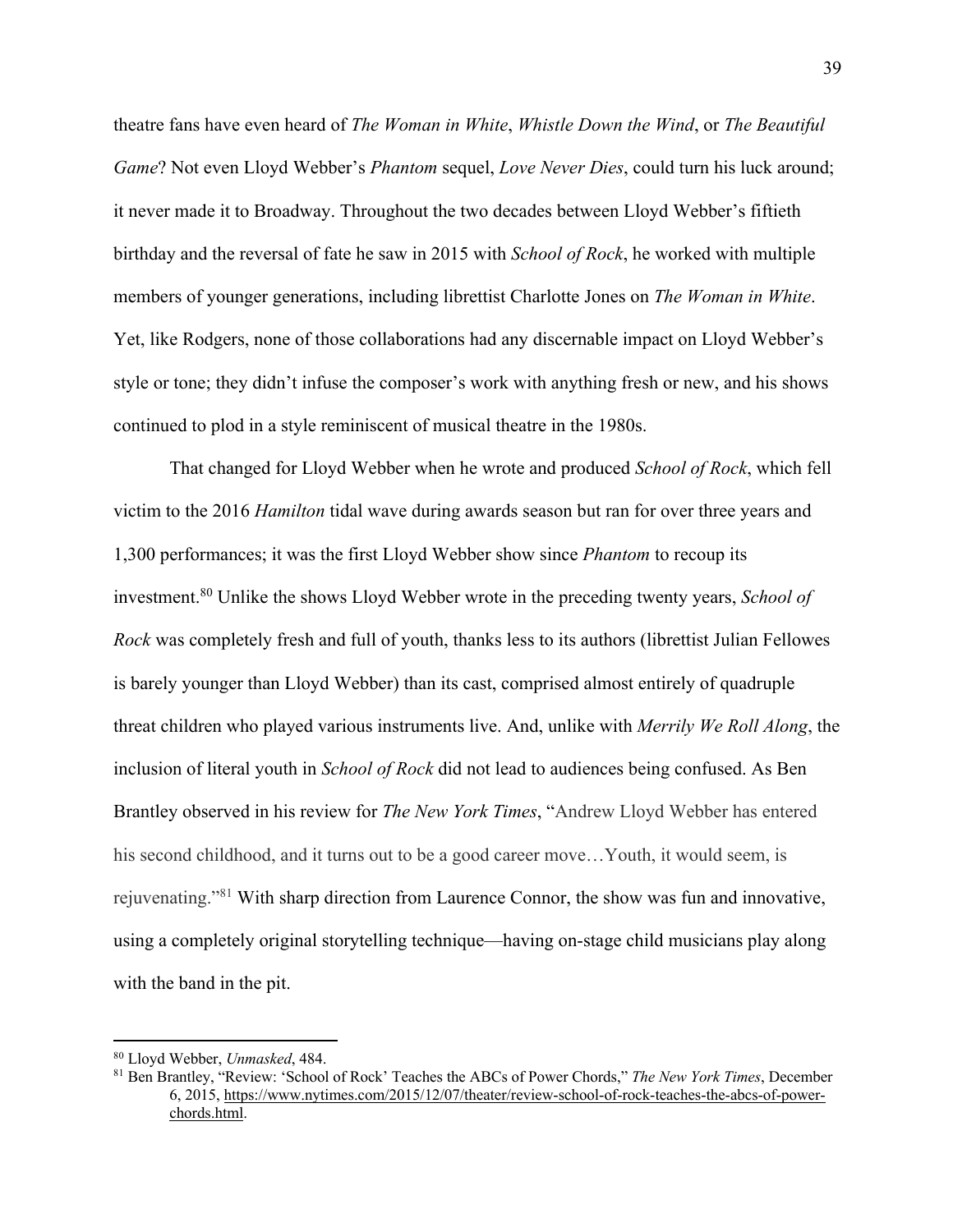Lloyd Webber's next show, *Cinderella*, looks like it will see a similar fate; it premiered on the West End in 2021 and received multiple highly positive reviews, including one from *The New York Times* in which Matt Wolf said the show "feels like a happy corrective to grim times: Cinderella arrives at the ball, by which point the audience has had one, as well."<sup>82</sup> Lloyd Webber's primary collaborator for *Cinderella*, in addition to lyricist David Zippel, was librettist Emerald Fennell, an Academy Award winner who Lloyd Webber gave credit for having "written something truly exciting and original" for the stage.<sup>83</sup> Fennell, thirty-seven years Lloyd Webber's junior, infused *Cinderella* and, in turn, the show's composer with vibrance, energy, and youth.

 That's precisely the effect Lapine had on Sondheim, and it's the primary reason why the pair's relationship worked so well. It wouldn't have been enough for Sondheim to merely start writing with someone younger than him while remaining thematically, stylistically, and tonally the same; if he'd done that, his fate likely would've been the same as that of Rodgers or any of the other composers who failed to infuse their work with any sort of youthfulness as they aged. That isn't what happened, though. Rather, Lapine kept Sondheim fresh and forced him to consider new ideas and different ways of producing music and lyrics for the theatre. He also, by giving Sondheim the chance to write for Off-Broadway, gave the composer a spark in his personal life at a time when many of the mavericks of his profession, like Rodgers, ran out of steam.

<sup>82</sup> Matt Wolf, "Andrew Lloyd Webber's Delayed 'Cinderella' is Worth the Wait," *The New York Times*, Aug. 19, 2021, https://www.nytimes.com/2021/08/19/theater/andrew-lloyd-webber-cinderella.html.

<sup>83</sup> Chris Wiegand, "Killing Eve's Emerald Fennell and Andrew Lloyd Webber Create New Cinderella," *The Guardian*, Jan. 10, 2020, https://www.theguardian.com/stage/2020/jan/10/killing-eve-emerald-fennellandrew-lloyd-webber-new-cinderella-west-end.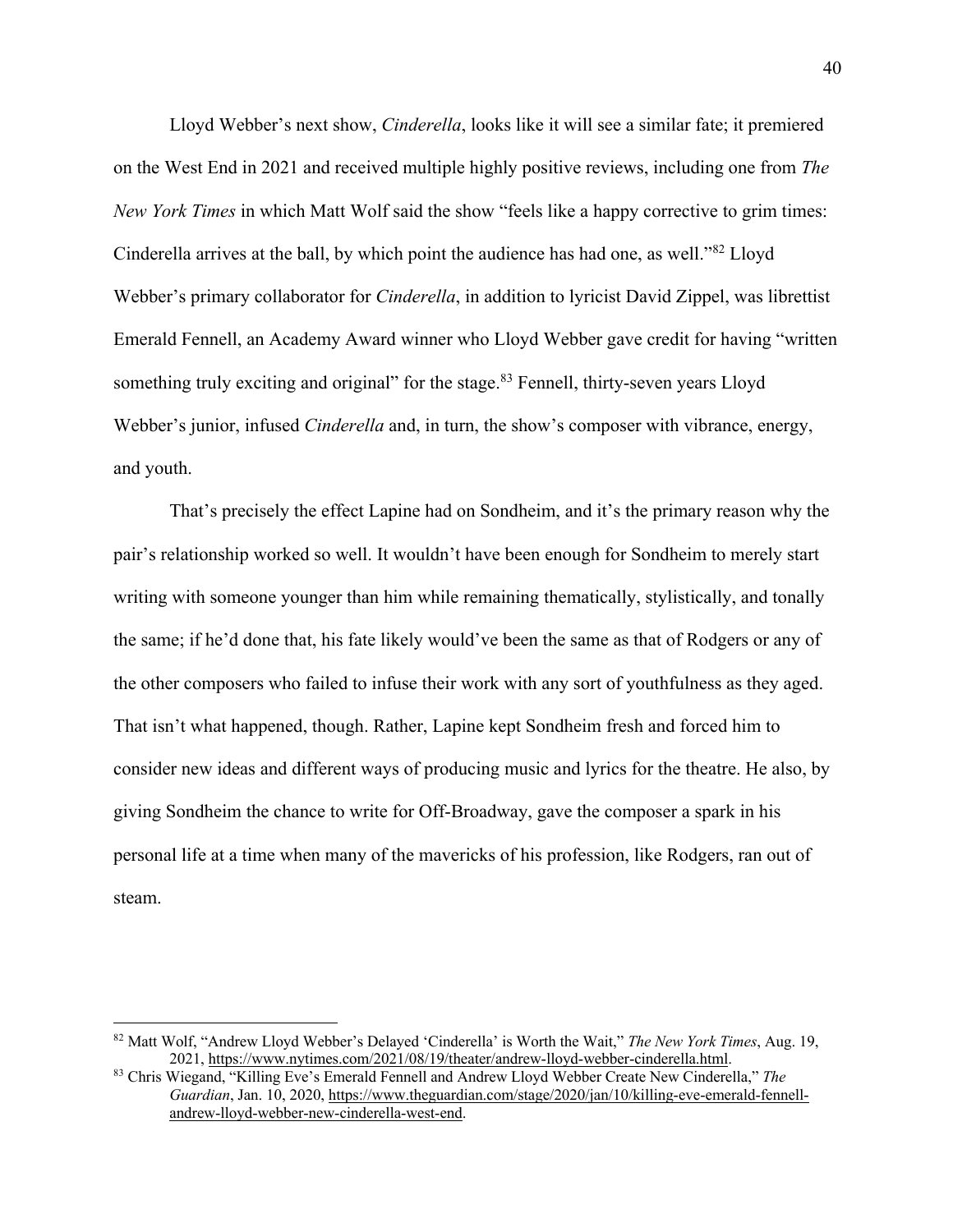### **"YOU'RE NEW, OR ELSE YOU'RE THROUGH"**

 Interestingly, Lapine, now seventy-three, said he doesn't worry about this with his work. Though his newest show, *Flying Over Sunset* (2021), featured a score composed by 48-year-old Tom Kitt, Lapine's first choice for a collaborator was much older. He initially offered the project to Sondheim, who said no.

 "I don't really clock age and, oddly enough, and I don't think Sondheim did either," Lapine said. "What Steve was speaking of was my style of writing. He learned about musicals from Hammerstein, I did my first musical with Finn—a generation thing. And certainly, his shows are timeless in their invention and subject matter.

 "I worked with Tom Kitt when I did a workshop of *Next to Normal*<sup>84</sup> with him and Brian [Yorkey]. I just liked the breadth of his talent and his chill demeanor and wanted to work with him again."<sup>85</sup>

 Sondheim may not have tracked his age, as Lapine suggested, but he never stopped trying new things. The final Broadway production of a Sondheim show during his lifetime was director Marianne Elliott's 2021 staging of *Company*, in which the gender of several characters, most notably that of the central character was swapped (the male "Bobby" became female "Bobbie").<sup>86</sup> Elliott approached Sondheim about the idea and, while many writers would have balked at the notion of their work changing in such a radical way, Sondheim, though skeptical, listened. After some persuading by Elliott and a successful workshop in London, Sondheim gave the idea the green light. He began rewriting lyrics that needed adjustment, not only because of the gender swaps but also because of cultural changes since *Company*'s 1970 premiere; for example, "the Seagram's building" became "the Chrysler building," and Sondheim switched "clutching a copy of *Life*" to "clutching a copy of *Time*." The result was a fresh, exciting

<sup>84</sup> *Next to Normal* (music by Kitt, book and lyrics by Yorkey) won the 2010 Pulitzer Prize for Drama. Its Broadway production was directed by Michael Greif of *Rent* and *Dear Evan Hansen* fame.

 $85$  James Lapine, email message to author, March 2, 2022.

<sup>86</sup> Additionally, Sondheim rewrote a straight female character from *Company*'s original incarnation as a gay male in the new version.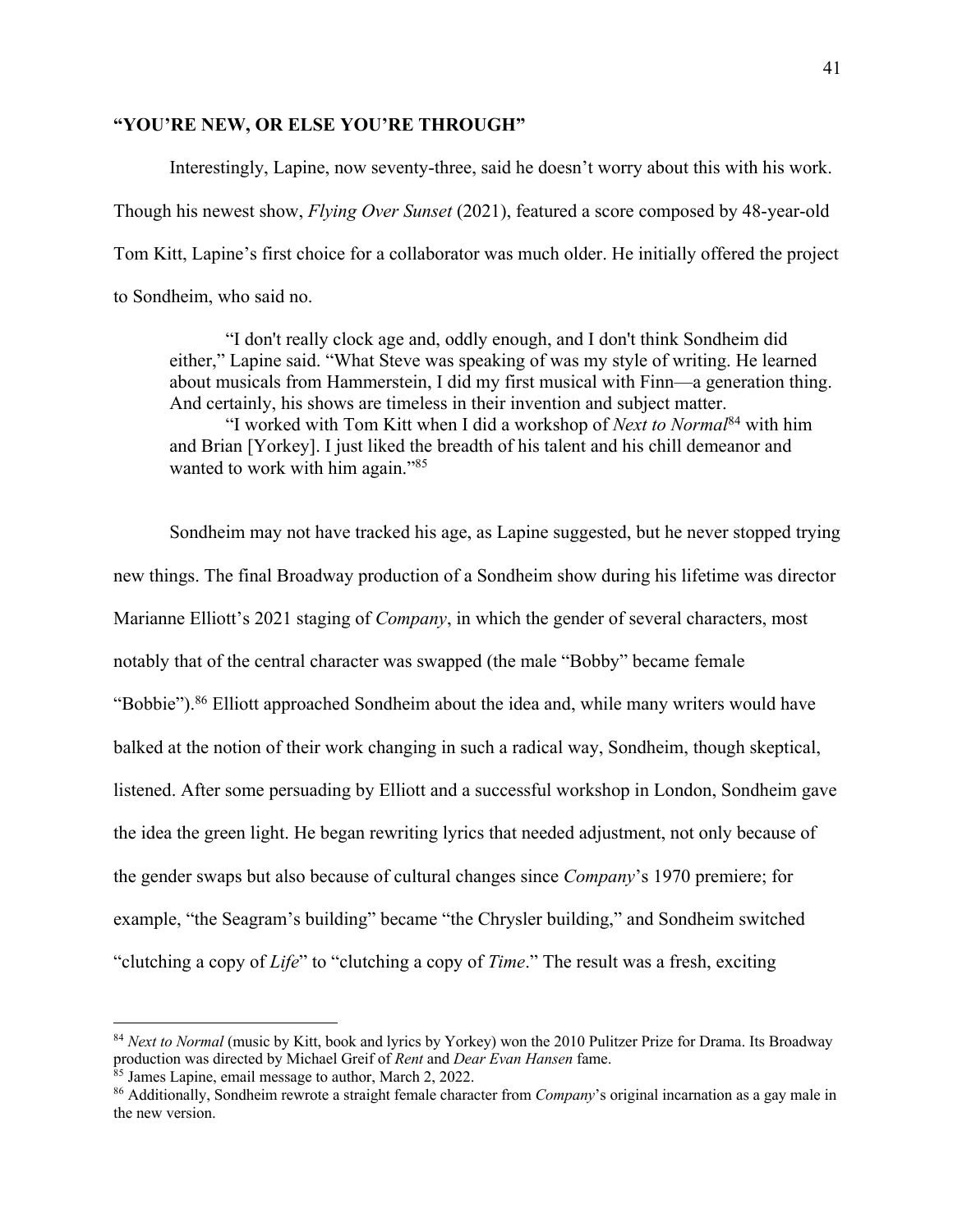production that looked more like a new musical than a period piece. Why was Sondheim willing to make such drastic alterations to his work some fifty years later?

 "My feeling about the theater is the thing that makes it different from movies and television is that you can do it in different ways from generation to generation," Sondheim said. "Just as you can have many different actors play Hamlet, you can have many different ways of looking at a show without distorting it. Also, shows change their life according to what is going on in the world around them. *Assassins* now has an entirely different and ominous quality to it because of what's going on with guns and violence. *Company* has a different flavor than it had before feminism really got a foothold."<sup>87</sup>

 If there's any message in Sondheim's career for other aging theatre artists wanting to stay youthful, it's that: be willing to reinvent and, at any cost, rediscover the fountain of youth. Doing so isn't easy; Sondheim, himself, said it takes courage. It's also not guaranteed to yield success. It is, however, worthwhile. If theatre writers refuse to infuse their work with something new and youthful in their senior years, their fate will almost certainly be like that of Rodgers or 1998- 2015 Lloyd Webber. If they're willing to try new things, though, they very well may continue to flourish as their hair turns gray. As Sondheim wrote in his poignant lyrics for "Putting it Together," *Sunday in the Park with George*'s second-act showstopper, "you're new, or else you're through."

<sup>87</sup> Michael Paulson, "'I Was Skeptical.' How Sondheim Agreed to Change 'Company,'" *The New York Times*, Dec. 1, 2021, https://www.nytimes.com/2021/12/01/theater/company-stephen-sondheim-marianne-elliott.html.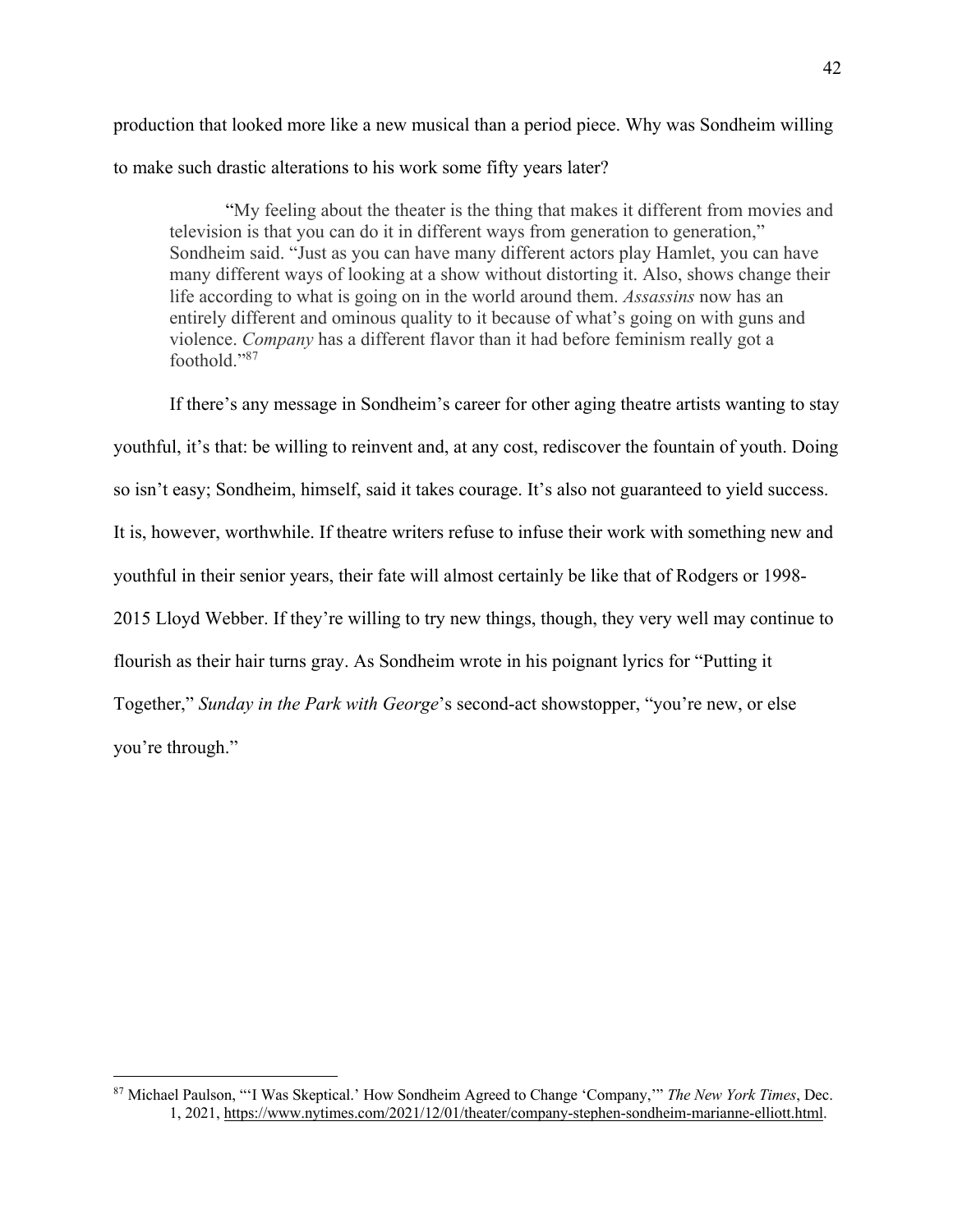### **BIBLIOGRAPHY**

- Armstrong, David. "Episode 28: Cameron Mackintosh & The British Invasion of Broadway (Or Sondheim vs. the Poperetta)." Broadway Nation. Podcast Audio, November 18, 2020. https://broadwaypodcastnetwork.com/broadway-nation/episode-28-cameron-mackintoshthe-british-invasion-of-broadway-or-sondheim-vs-the-poperetta/.
- Brantley, Ben. "Review: 'School of Rock' Teaches the ABCs of Power Chords." *The New York Times*, December 6, 2015. https://www.nytimes.com/2015/12/07/theater/review-schoolof-rock-teaches-the-abcs-of-power-chords.html.
- Brown, Joe. "The Truth About 'Falsettos.'" *The Washington Post*, May 10, 1992. https://www.washingtonpost.com/archive/lifestyle/style/1992/05/10/the-truth-aboutfalsettos/866b1223-8673-4054-8a8a-5d540f8fcf7e/.
- Craft, Patty. "2021 Annual Play Survey: The Most Popular High School Plays Revealed." Dramatics. Published 2021. https://dramatics.org/2021-annual-play-survey/.
- Crichton, Jamie, dir. *Behind the Mask: The Story of 'The Phantom of the Opera.'* London: BBC, 2005.
- Greene, Frank. "Making a Hit: Did Frank Rich Turn the Tide for *Sunday in the Park with George*?" *The Sondheim Review* 16, no. 2 (Winter 2009): 13.
- Horowitz, Mark Eden. "Biography of a Song: Children Will Listen." *The Sondheim Review* 14, no. 1 (2007): 27-33. https://www.academia.edu/10478137/Biography\_of\_a\_Song\_Children\_Will\_Listen\_.
- Horowitz, Mark Eden. Interview with Author. February 19, 2022.
- Horowitz, Mark Eden. *Sondheim on Music: Minor Details and Major Decisions*. Lanham: Rowman and Littlefield, 2019.
- *Into the Woods*. Directed by James Lapine. 1991. New York, NY: PBS American Playhouse, DVD.
- Kakutani, Michiko. "Theater; Sondheim's Passionate 'Passion.'" *The New York Times*, March 20, 1994. https://archive.nytimes.com/www.nytimes.com/books/98/07/19/specials/sondheimcompassion.html#:~:text=%22%20'Passion'%20is%20about%20how,force%20in%20a% 20deadened%20world.%22.
- Kerr, Walter. "A Libretto Has to Face the Music." *The New York Times*, December 13, 1981. https://www.nytimes.com/1981/12/13/theater/a-libretto-has-to-face-the-music.html.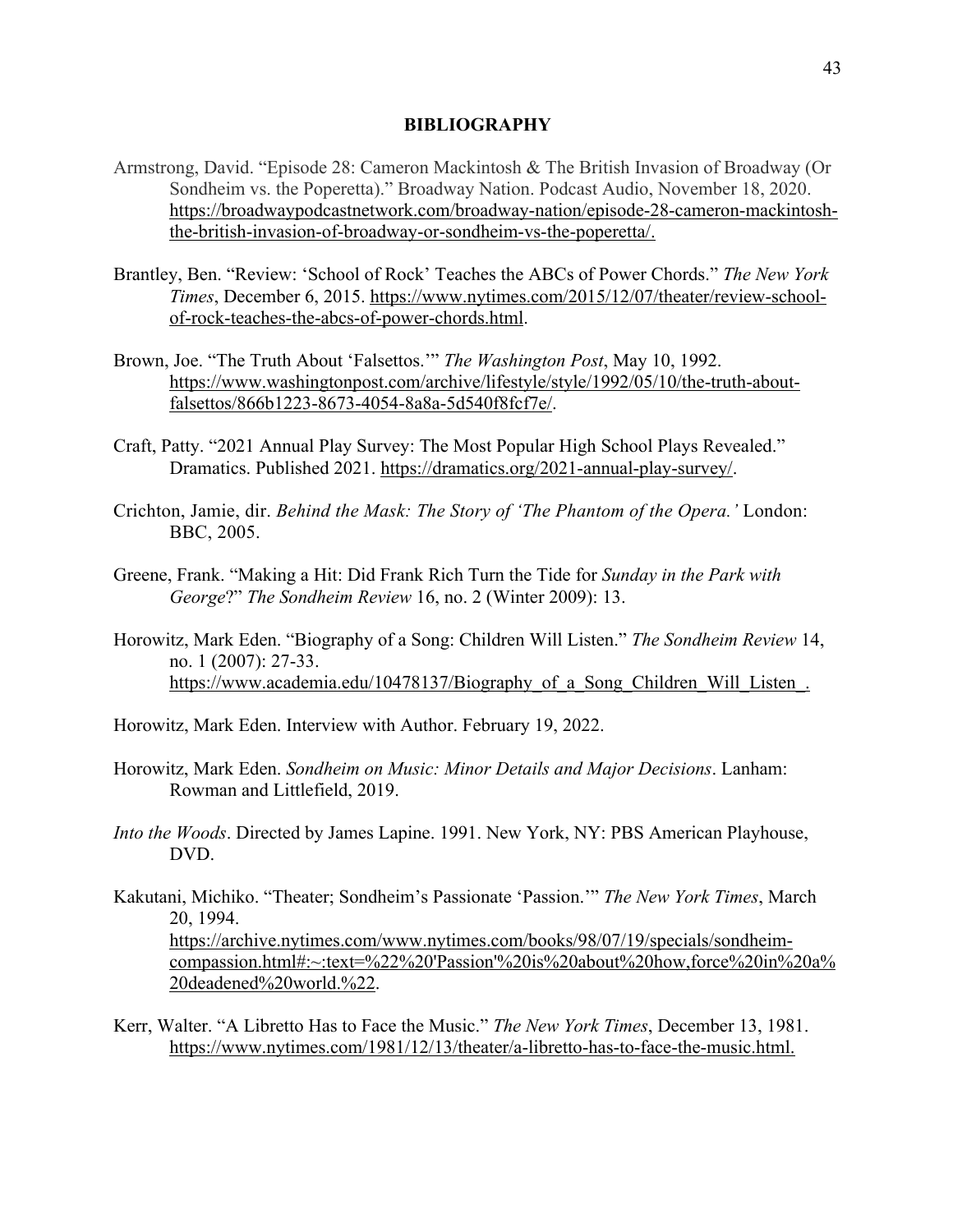- Kerr, Walter. "'Company': Original and Uncompromising." *The New York Times*, May 3, 1970. https://www.nytimes.com/1970/05/03/archives/company-original-and-uncompromisingcompany-is-uncompromising.html.
- Kerr, Walter. "Is 'Sweeney' on Target?" *The New York Times*, March 11, 1979. https://archive.nytimes.com/www.nytimes.com/books/98/07/19/specials/sondheimsweeney.html.
- Kerr, Walter. "Yes, Yes, Alexis! No, No, 'Follies'!" *The New York Times*, April 11, 1971. https://www.nytimes.com/1971/04/11/archives/yes-yes-alexis-no-no-follies-kerr-onfollies.html.
- Lapine, James, dir. *Six By Sondheim.* New York, NY: HBO, 2013.
- Lapine, James. Email Message to Author. March 2, 2022.
- Lapine, James. *Putting it Together: How Stephen Sondheim and I Created "Sunday in the Park with George."* New York: Farrar, Straus and Giroux, 2021.
- Lapine, James and Stephen Sondheim. *Into the Woods*. New York: Applause Theatre Book Publishers, 1989.
- Lapine, James and Stephen Sondheim. *Passion*. New York: Theatre Communications Group, 1994.
- Lapine, James and Stephen Sondheim. "Into the Woods: A Conversation Piece." Music Theatre International. N.D. Video, 52:31. https://www.mtishows.com/into-the-woods-aconversation-piece.
- Lapine, James and Stephen Sondheim. *Sunday in the Park with George.* New York: Applause Theatre Book Publishers, 1991.
- Lindstrom, Pia. "Angela Lansbury and Len Cariou in SWEENEY TODD (1979, Broadway)." NewsCenter4, 1979. Video, 5:10. https://www.youtube.com/watch?v=Ot5juH2nrEE&t=128s.
- Lloyd Webber, Andrew. *Unmasked: A Memoir*. New York: HarperCollins Publishers, 2018.
- Lundskaer-Nielsen, Miranda. "The Prince-Sondheim Legacy" in *The Oxford Handbook of Sondheim Studies*. ed. Robert Gordon. New York: Oxford University Press, 2014. 97- 116.
- Miranda, Lin-Manuel. "Stephen Sondheim: Theater's Greatest Lyricist." *The New York Times Style Magazine*, October 16, 2017. https://www.nytimes.com/2017/10/16/t-magazine/linmanuel-miranda-stephen-sondheim.html.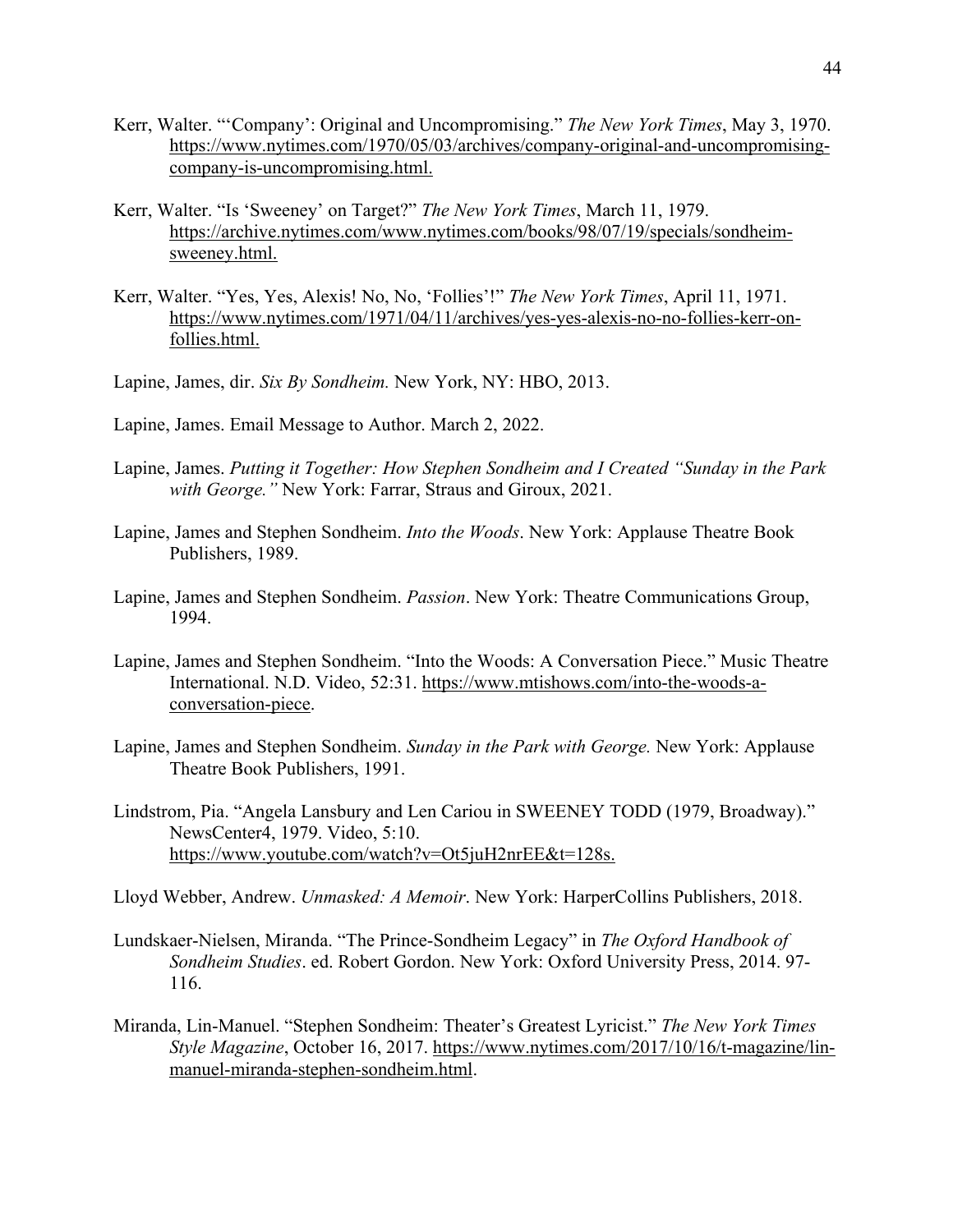- Mordden, Ethan. *On Sondheim: An Opinionated Guide*. New York: Oxford University Press, 2015.
- Paulson, Michael. "'I Was Skeptical.' How Sondheim Agreed to Change 'Company.'" *The New York Times*, Dec. 1, 2021. https://www.nytimes.com/2021/12/01/theater/companystephen-sondheim-marianne-elliott.html.
- Pender, Rick. Interview with Author. February 14, 2022.
- Pender, Rick. *The Stephen Sondheim Encyclopedia*. Lanham: Rowman and Littlefield, 2021.
- Price, Lonny, dir. *Best Worst Thing That Ever Could Have Happened.* New York, NY: Atlas Media Corp.
- Prince, Harold. *Sense of Occasion.* Lanham: Rowman and Littlefield, 2017.
- Rich, Frank. "A Musical Theater Breakthrough." *The New York Times Magazine*, Oct. 21, 1984. https://www.nytimes.com/1984/10/21/magazine/a-musical-theater-breakthrough.html.
- Rich, Frank. "Conversations with Sondheim." *The New York Times Magazine*, March 12, 2000. https://www.nytimes.com/2000/03/12/magazine/conversations-with-sondheim.html.
- Rich, Frank. *Hot Seat: Theater Criticism for the New York Times, 1980-1993*. New York: Random House, 1998.
- Rich, Frank. Interview with Author. March 7, 2022.
- Rich, Frank. "Stage: A New Sondheim, 'Merrily We Roll Along.'" *The New York Times*, November 17, 1981. https://www.nytimes.com/1981/11/17/theater/stage-a-newsondheim-merrily-we-roll-along.html.
- Rich, Frank. "Stage: 'March of the Falsettos,' A Musical Find." *The New York Times*, April 10, 1981. https://www.nytimes.com/1981/04/10/arts/stage-march-of-falsettos-a-musicalfind.html.
- Riedel, Michael. *Singular Sensation: The Triumph of Broadway*. New York: Avid Reader Press, 2020.
- Rodgers, Richard. *Musical Stages*. New York: Random House, 1975.
- Secrest, Meryle. *Stephen Sondheim*. New York: Random House, 1998.
- Sondheim, Stephen. "Conversation with Stephen Sondheim, Part 3." Interview by Mark Eden Horowitz. Library of Congress, 1997. Video, 30:05. https://www.loc.gov/item/webcast-10180/.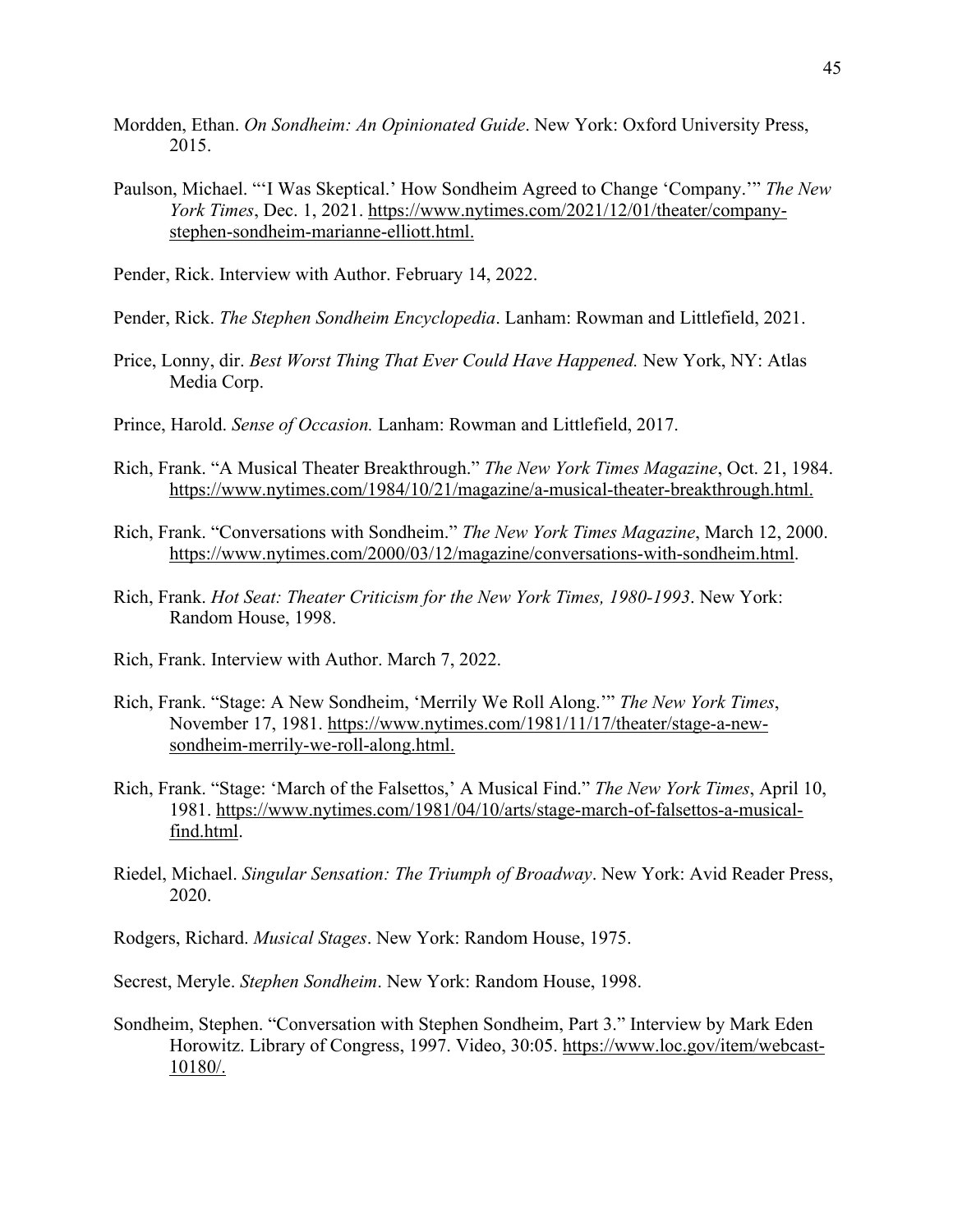- Sondheim, Stephen. *Finishing the Hat: Collected Lyrics (1954-1981) with Attendant Comments, Principles, Heresies, Grudges, Whines and Anecdotes*. New York: Random House, 2010.
- Sondheim, Stephen. *Look, I Made a Hat: Collected Lyrics (1981-2011) with Attendant Comments, Amplifications, Dogmas, Harangues, Digressions, Anecdotes and Miscellany.*  New York: Random House, 2011.
- Sondheim, Stephen. "Remembering Stephen Sondheim | NYT News." *The New York Times*, 2008. Video, 14:49. https://www.youtube.com/watch?v=S-T4-g\_x4NA.
- Sondheim, Stephen. "Sondheim on Newsnight 1990." Interview by Ned Sherrin. BBC Newsnight, 1990. Video, 10:27. https://www.youtube.com/watch?v=k8ayRl1VL9E&t=84s.
- Sondheim, Stephen. "The Art of Songwriting with Stephen Sondheim and Adam Guettel." Interview by Adam Guettel. Dramatists Guild Foundation, 2011. Video, 1:04:46. https://www.youtube.com/watch?v=TofC3KD-h8M.
- Sondheim, Stephen and Barbara Cook. "Stephen Sondheim & Barbara Cook Interview 2004." Interview by Stephen Holden. *The New York Times*, 2004. Video, 51:26. https://www.youtube.com/watch?v=dHDE0dZRU0o&t=1069s.
- Sondheim, Stephen and James Lapine. "Stephen Sondheim and James Lapine Interview 1994." Interview by Charlie Rose. Charlie Rose, 1994. Video, 56:43. https://www.youtube.com/watch?v=eoUArB9oOxw.
- *Sondheim! The Birthday Concert.* Directed by Lonny Price. 2010. New York, NY: Ellen M. Krass Productions, DVD.
- *Sunday in the Park with George*. Directed by James Lapine. 1986. New York, NY: PBS American Playhouse, DVD.
- Taubman, Howard. "Theater: 'Do I Hear a Waltz?' Opens." *The New York Times*, March 19, 1965. https://archive.nytimes.com/www.nytimes.com/books/98/07/19/specials/sondheimwaltz.html.
- Weber, Bruce. "Stephen Sondheim, Titan of the American Musical, Is Dead at 91." *The New York Times*, November 26, 2021. https://www.nytimes.com/2021/11/26/theater/stephensondheim-dead.html.
- Wiegand, Chris. "Killing Eve's Emerald Fennell and Andrew Lloyd Webber Create New Cinderella." *The Guardian*, Jan. 10, 2020. https://www.theguardian.com/stage/2020/jan/10/killing-eve-emerald-fennell-andrewlloyd-webber-new-cinderella-west-end.